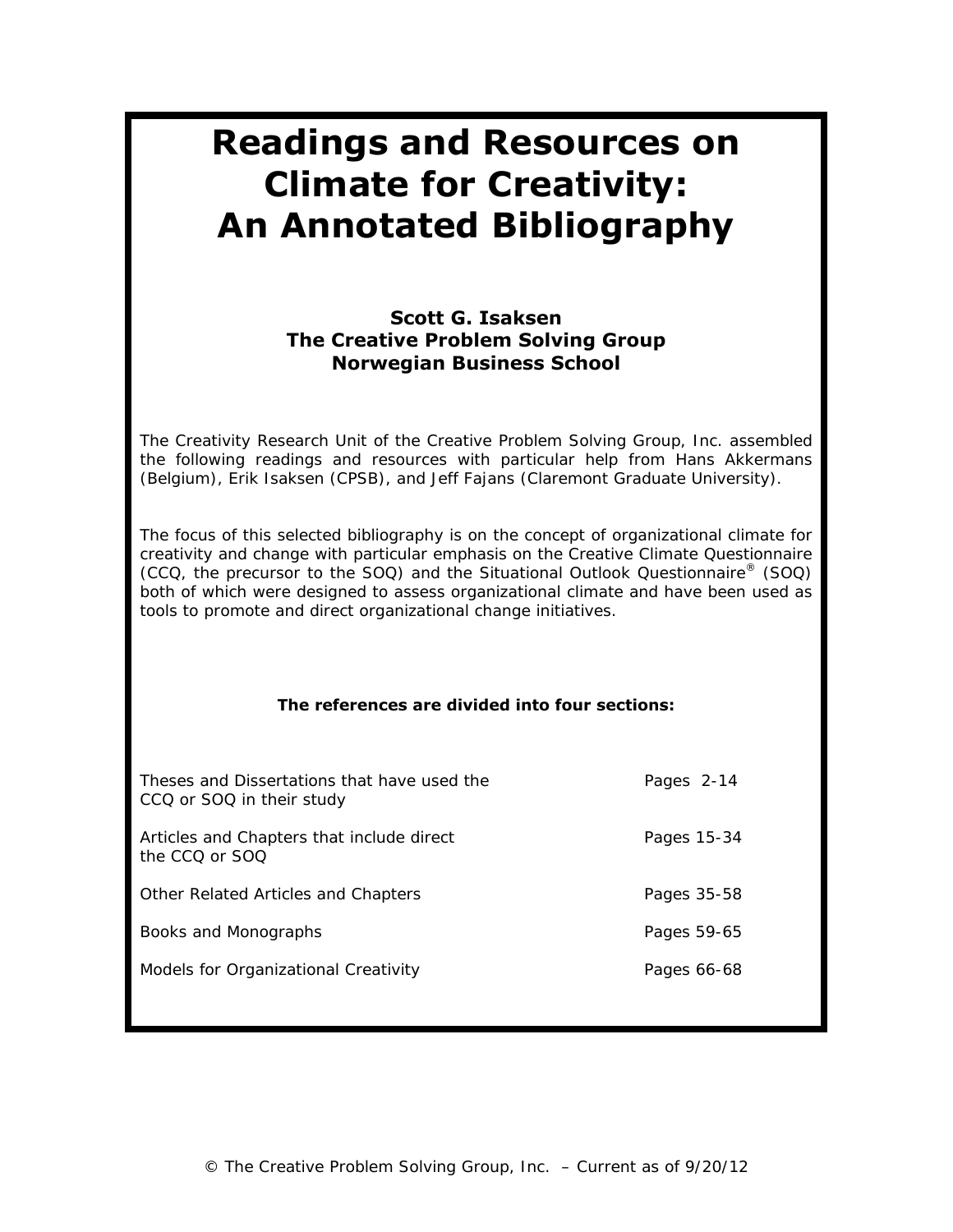# **Theses/Dissertations**

#### **Aerts, W. (2008).** *Exploring the relationships between problem-solving style and climates in best and worst-case work experiences.* **Unpublished Master's Thesis. Vlekho, Brussels.**

This study looked at person-environment fit within the field of innovation and creativity, specifically examining the relationship between problem-solving style and organizational climate. How do people of different problem-solving styles view their environments differently? Aerts found that there were significant differences between individuals of stronger contrasting problem-solving styles and the climate in best- and worst-case work environments.

#### **Akkermans, H. (2008).** *Organizational climate as an intervening variable between leadership behavior and innovative productivity: An exploratory study.* **Unpublished Master's Thesis. Vlekho, Brussels.**

This thesis examined what specific leader behaviors help or hinder the creation of an innovatively productive climate. Using qualitative analysis, eight categories of leader behavior were classified, and specific behaviors were identified that helped or hindered innovation. Climate was also found to be a significant intervening variable. Leaders affect the organizational climate through their behaviors, which in turn affects innovative productivity.

#### **Argona, C. A. (2001).** *Identifying Ekvall's creative climate dimensions in an aesthetic education setting.* **Unpublished Master's Project. International Center for Studies in Creativity, State University College at Buffalo.**

The questions that guided this study were: (1) How do Ekvall's climate dimensions manifest themselves in an aesthetic education setting? (2) What descriptions of creative climate in aesthetic education exist in the literature? (3) What observed behaviors are indicative of creative behavior in aesthetic education classes? And (4) How does aesthetic education help to enhance creative climate in the classroom? Nine classes from grades K-2 were observed in an urban elementary school setting. Classes were observed using a personal observation protocol and teacher observation protocols. These data were collected, examined and sorted into characteristics similar and different to Ekvall's definitions. Each dimension was summarized and identified considerations for further research. In addition, a literature review presented key behaviors of creative climate in education and the importance of aesthetics in education. Ultimately, both the data and literature demonstrated the benefits and behaviors of aesthetic education. However, further research is needed to solidify the importance and benefits of aesthetics in the academic setting.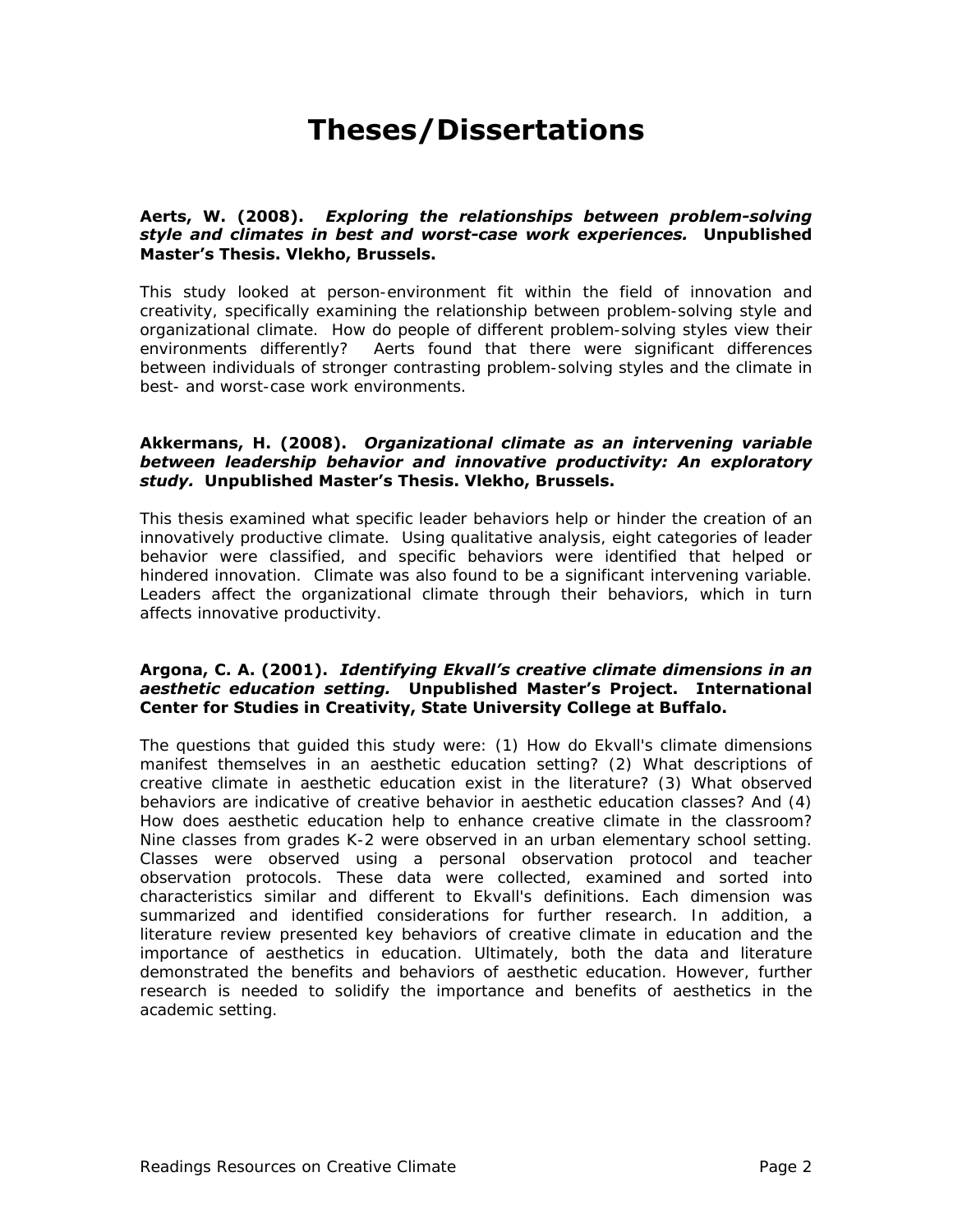#### **Bakkar, A. A. (2003).** *Creativity-enhancement in media organizations: A study of the perception of journalists and media managers in Saudi Arabia.* **Unpublished Ph.D. Dissertation. University of Oklahoma Graduate College.**

This dissertation examines how creativity can be enhanced in Saudi Arabian media organizations. In the study, managers and employees from seven Saudi media organizations were asked to complete an Arabic translation of the Situational Outlook Questionnaire<sup>®</sup> (SOQ). The sample included a total of 209 participants (43 managers and 166 employees). The data was then used to address research questions focused on understanding how managers and employees differ in their perceptions of the climate in their organizations. In addition, the research questions focused on the effect of demographic factors on the participants' perception. Results show that there is a statistically significant difference between males and females in Saudi media organizations and that gender is a statistically significant factor in defining differences between managers and employees on the SOQ dimensions of challenge, trust, and freedom. The author suggests that this finding reflects a unique situation in Saudi media organizations when compared to results reported in other international organizations. This study also uses an extensive literature review of factors that lead to creative climates in organizations as a means to introduce a model of building a creative organization. This model includes three major factors: a) the management system of the organization, b) daily work activities, and c) organizational life. An exploration of the model's strengths and weaknesses is offered.

#### **Boney, P. K. (2009).** *Predicting team-level climate for innovation productivity through the Tilt 360 LP multi-rater assessment of balanced character strengths in transcendent leadership.* **Unpublished Master's Thesis. North Carolina State University, Raleigh, North Carolina.**

This study found a positive correlation between Tilt results and a team-level application of climate for innovation (SOQ). Implications for leadership and organizational climate are discussed.

### **Britz, A. (1995).** *The assessment of climate for innovation in organizations.* **Unpublished Master's Thesis. Technische Hochshule Darmstadt, Germany.**

The purpose of this master's thesis was two fold. The first was to examine the relationship of the concept of climate to Creative Problem Solving (CPS) in organizational settings through a literature review. The second was to determine if there was a difference in the way individuals responded to the Situational Outlook Questionnaire<sup>®</sup> (SOQ) when they were asked to reflect on their perception of a work environment they were in that was most conducive to their creativity and then an environment that was least conducive. The study suggested that climate has a large impact on creativity and that there were significant differences between an individual's perception of their 'best' and 'worst' experiences. The study further suggested that even in the best-case scores on the climate dimensions, seldom did people attain an absolute high score of 300, and inversely, in the worst case an absolute low score of 0 is seldom achieved.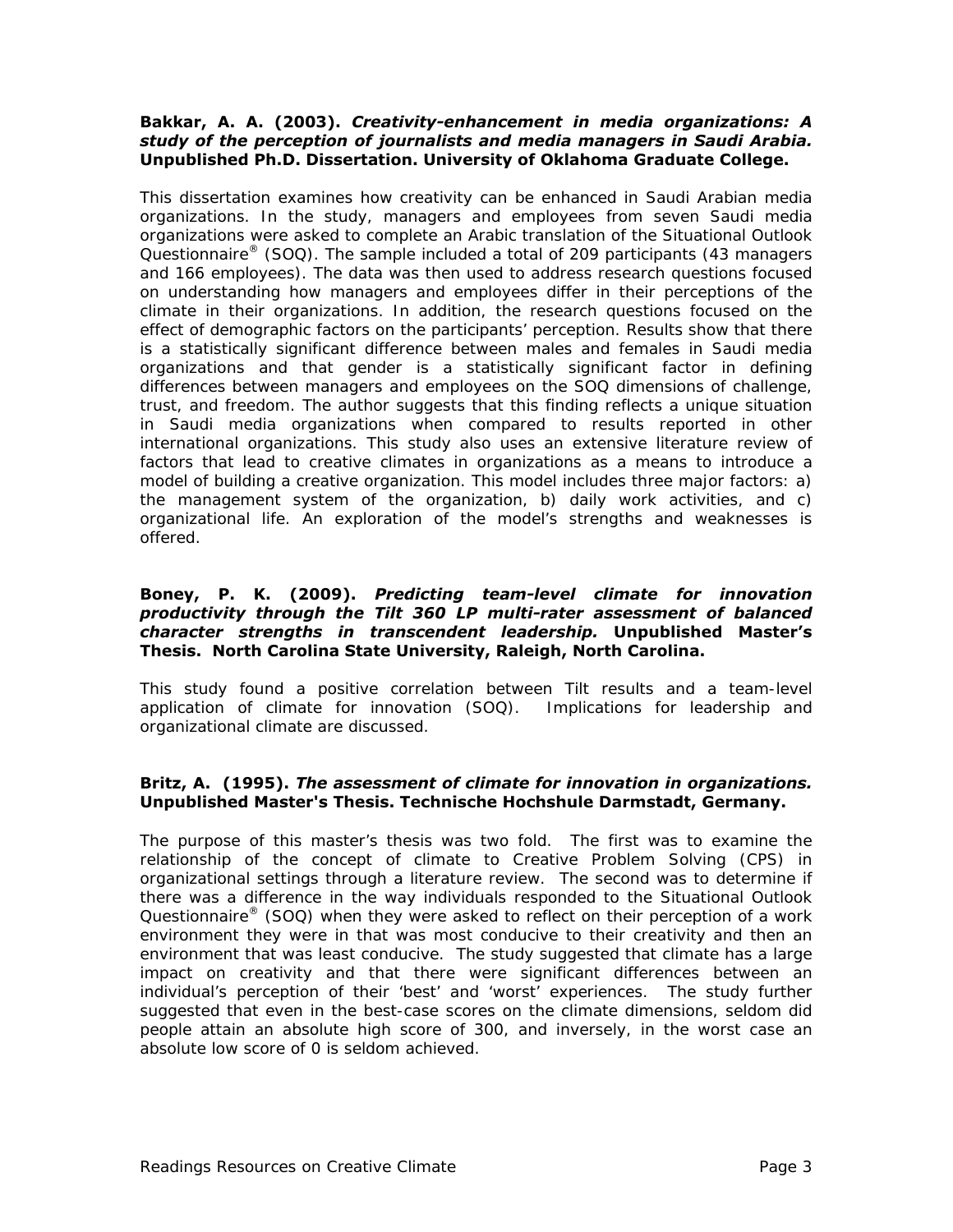#### **Brossing, M. (2010).** *Leadership, organizational climate and work-related sense of coherence.* **Unpublished Master's Thesis. Psychological Institute, Lund University, Sweden.**

The main aim of this thesis was to examine the relationship between leadership style and creative organizational climate. The aim was also to examine the relationship between leadership style and work-related sense of coherence. The material for our study has been part of a project at the University of Lund, aimed to study organizational conditions for creativity and innovation. The information was gathered through a web-based survey. The sample consisted of 528 participants from the public sector in southern part of Sweden. Out of these, 224 questionnaires were returned. A random selection was done, consisting of 100 participants with a distribution of 51% women and 49% men. Three questionnaires were used for the study; the leadership style questionnaire CPE (Change, Production, Employeecentered leadership style), the creative organizational questionnaire CCQ (Creative Climate Questionnaire) and the WSOC questionnaire (Work-related Sense Of Coherence). The results of the study indicated that the employee-centered leadership style is highly correlated with the creative organizational climate. The employee-centered leadership style as well as the production-centered leadership style showed a high significant relation with the Work-related Sense Of Coherence. The result for the creative organizational climate indicated a high value, which was higher than the defined standard for a creative climate in general.

#### **Cabra, J. F. (1996).** *Examining the reliability and factor structure of the Climate for Innovation Questionnaire.* **Unpublished Master's Thesis. State University College at Buffalo, New York.**

The purpose of this study was to determine the extent to which the Situational Outlook Questionnaire® (SOQ) had improved on its reliability and internal factor structure in relation to earlier versions of the SOQ. A comparison was made across three previous versions -- the Climate for Innovation Questionnaire (CIQIVA), the CIQIIIA, and the Creative Climate Questionnaire (CCQIIA). The sample included 1841 respondents who were administered the CIQIIA, 1297 subjects who were administered the CIQIIIA, and 639 respondents who were administered the CIQIVA. The majority of the respondents participated in Creative Problem Solving training programs. All other subjects were students enrolled in Creative Studies courses at the State University College at Buffalo. Responses were subjected to inter-item correlations, exploratory factor analyses, and reliability studies. The results suggested that the CIQIVA operated as it was designed and did so in a consistent manner. The results also suggested that the questionnaire had been improved, but may need some minor refinements. Areas for future research with the measure are also suggested.

#### **Dutcher, A. J. (1997).** *Understanding the relationship of vision to creative climate and leadership practices.* **Unpublished Master's Project. Center for Studies in Creativity, State University College at Buffalo.**

This project examined the dynamics of psychological climate and the dynamics of leadership practices within the context of organizational vision. The four questions in these areas that guided this research were: (1) What were the dynamics of psychological climate operating in this data? (2) What leadership dynamics were in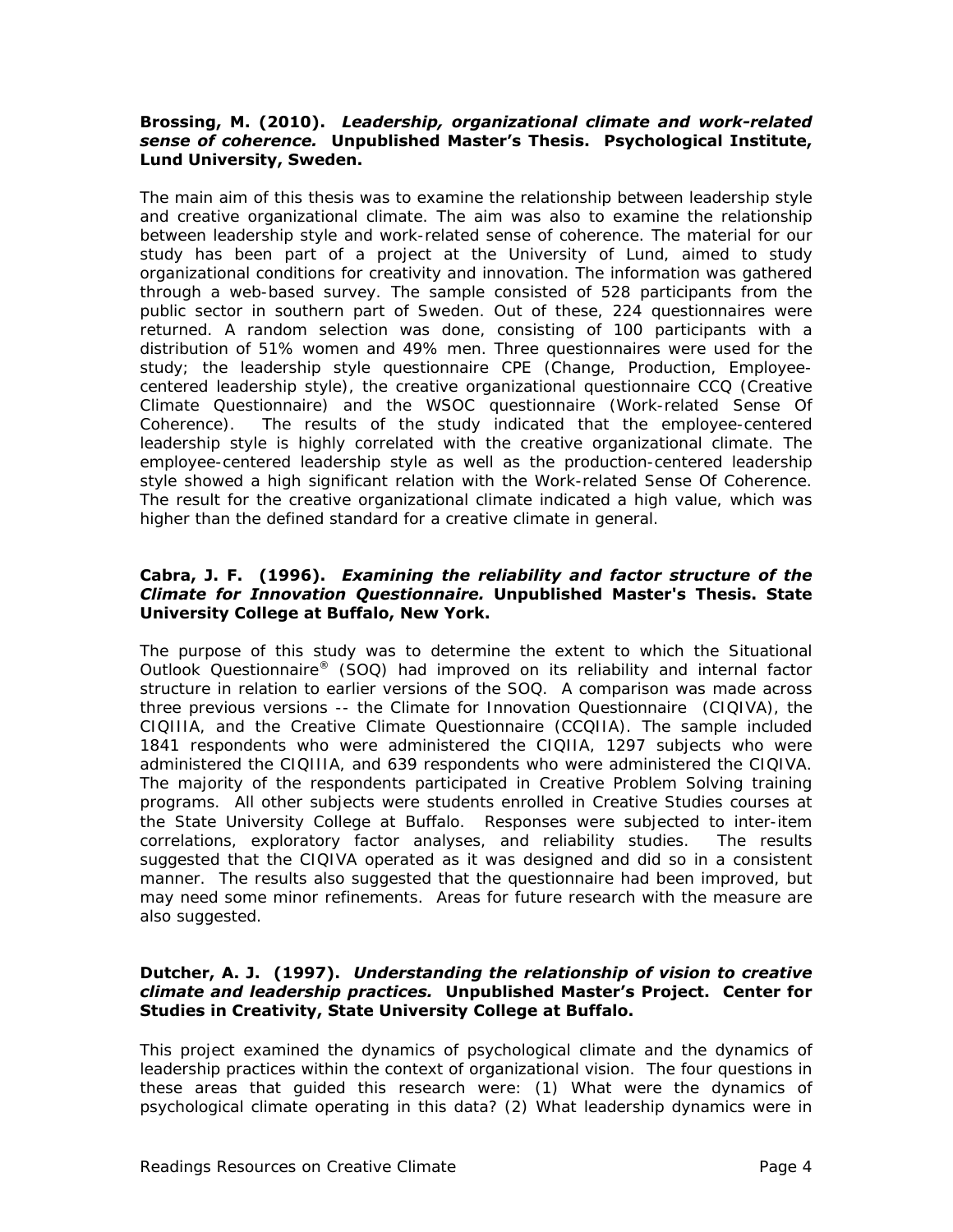this data? (3) How do these leadership dynamics relate to the leadership practices identified by Kouzes and Posner (1987)? And (4) What are the implications for organizational vision? Three of the six open-ended survey questions that related to the concepts of climate, leadership, and vision were analyzed. Qualitative methods were used in coding and sorting of data according to Ekvall's (1996) ten dimensions of creative climate. Then, the same themes were examined for evidence of Kouzes' and Posner's (1987) leadership practices. Participant comments from the vision survey clustered primarily within Ekvall's (1996) climate dimensions of Challenge, Dynamism & Liveliness, and Trust & Openness. Evidence of all Kouzes' and Pozner's (1987) leadership practices appeared, but the data clustered primarily within the process of Modeling The Way.

#### **Erickson, D. R. (2010).** *The climate for nursing creativity and risk-taking: A magnet environment versus non-magnet environment.* **Unpublished Ph.D. Dissertation. University of Oklahoma Graduate College.**

Using the Situational Outlook Questionnaire, a non-experimental, cross-sectional descriptive quantitative study was done to compare the perceived organizational support for creativity and risk-taking between nurses working in a Magnet hospital and a non-Magnet hospital. As predicted, the Magnet environment supported idea time, idea support, freedom, debate, and risk-taking. However, challenge and involvement, playfulness, and trust/openness were not supported and there was no difference in the perception of conflict between the two environments.

#### **Gaulin, J. P. (1985).** *Creativity: Unlocking the productive work environment.*  **Unpublished Master's Project. State University of New York College at Buffalo.**

The purpose of this project was to determine what methods might be used to develop and maintain a work environment that supports creativity. The project puts forward a documented and theoretically supported argument that by developing and maintaining an environment conducive to creativity the organization can realize many benefits. These benefits include increased productivity, reduced absenteeism and improved morale. The study developed a survey and it was administered to 13 individuals. The quantitative and qualitative portions of the survey were analyzed. The results support the value of creativity in the work environment. Implications, limitations and areas for further research are discussed.

#### **Geurts, M. (2009).** *An examination of the model for organizational change, innovation and creativity.* **Unpublished Master's Thesis. Hogeschool-Universiteit Brussel.**

This study found strong support for the current elements of the climate-centric Model for Organizational Creativity (MOC) and the SOQ. A new element called "physical environment" was also identified. This study was the first to directly study the support for the elements depicted in the MOC.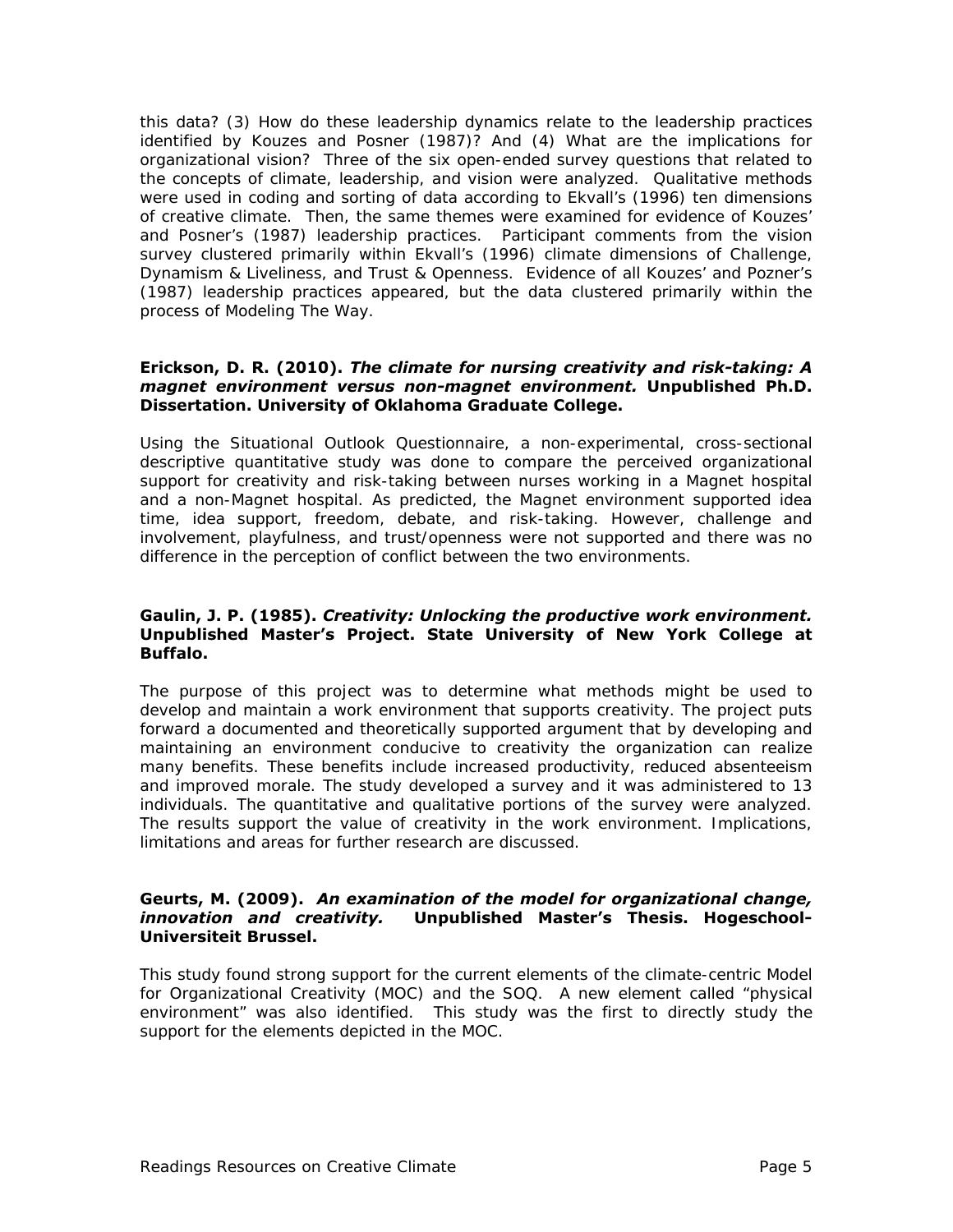#### **Grivas, C. C. (1996).** *An exploratory investigation of the relationship of cognitive style with perceptions of creative climate.* **Unpublished Master's Thesis. State University of New York College at Buffalo.**

This multi-method study explored the relationship of cognitive style with perceptions of creative climate. The theoretical background and relationship of these two constructs was presented. The analysis of this relationship was conducted using the Kirton Adaption-Innovation Inventory (KAI), a measure of creative style, and the Climate for Innovation Questionnaire (CIQ), a measure of creative climate. Participants (n-147), all from the research and development division of a large manufacturing company, were divided by KAI preference into two distinct groups consisting of the strongly adaptive  $(n=46)$  and the strongly innovative  $(n=49)$ . Responses obtained from the open-ended questions on the CIQ by both adaptive and innovative groups were then contrasted with one another using qualitative analysis. Results from this analysis indicated that people of strongly different cognitive styles were similar in primarily two ways: both groups valued communication and desired to experiment with and conduct research. The latter finding may be due, in part, to the group's research and development role in the company. The groups also differed in three key ways: the groups valued the community differently, approached obstacles differently, and desired different types of relationships with management. Numerical data obtained from both measures was also analyzed, however few statistically significant results were found. Conclusions, implications, and recommendations for future research and development are presented and discussed.

#### **Hohn, H. D. (1999).** *Playing, leadership and team development in innovative teams: A reflection on theory confronted with the perspective of experienced leaders.* **Unpublished Master's Thesis. Delft University of Technology, Delft, the Netherlands.**

This thesis compares and contrasts theoretical reflections with the practical perspectives of experienced leaders (n=75) who completed a survey titled 'Leadership and Team Development in Innovative Teams'. The research is positioned in the domain of group processes and leadership on the relations-process level, which refers to the atmosphere in the team, leadership issues and the psychodynamic development of the group. As a conclusion, the author states that both the theoretical survey and, to a similar extent, the practitioners' perceptions indicate many keys to fostering a creative climate in small group settings that leads to successful innovation. These are: Play, Freedom to have destructive thoughts, Challenge and Risk-Taking. The author provides implications of the study and areas for future research.

#### **Huisman, J. R. (2006).** *What happened after the brainstorm?* **Unpublished Master's Thesis, Department of Human Performance Management, Faculty of Technology Management, University of Technology, Eindhoven.**

This thesis was conducted at Royal Phillips Electronics in the Netherlands and investigated 28 projects that made use of brainstorming. Intellectual property was created by those teams that came up with many ideas, and perceived high levels of Idea-Time, Debate, and Risk-Taking during their NPD project. Groups that contributed to end products were relatively small and perceived high levels of Debate and Risk-Taking during their NPD project.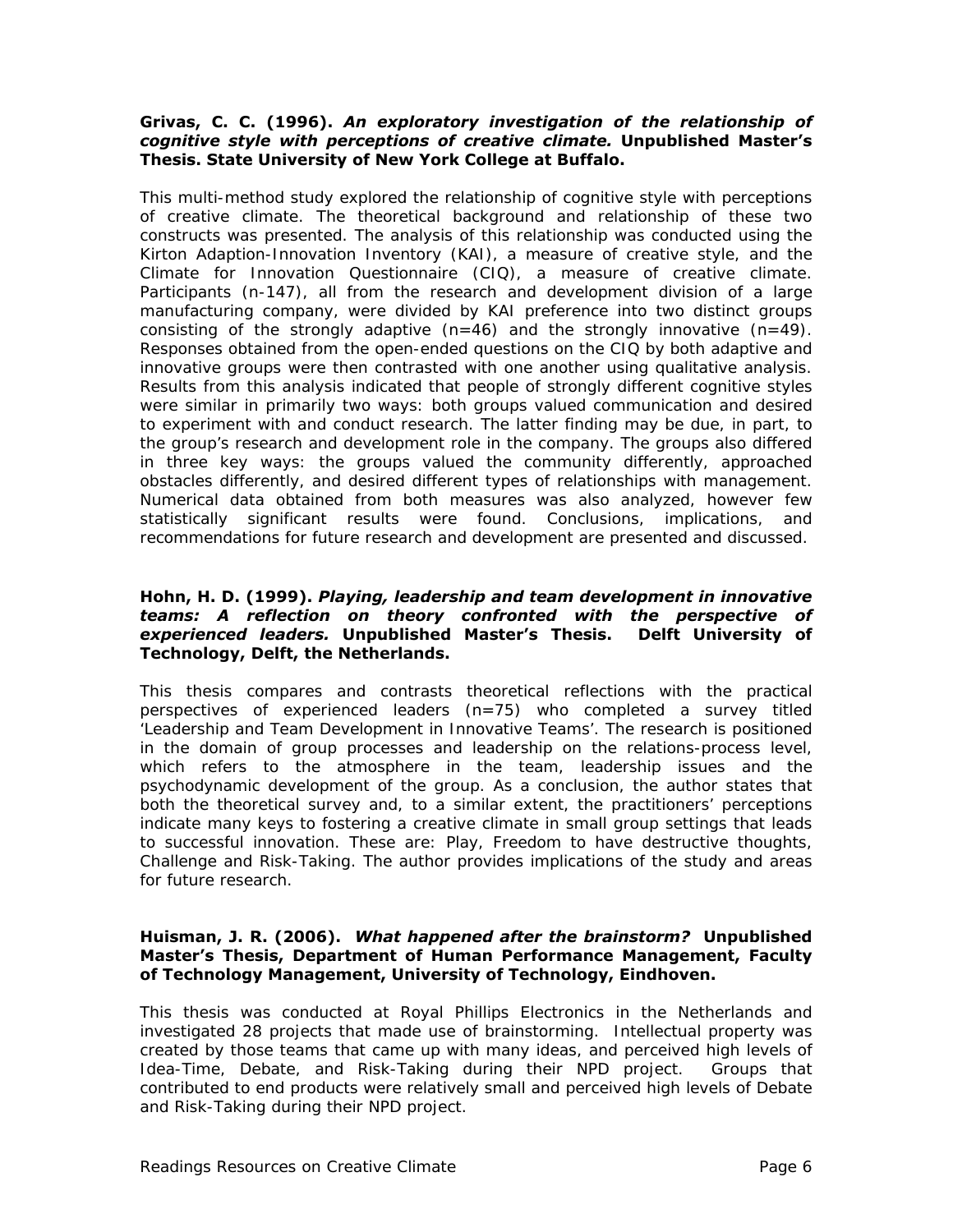#### **Klop, C. (2007).** *The "big idea:" Nowhere inside the business is there any factor as potentially valuable as the "big idea."* **Unpublished Master's Thesis, Department Technology Management, Eindhoven, The Netherlands.**

The major findings of the study were that the availability of creative skills of the participants, low accountability, and high multi-disciplinarity of the team leads to more idea generation during a workshop or a more effective workshop. This study also found a high level of idea-support, debate, and idea time was found to lead to a more effective workshop. Finally, high levels of challenge, freedom, idea-support, trust, playfulness, conflict, and risk taking at the organizational climate leads to more idea implementation or a more effective NPD process.

#### **Knox, S. (2003).** *Time travel and role maps: A pilot initiative in Creative Problem Solving.* **Unpublished Master's Thesis. Royal Roads University. Victoria, British Columbia.**

This thesis focused on trying to understand if experience in Creative Problem Solving has an influence on perceptions of organizational support for creativity in a health care setting. The researcher used the Situational Outlook Questionnaire® (SOQ) to understand the initial level of support for creativity so that training of Creative Problem Solving to the staff could be tailored. The hypothesis was that this training would improve perceptions of organizational support and assist the staff's ability to address day-to-day problems more effectively. This pilot study consisted of 37 occupational therapists of which 20 completed the SOQ prior to and following a three-hour training session. Multivariate analysis of covariance (MANCOVA) was conducted to analyze the differences between pre-intervention and post-intervention with the covariate, time in the organization, removed. Results suggested that the creative problem-solving intervention had a statistically significant effect on three SOQ dimensions: trust and openness, conflict and risk-taking. The researcher hypothesized that despite the organizational downsizing that was occurring during the study, which other researchers have found to decrease employee perceptions of the climate, the increase seen in this study was due to the training and use of CPS techniques to address climate issues derived from the first application of the SOQ. Implications, limitations and areas for further investigation are suggested.

#### **Lauer, K. J. (1994).** *The assessment of creative climate: An investigation of Ekvall's Creative Climate Questionnaire.* **Unpublished Master's Thesis. State University College at Buffalo, New York.**

The purpose of this multi-method study was to examine the validity of the first version of the Situational Outlook Questionnaire®, that at the time was known as the Creative Climate Questionnaire (CCQ). Creativity literature from the domain of Psychology, Sociology, Business, and Philosophy was examined for the existence of the ten dimensions of creative climate assessed by the CCQ. The results suggested that the ten dimensions are theoretically supported. The study also examined the psychometric properties of the instrument as derived from subject responses to its items. The sample included 434 subjects (196 males, 235 females, and 3 unidentified) who participated in Creative Problem-Solving training programs. The subjects represented six organizations that were classified as either educational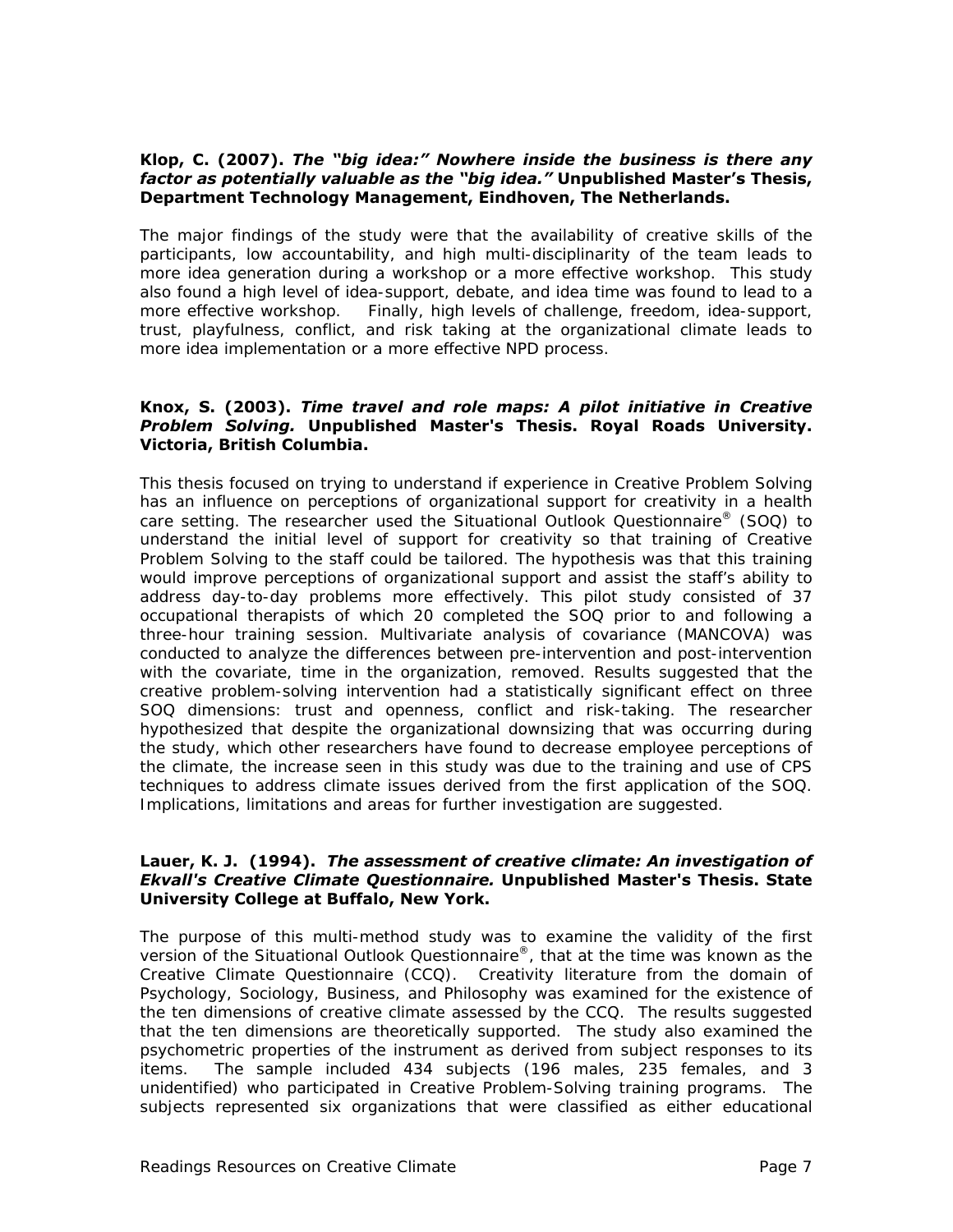$(n=248)$  or business  $(n=186)$ . Responses were subjected to exploratory principle component analyses. The results suggest that this instrument tends to function as it was designed to and does so in a reliable manner. However, variations in the factor structure suggest the instrument should be used as a research tool pending further study and possible modification. Implications for future research and development are presented and discussed.

#### **Parrish, E. L. (2004).** *A comparative study of the organizational climate at the Army Materiel Command regarding creativity and change.* **Unpublished Ph.D. Dissertation. Minneapolis, MN: North Central University.**

The purpose of this study was to examine the climate for creativity and change at the Army Materiel Command (AMC), using the Situational Outlook Questionnaire® (SOQ), and to compare the results with those of other organizational data to determine the degree to which AMC supports or hinders creativity and change. Questionnaires were completed by 76 respondents (39.8%) of the 191 randomly selected personnel in AMC. The results indicated that AMC was consistently in the stagnated category for each of the nine climate dimensions assessed by the SOQ. Analysis of variance (ANOVA) did not reveal any statistically significant difference for age, gender, and experience in the present position. There were statistically significant differences for educational status and experience at AMC. The significant difference between climate and education was on the dimension of Conflicts. Exploration of this revealed that as the educational level of participants increased so did scores for the Conflicts dimension. The author's interpretation was that there was a direct correlation between the educational level of participants and their degree of personal and emotional tension within the organization. Implications, limitations, and areas for further investigation are put forward by the author.

#### **Peters, R. G. (2002).** *Identifying Ekvall's creative climate dimensions in elementary through high school settings.* **Unpublished Master's Project. International Center for Studies in Creativity, State University College at Buffalo.**

This project examined Ekvall's ten creative climate dimensions of an organizational setting and described how they appeared in classroom settings. Classroom observations were conducted at the elementary, middle school and high school levels. Notes were made on a standard protocol of occurrences that fit into each of Ekvall's dimensions. Observations that pertained to student conversations in the classroom were separated and examined for their similarities and differences to Ekvall's definitions of the ten dimensions (Lauer, 1994). Teacher interviews at the high school and elementary school settings were also conducted and sorted for similarities and differences to Ekvall's definitions. These data were summarized under each dimension heading according to findings that were similar to Ekvall's definition of that dimension; findings that were different from his definition; and a list of questions or ideas that deserve further consideration. The project contains literature on 15 general climate topics sorted by category from the Wilson Select Plus Index, and the ERIC database. Findings indicate that each of the ten creative climate dimensions as defined by Ekvall were present and observable in elementary through high school settings. Both teachers and students demonstrated behavior indicative of creative classroom climate. The literature that existed prior to this study was heavily unrelated to the topic of creative classroom environment, thus validating the need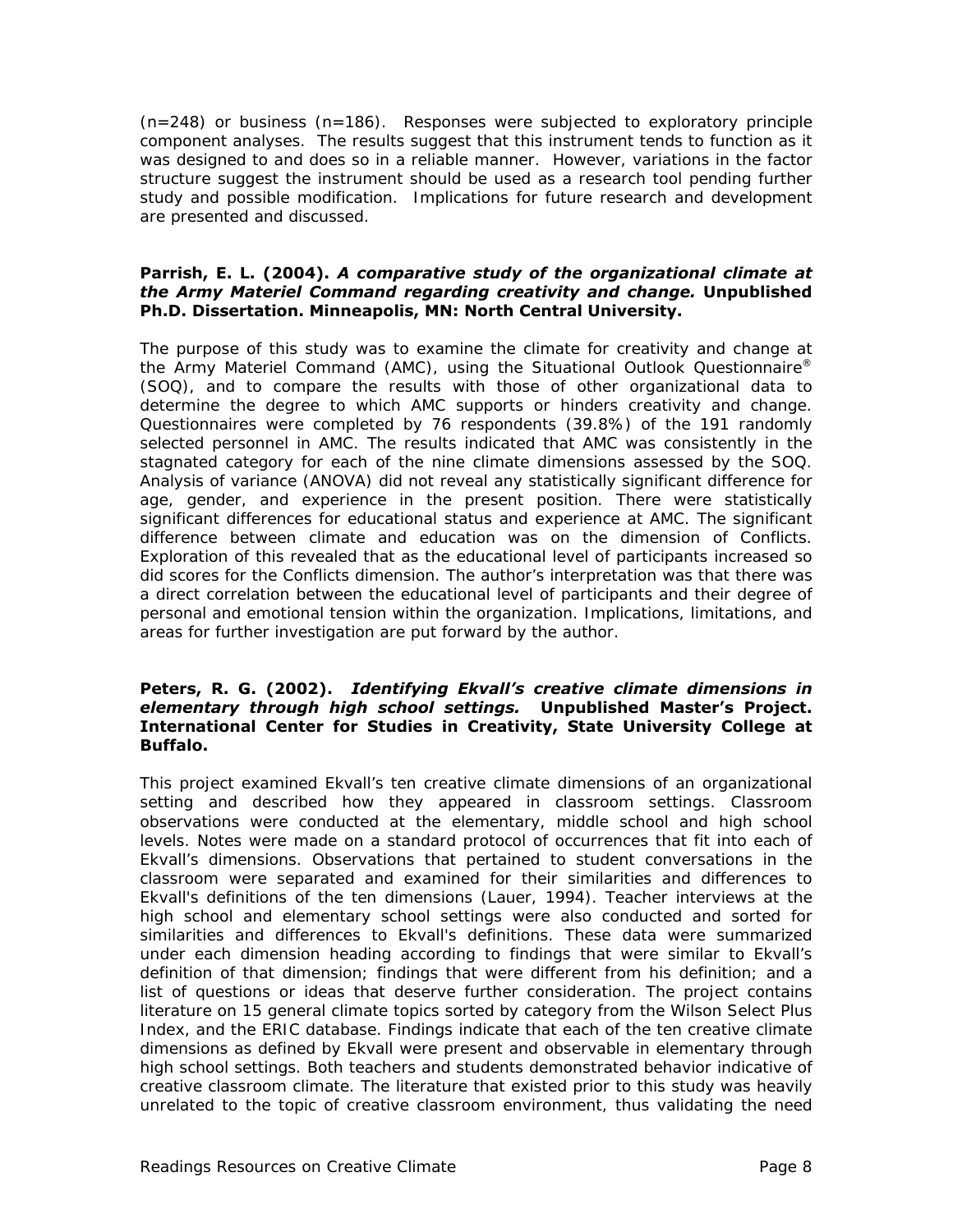for this project. While the observations support the consistent presence of Ekvall's dimensions in classroom settings, further research is recommended to elaborate and develop the educational implications.

#### **Pureta, T. (2007).** *Correlation between leadership styles and creative climate in working teams.* **Unpublished Master's Thesis. Organizational and Industrial Psychology, Department of Psychology, Faculty of Philosophy, University of Zagreb, Croatia.**

The objective of this thesis was to examine the link between managerial styles and creative climate within working groups. Pureta wished to examine whether there were gaps between employees' and managers' evaluations of creative climate, between employees' and managers' perceptions of managerial style, and how managerial style affects creative climate. Results showed that there were significant differences between employee and manager evaluations and perceptions. A discriminatory analysis of creative climate and managerial styles assessments resulted in a significant connection between creative climate and managerial style assessment, namely in a positive sense in the presence of a democratic/friendly style, and in a negative sense in the presence of an authoritarian/model style. The study also found that most managers are unaware of the impact their managerial behavior has on development of creative climate inside the teams.

#### **Rasulzada, F. (2007).** *Organizational creativity and psychological wellbeing: Contextual aspects of creativity and psychological well-being from an open systems perspective.* **Unpublished Doctoral Dissertation. Department of Psychology – Work and Organizational Psychology Division, Lund University, Sweden.**

This dissertation reported the results from three studies. The first study highlighted the joint contribution of contextual variables (organizational climate, team climate, change-oriented leadership style, work resources, and workload). It also pointed out that organizational creativity and innovation may be a means to increase psychological well-being. Study 2 illustrated that the better the climate for creativity the lower the stress. It also showed that relationship-oriented leadership as well as educational level were related to lower employee stress. Study 3 clearly illustrated that contextual aspects such as structure dependency, organizational defenses, collaboration difficulties, and political cannibalism, among other things, made it difficult for engineers to engage in creative work.

#### **Retz, K. (2011).** *Factors that affect the climate for creativity and innovation in an aerospace engineering organization.* **Unpublished Ph.D. Dissertation. Apollos University.**

This study examined what factors can affect the creative climate within an aerospace engineering organization from the perspective of the engineers and technical professionals. By utilizing the Situational Outlook Questionnaire, the study confirmed that leadership, time to reflect, and working climate significantly affect the ability of engineers to be creative and innovative.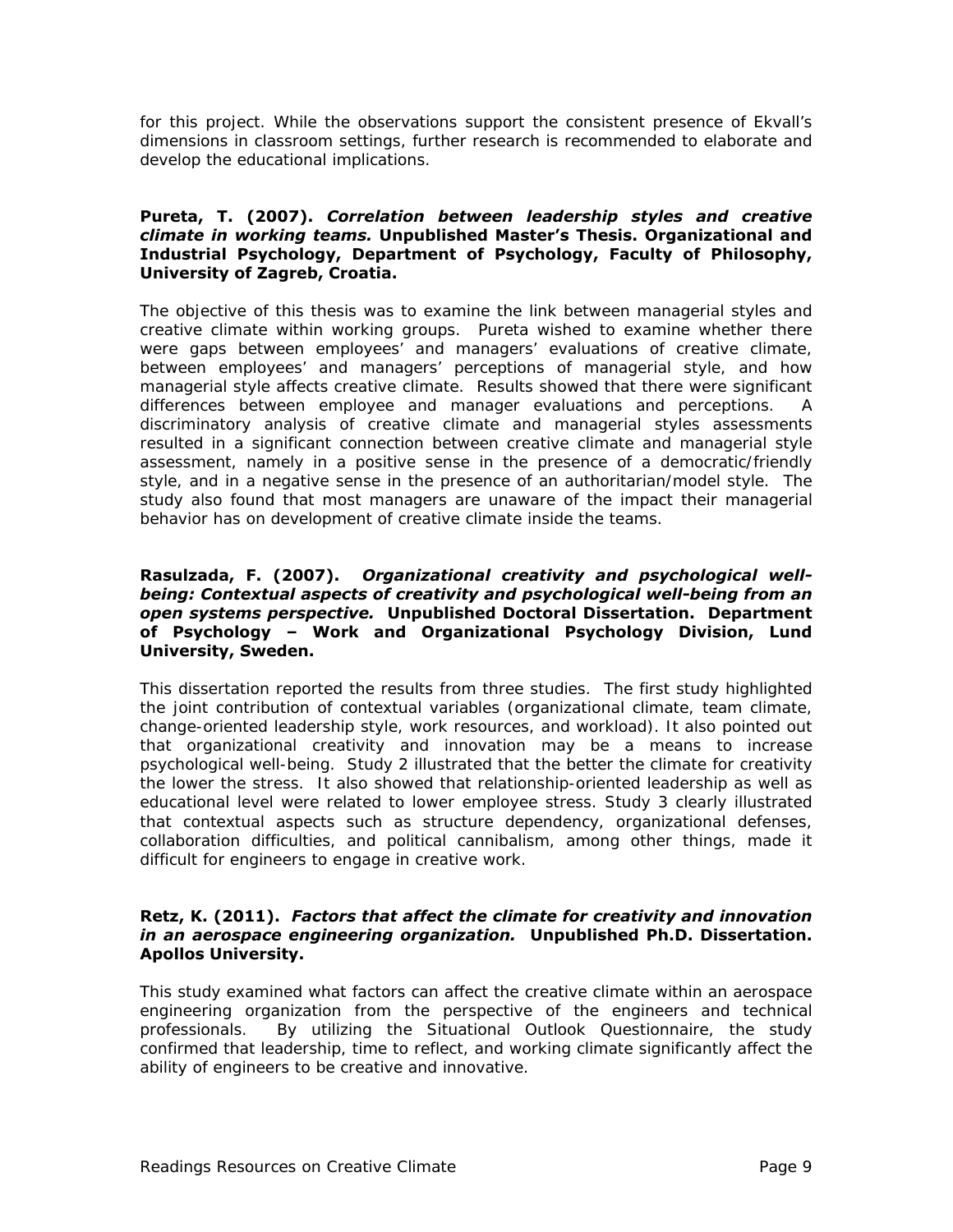#### **Richards, T. M. (2002).** *Identifying Ekvall's creative climate dimensions in gifted and talented enrichment programs.* **Unpublished Master's Project. International Center for Studies in Creativity, State University College at Buffalo.**

This project uses Ekvall's ten creative climate dimensions in the business setting as a baseline for identification of creative climate dimensions in a gifted and talented classroom. Socioeconomic background and age of the participating schools and classrooms are given. Data from eight gifted and talented classroom observations display the connection of behaviors indicating Ekvall's ten climate dimensions along with "other" behaviors that may indicate new dimensions appropriate for a classroom setting. Included are interviews with gifted and talented teachers reflecting their thoughts on creative classroom dimensions. Recommendations for further exploration are also included.

#### **Santhridan, S. (2010).** *Influences of employees' motivation and work environment on creative productivity in research and development.* **Unpublished Doctoral Dissertation. University Malaya, Kuala Lumpur.**

Applying '*Social Psychology Theory of Creativity*' (Amabile, 1996) in the Malaysian context, this study aims to measure employees' motivation, work environment for creativity and creative productivity among researchers in research and development (R&D) related public and private organizations in Klang Valley. The data collection of this study relies on three main research instruments namely *Work Preference Inventory* (WPI) (Amabile et al., 1994), *Situational Outlook Questionnaire* (SOQ) (Isaksen & Lauer, 2001) and *Creative Activities and Accomplishments Check List*  (CACL) (Runco & Okuda, 1988; Oldham and Cummings, 1996; Scott and Bruce, 1994; Tierney et al., 1999). Using a total of 202 samples, the data was analyzed with means of descriptive statistics and inferential statistics. The research finding shows that there is a significant difference in creative productivity between public and private sectors. The public sector is higher in creative productivity than the private sector. In contrast, for employees' motivation dimensions such as intrinsic motivation, extrinsic motivation, enjoyment, challenge, outward, findings indicate no significant difference between public and private sector. However in employees' motivation, compensation shows there is a significant difference between the public and private sectors. Additionally, for the work environment there are significant differences between the public and private sector on dimensions such as challenge in work, freedom, support, interpersonal conflict, risk, debate and time. Pearson *r* for overall sample shows there are significant correlations between creative productivity and challenge, challenge in work, freedom, support, openness, risk, debate and time. There are significant correlations between creative productivity and challenge, challenge in work, support, openness and time in the sample from the public sector. For the sample from the private sector there is a significant correlation between creative productivity and risk. Multiple linear regressions for the overall sample show three dimensions (risk, challenge and extrinsic motivation) explaining 14 % of variance in creative productivity. However extrinsic motivation is a negative predictor for creative productivity in the overall sample. For the sample from the public sector, two dimensions (challenge and challenge in work) explained 13 % of variance in creative productivity. In the sample from the private sector two dimensions (risk and humor) explained 12 % of variance in creative productivity. However humor is a negative predictor for creative productivity in the sample from the private sector.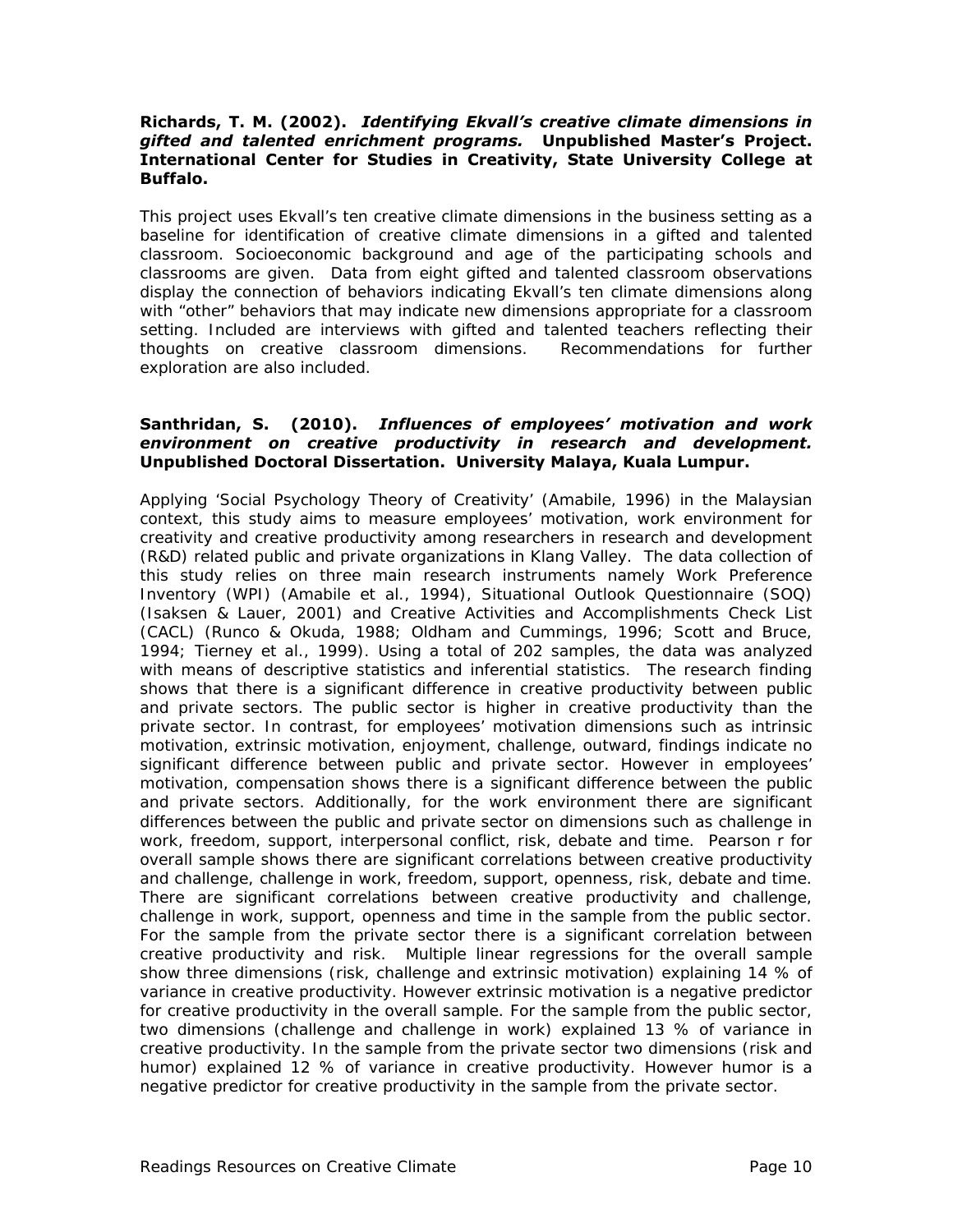#### **Senekal, E. (2007).** *The influence of organizational climate on creativity and innovation in a technology firm in South Africa.* **Unpublished Master's Thesis. Faculty of Management, the University of Johannesburg.**

The purpose of this study was to investigate creativity, innovation and certain determining factors, which have an influence on creativity and innovation in the micro business environment and specifically in an information technology firm. The information and communications technology (ICT) sector is very dynamic and very fast paced both in the world and in South Africa. Businesses in this sector have to adapt, almost constantly, to incessantly changing technology, customer demands and macro-environmental variables. A vast amount of research exists to suggest that businesses have to adapt to and embrace change in order to survive in this environment. Creativity and innovation are central to change in the organization. The study specifically focused on creative environment and in this case – the organizational climate. The goal of this study was to identify and measure organizational climate factors known to have a significant, determining influence on the work environment, conducive to creativity and innovation. The organizational climate of a firm in the South African ICT sector was measured and analyzed. The Situational Outlook Questionnaire® (SOQ) was used to measure the organizational climate observable in the organization. The results indicated the organization had a strong climate supportive of and conducive to creativity and innovation. The organization's SOQ results across all dimensions, except the freedom and debate dimensions, compared very well with other innovative organizations.

#### **Sinnappan, S. (2010).** *Influences of employee's motivation and work environment on creative productivity in research and development.*  **Unpublished Doctoral Dissertation. Institut Pengajian Siswazah, Universiti Malaya.**

This study aimed to measure employees' motivation, work environment for creativity and creative productivity among researchers in research and development at public and private organizations in Malaysia. Results showed a significant difference in creative productivity between public and private sectors, with the public sector having higher creative productivity.

#### **Ślusarczyk, A. (2005).** *Środowisko pracy I cechy indywidualne pracownika jako wyznaczniki twórczości w organizacji* **(Work environment and individual characteristics as determinants of creativity in the organization) Unpublished Doctoral Dissertation. Uniwersytet Jagielloński, Kraków, Poland.**

This study provided evidence surrounding the Polish translation and validation of the SOQ. It also provided in-depth analysis of the relationship between the climate assessments from five Polish organizations and various personality characteristics. The dissertation is written in Polish.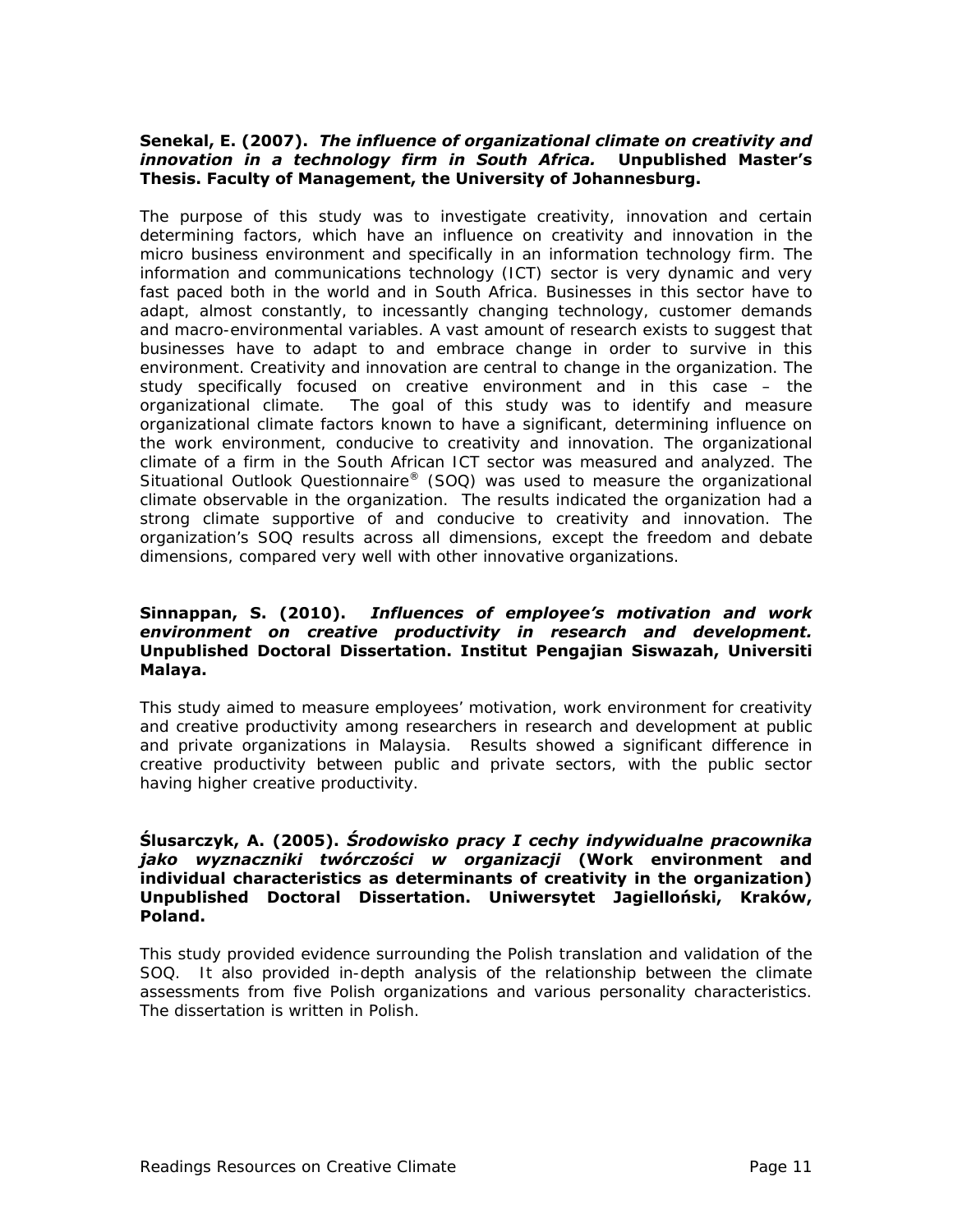#### **Sobieck, M. A. (1996***). Examination of cross-site narrative responses on the CIQ and SOQ***. Unpublished Master's Thesis, State University of New York College at Buffalo.**

This project focused on learning more about how the Situational Outlook Questionnaire® (SOQ) narratives related to the applied and theoretical purposes for assessment of organizational climate. The purpose of this qualitative project was to: (1) provide explicit baseline data on a purposefully selected sample of SOQ data for a future multi-method examination of the instrument; (2) maintain a researcher log to describe both content and process learning during the analysis in preparation for stronger triangulation on SOQ narrative development; (3) identify similarities, differences, and unique perceptions offered by the participants in the SOQ narratives; (4) determine if a relationship exists between the participants' comments and the SOQ dimensions; (5) determine what, if any, similarities, differences, and unique perceptions exist in the SOQ narratives between the ten dimensions (Version III) and the nine dimensions (Version IV) regarding Dynamism, Challenge and Freedom; and (6) determine how dynamism is demonstrated in the Version IV narratives of the SOQ. Findings of the qualitative analysis supported the works of Ekvall (1982, 1983, 1991, 1994), Lauer (1994), and Cabra (1996) regarding the internal reliability of the items of the SOQ. Results further supported Lauer and Cabra's analysis on the dimensions of Dynamism and Liveliness and Challenge and Freedom that led to another revision of Version III of the SOQ. Version IV emerged as a tighter instrument. The results of the changes made in Version IV appeared to strengthen the instrument. The analysis of Dynamism and Liveliness indicated a weak representation in Version III and is not represented in any obvious way in any of the other dimensions in Version IV. The analysis of the "Un-coded" category in Level II qualitative analysis indicated support for other influences on organizational climate identified by Ekvall (1991, 1996) and Amabile and Gryskiewicz (1988). Findings and observations from this project suggest further study and development to further strengthen the SOQ as a multi-method instrument by both the researcher and practitioner*.*

#### **Speranzini, G. D. (1997).** *Understanding the impact of a climate intervention: Debriefing the Situational Outlook Questionnaire® (SOQ).* **Unpublished Master's Thesis. State University of New York College at Buffalo.**

This study examined the content and process contingencies for successfully debriefing the Situational Outlook Questionnaire® (SOQ). The focus was on the balance of theory with practice. Specifically, two questions guided this inquiry: "What impact does a debrief of the SOQ have on a single leader and his/her organization?" and "What are the implications of these data for developing debriefing skills when using the SOQ?" The method used was an action research study of a single leader within a single site. The design was qualitative and reflective in nature. Three triangulated data points were established consisting of the SOQ debrief session, the researcher's log, and a follow-up interview. Using the technique of constant comparison, all three data sets were examined in light of the study's questions. The results included guidelines for debriefing the SOQ; the impact of an SOQ intervention; applied theory and research considerations; and future considerations for practitioners and researchers.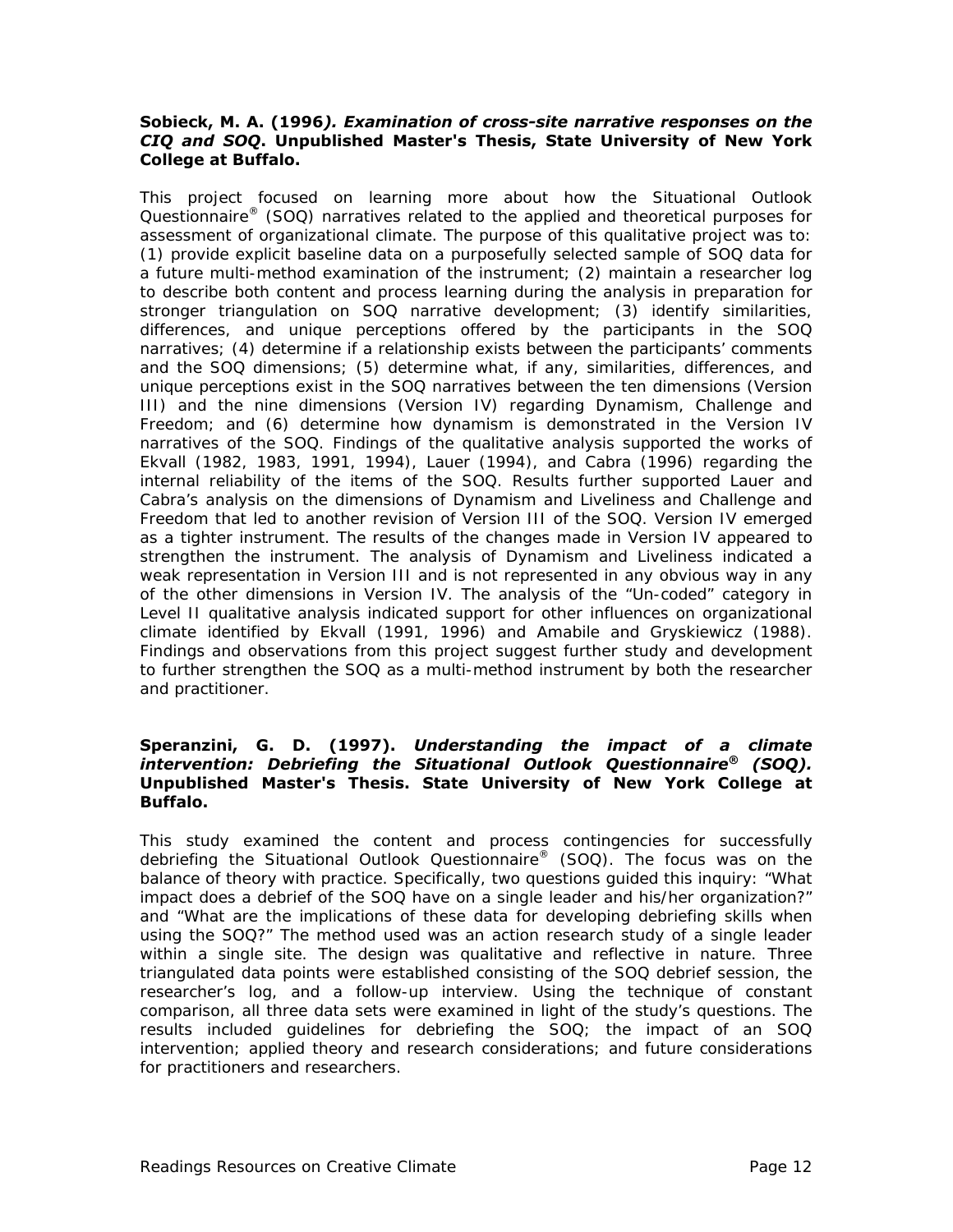#### **Speranzini, G. D. (2004).** *Cognitive style and climate for creativity and change.* **Unpublished Ph.D. Dissertation. University of Manchester Institute of Science and Technology, Manchester School of Management, UK.**

This exploratory study examined the relationships among cognitive style (KAI), the organizational climate for creativity and change (SOQ), and creative performance and job satisfaction. Contrary to other studies, there were some differences in climate between those who were clear adaptors and innovators. When considering the differences between current and preferred climate, when the discrepancies are small – job satisfaction increases.

#### **Susa, A. M. (2002).** *Humor type, organizational climate, and outcomes: The shortest distance between an organization's environment and the bottom line is laughter***. Unpublished Ph.D. Dissertation. University of Nebraska, Lincoln.**

This study explored the relation between the three major classifications or types of humor (superiority, incongruity, and relief) and job satisfaction, organizational commitment, organizational creativity, perceived organizational support, absenteeism, and job performance. Humor's role relative to organizational climate was also investigated. Subjects who completed the battery of surveys were employed in a mid-sized financial service company (N=175). The surveys used included the Organizational Humor Scale and Situational Outlook Questionnaire® (SOQ). As hypothesized, correlations between scores on the organizational climate, organizational humor, and individual sense of humor measures, and job satisfaction, organizational commitment, organizational creativity, perceived organizational support, and overall job performance yielded distinct patterns based on humor type. Support was also found for the hypothesis that superiority humor would be negatively correlated to organizational climate and outcomes (low levels of satisfaction, commitment, creativity, and job performance and poor attendance). Findings also indicated that incongruity humor, and to a lesser extent relief humor, were more aligned with the positive organizational outcomes (high levels of satisfaction, commitment, creativity, and job performance). Overall the findings indicated that humor seems to be related to organizational climate. The results also suggest that the type of humor used and observed in an organizational setting is an important factor in the workplace. Limitations of this study and areas for future inquiry are discussed.

#### **Swanevelder, S. M. (2000).** *Die aard en wese van entrepreneurskap en die belangrikheid daarvan vir sakesukses.* **Unpublished Master's Thesis. Randse Afrikaanse Universiteit, Johannesburg, South Africa.**

The purpose of this study was to explore aspects of entrepreneurship and to highlight the relationships between entrepreneurship and business success. To explore this relationship the creative organizational climate of two branches of a paint manufacturer in South Africa were assessed and compared. Headquarters evaluated these two branches as successful and less successful based upon their standard evaluation tools. The Situational Outlook Questionnaire® (SOQ) was used to assess the branch employees perception of their organizational climate. The goal of the study was to support the hypothesis that there would be a correlation between the successful branch and the existence of a favorable creative organizational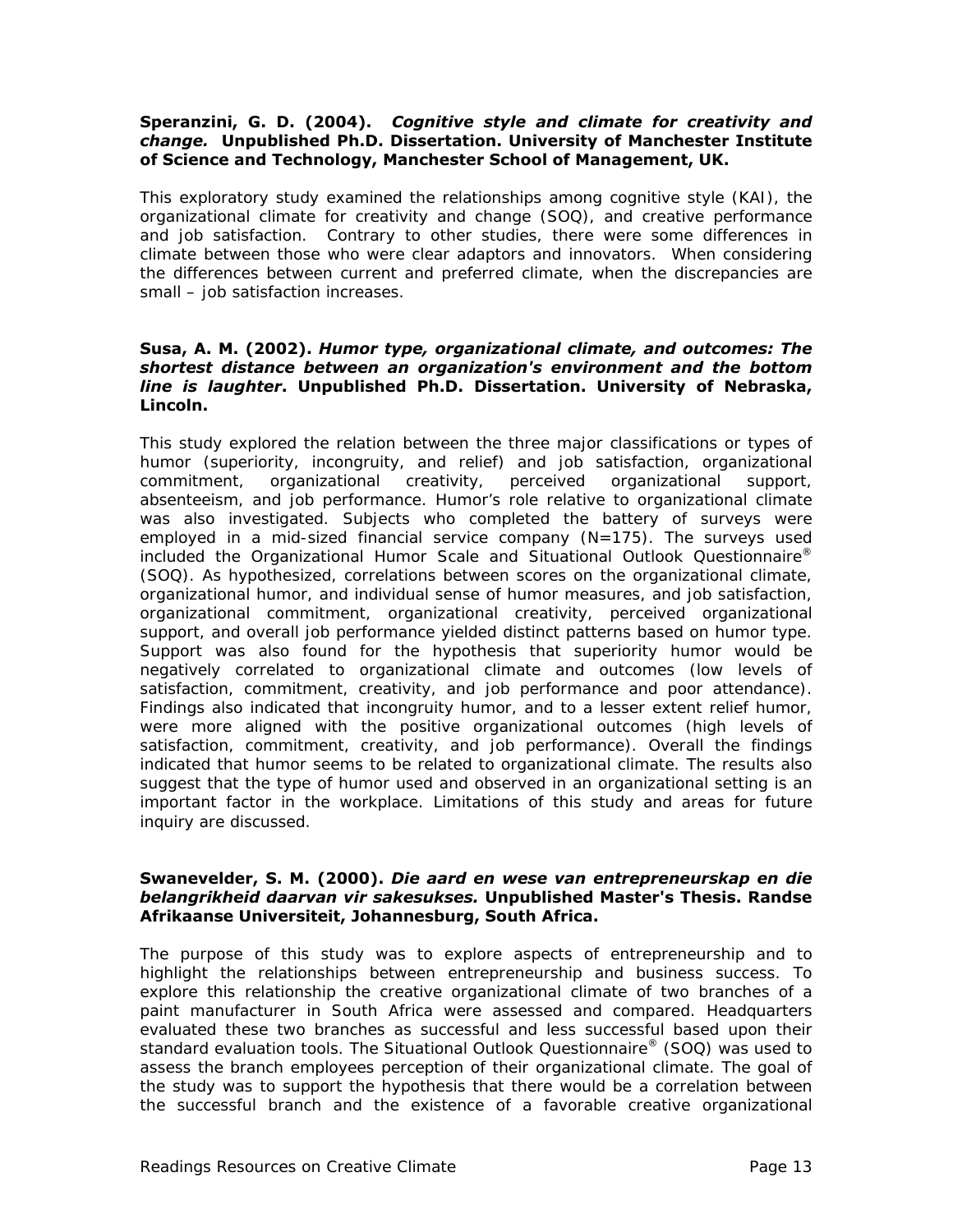climate, as well as a correlation between the less successful branch and the absence of a favorable creative organizational climate. The results did not support this hypothesis since it did not show any statistically significant differences between the two branches. Further investigation showed that both branches compared well with previous studies on innovated organizations. To understand why the expected relationships did not appear the author reviewed the tools the branch headquarters used to evaluate and rate the branches. It was found that some success factors were subjectively evaluated by the headquarters and that some were not in line with internationally accepted financial measurements. The researcher found that the branch originally judged as less successful, was not as unsuccessful as claimed by headquarters. The positive organizational climate of both these branches correlates with the success results of the two branches. The author concludes from the study and her study of relevant literature that a creative organizational climate is one of the most important prerequisites for entrepreneurship and business success. Limitations of the study and areas for future research are put forward.

#### **Van den Beucken, R. (2006).** *Validating the measurement of the organizational climate for creativity in a longitudinal design: A longitudinal study of the organizational climate for creativity of teams during the NPD project, to determine if the need for creativity always is high and if data collection is valid.* **Unpublished Master's Thesis. Department of Human Performance Management. Faculty of Technology Management, University of Technology, Eindhoven.**

This longitudinal study applied the SOQ to better understand the nature of the creative climate within NPD project teams within Phillips Electronics. The results supported the use of the SOQ as a worthwhile assessment in discriminating climates within teams with high rates of production relating to NPD.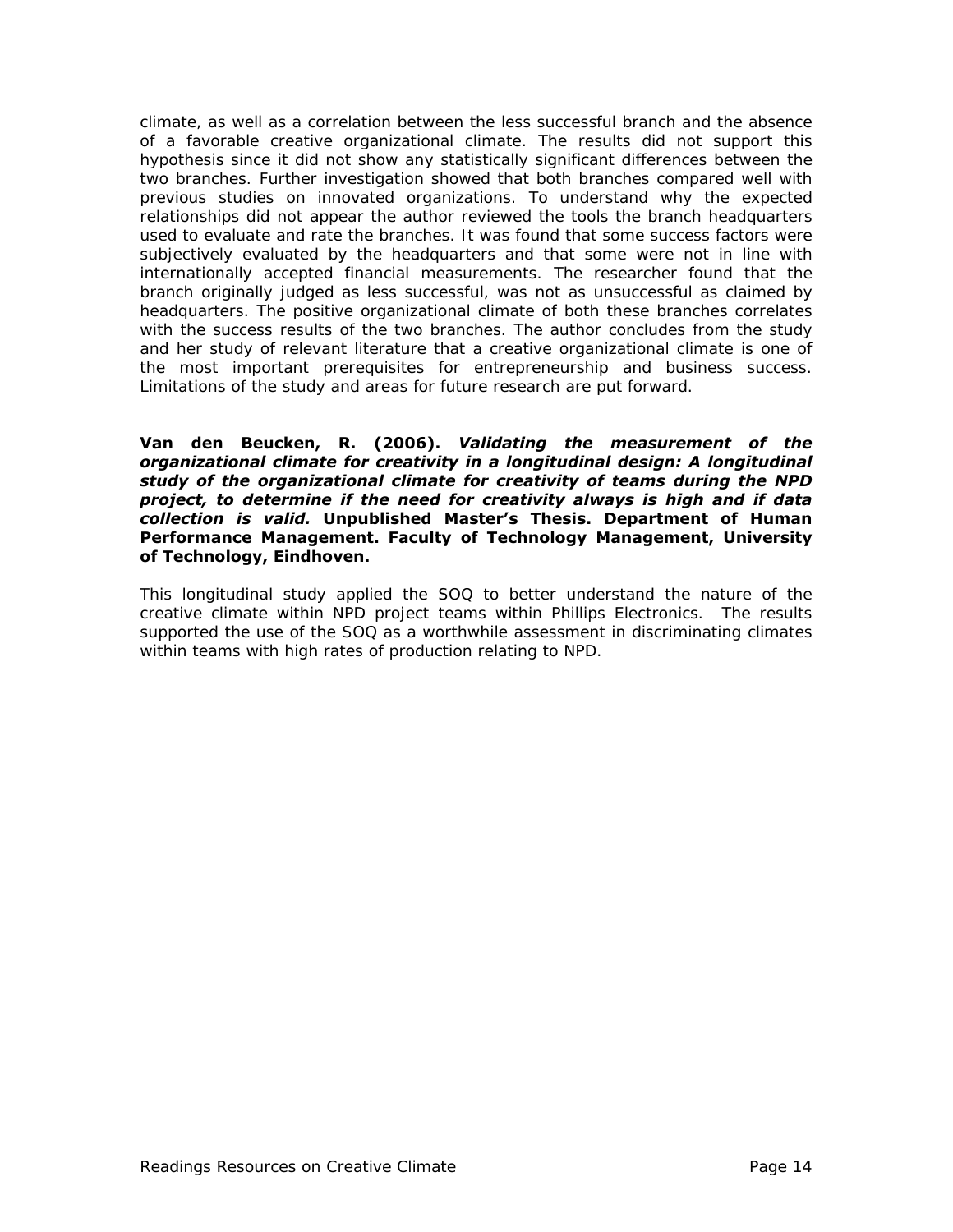# **Articles and Chapters on CCQ or SOQ**

#### **Al-Beraidi, A., & Rickards, T. (2003). Creative team climate in an international accounting office: an exploratory study in Saudi Arabia.**  *Managerial Auditing Journal, 18,* **7 – 18.**

Conventional wisdom presumes that accounting professionals have little capability for creative thinking. An alternative view is that accountants display creativity when provided with organizational opportunities. This view has been tested in a comparative study of professionals drawn from similar educational backgrounds and allocated to consulting, audit and tax duties within the headquarters of a major international firm in Saudi Arabia. A benchmarking approach was adapted. Those professionals placed in the consulting department reported more positive climates and creative outputs. There was evidence that there was scope for increasing the creativity to organizational advantage within the audit, tax and related functions, through more transformational leadership interventions. In view of the educational similarities of the samples, it is concluded that any lack of creative performance within the audit and tax functions is not due to individual deficiencies. Team development and leadership interventions are suggested as promising means of addressing any "creativity gap" in audit and tax team processes.

#### **Arvonen, J., & Ekvall, G. (1999). Effective Leadership Style: Both universal and contingent?** *Creativity and Innovation Management. 8***(4), 242-250.**

This study explores aspects of the universal and contingent models of leadership. The authors express the opinion that leadership should be linked to level of change in the workplace and their ability to adapt their leadership style to the environment where they work. This theory is tested by relating subordinates rating of their leaders in relation to this model. The correlational results support the hypothesis that subordinates in all environments studied judge high change leaders to be the most competent. The authors conclude that these correlations support adding a change orientation to the universal model that identifies leadership style as either production or people orientated.

#### **Babij, B., & Lauer, K. (2000). The perfect client: Using the SOQ and KAI for organizational transformation.** *Communiqué, 11***, 29-31.**

This article recounts a situation where a client was ready, willing and able to fundamentally change his entire organization. As part of this process, climate was assessed and the notion of cognitive style as a foundation for change was incorporated. The SOQ was used to gauge the readiness for change in the company. After the results were reviewed it was clear that the areas of freedom and risk-taking needed improvement. The KAI was also used to address interpersonal relations. The development of interventions using this data led to an environment that underwent productive changes that enhanced employee commitment and involvement.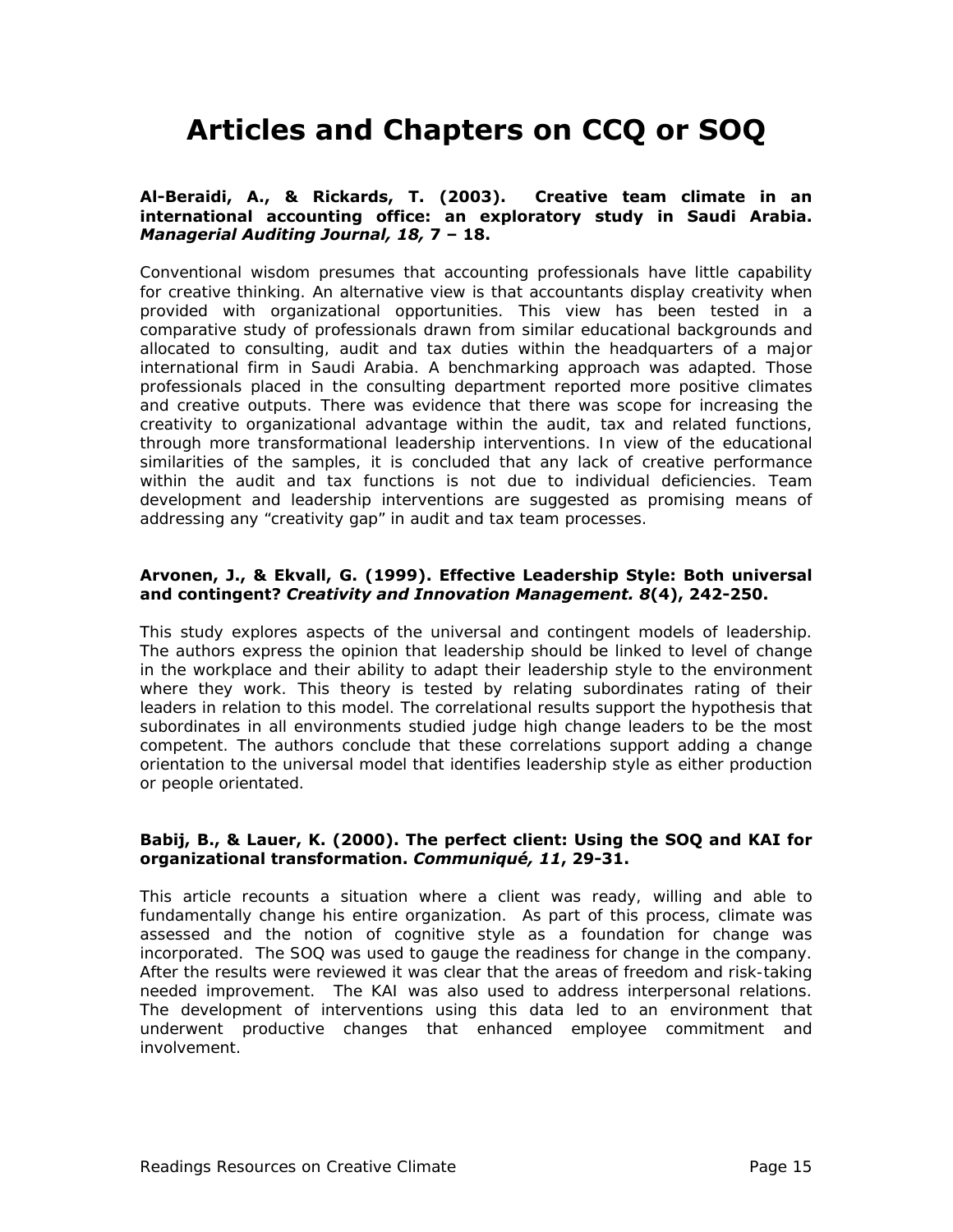#### **Bertels, H. M. J., Kleinschmidt, E. J., & Koen, P. A. (2011). Communities of practices versus organizational climate: Which one matters more to dispersed collaboration in the front end of innovation?** *Journal of Product Innovation Management, 28,* **757-772.**

The findings of this study suggest that managers should simultaneously invest in increasing proficiency in dispersed collaboration and supporting communities of practice. Either one by itself is insufficient. Dispersed collaboration has many benefits for organizations, such as enabling people with the appropriate skills, knowledge, and abilities to work together despite geographical constraints; however, workers must be proficient in communication tools and technology, as well as in understanding and dealing with cultural differences. This research also found strong support for the idea that an open climate favoring risk-taking, trust, and open interaction positively influences the front-end of innovation.

#### **Bharadwaj, S., & Menon, A. (2000). Making innovation happen in organizations: Individual creativity mechanisms, organizational creativity mechanisms or both?** *Journal of Product Innovation Management, 17,* **424- 434.**

Marketing managers increasingly face a product innovation dilemma. Managers will have to sell more with fewer new products in an environment where new products are providing lower revenue yields. Therefore, understanding what drives successful innovation is of paramount importance. This paper examines the organizational innovation hypothesis that innovation is a function of individual efforts and organizational systems to facilitate creativity. Our model formulates creativity as a property of thought process that can be acquired and improved through instruction and practice. In this context, individual creativity mechanisms refer to activities undertaken by individual employees within an organization to enhance their capability for developing something, which is meaningful and novel within their work environment. Organizational creativity mechanisms refer to the extent to which the organization has instituted formal approaches and tools, and provided resources to encourage meaningfully novel behaviors within the organization. Using data collected from 634 organizations, we find support for this hypothesis. The results suggest that the presence of both individual and organizational creativity mechanisms led to the highest level of innovation performance. The results also suggest that high levels of organizational creativity mechanisms (even in the presence of low levels of individual creativity) led to significantly superior innovation performance than low levels of organizational and individual creativity mechanisms. The paper also presents managerial and academic implications. This study suggests that it is not enough for organizations to hire creative people and expect the innovation performance of the firm to be superior. Similarly, it is not enough for firms to emphasize management practices to enhance creativity and ignore individual mechanisms. Although it is true that doing either will improve innovation performance, doing both should lead to higher innovation levels. Our understanding of what and how creativity influences innovation performance can be greatly enhanced by additional research that integrates the intrinsic and extrinsic drivers of creativity. Research that examines the role of team creativity efforts in enhancing innovation performance is also vital to an overall improved understanding of creativity, learning, and innovation within organizations.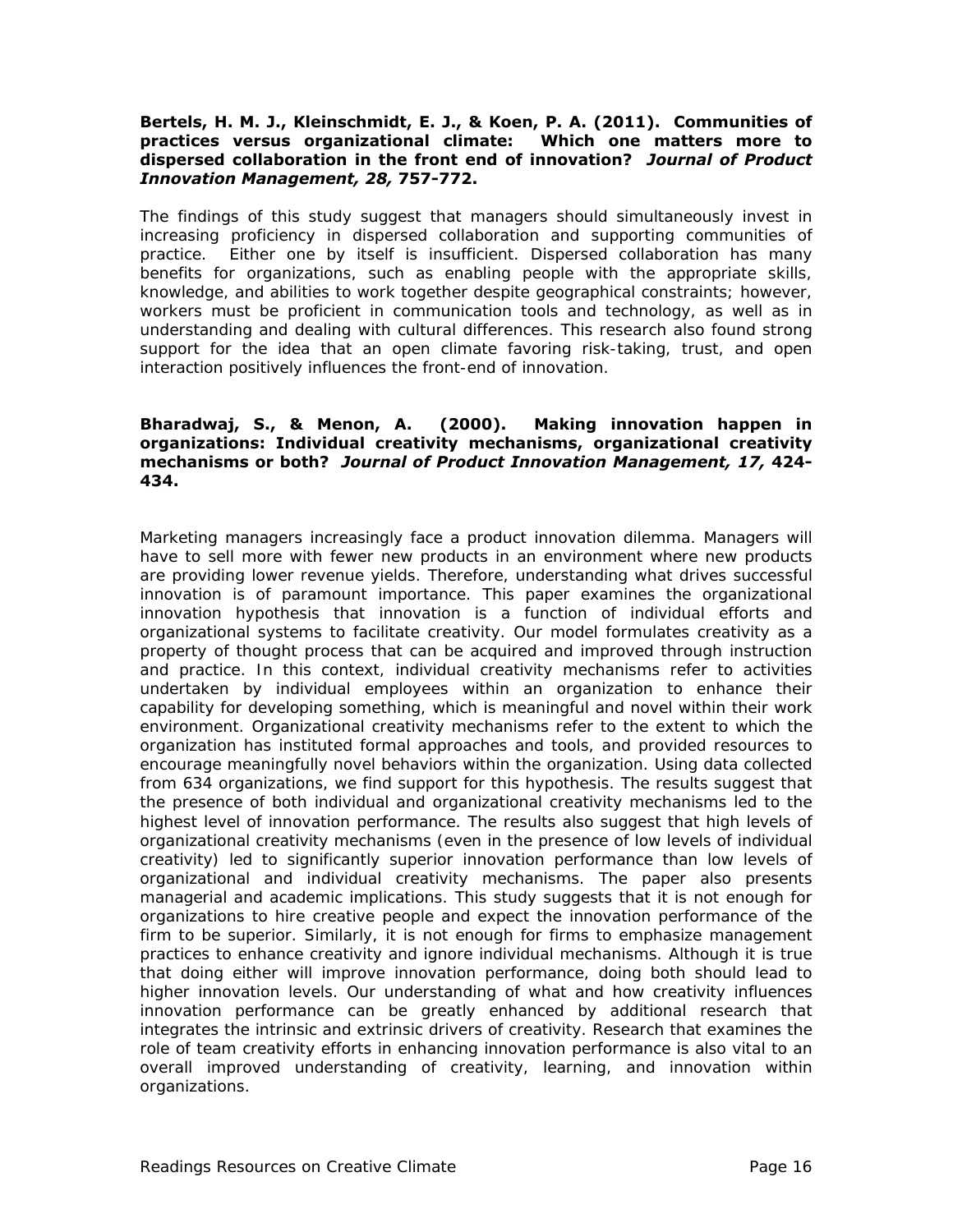#### **Boström, A. M., Wallin, L. and Nordström, G. (2007), Evidence-based practice and determinants of research use in elderly care in Sweden.** *Journal of Evaluation in Clinical Practice, 13,* **665–673.**

Evidence-based practice is a strategic ingredient in today's health care. Despite extensive efforts to produce and disseminate clinical guidelines, research uptake is still a difficult task. In Sweden, elderly care (EC) has shifted from hospital care to community-based care, and the major nursing-staff group in EC has no university education. These and other factors make implementation of evidence-based care particularly challenging in EC settings. The purpose of this study was to identify determinants of research utilization in EC. Two questionnaires that cover research utilization and organizational climate were mailed to all staff  $(n = 132)$  working in seven EC units. The response rate was 67%. Of all respondents, 28% reported that they used research findings in daily practice (the RU group). Remaining respondents constituted the non-RU group. Significant differences existed between the RU group and the non-RU group as per six individual and six organizational factors. Using logistic regression models, four factors were significantly related to research utilization, namely: attitudes toward research  $(OR = 5.52, P = 0.004)$ ; seeking research that is related to clinical practice ( $OR = 5.56$ ,  $P = 0.019$ ); support from unit manager (OR =  $4.03$ ,  $P = 0.044$ ) and access to research findings at work place  $(OR = 6.65, P = 0.005)$ . Individual and organizational factors were associated with the use of research in EC. Despite distinguishing conditions in EC settings, identified factors reflect well-known determinants of research use that, as in many other health care contexts, should be considered in the endeavors of evidence-based practice.

#### **Clapp, R. G., & Kirton, M. J. (1994). The relationship between cognitive style and psychological climate: Some comments on the article by Isaksen and Kaufmann.** *Studia Psychologica, 36,* **129-134.**

This article offered a critical commentary on the initial investigation into the relationship of the KAI as a measure of cognitive style and the SOQ as a measure of climate. This commentary prompted a response by Isaksen and Lauer (1999).

#### **Ekvall, G. (1976). Creativity at the place of work: Studies of suggestors and suggestion systems in industry***. Journal of Creative Behavior, 10***(1), 52-54.**

This study focused on factories and blue-collar workers only, it was comprised of four main aspects 1) psychological goals of the system and obstacles 2) the individual suggestors 3) the origin and aptitude of a suggestion and 4) the organization and administration of a suggestion. The findings indicated a large number of suggestors had their self-confidence rise from having their suggestions accepted and rewarded. Also the suggestors did not differ from other workers in ordinary intelligence tests however there were differences in divergent thinking tests i.e. they had a significantly higher mean score on intellectual fluency and flexibility of designed type by Guilford. Nearly all the suggestors received inspiration for their suggestion while on the job to include almost if not all of their conscious thinking and development of the solutions. This study also concluded the best climate for the suggestion systems was created by 1) unbiased methods of analysis 2) the presence of special personnel and 3) the reasonable compensation for the suggestions.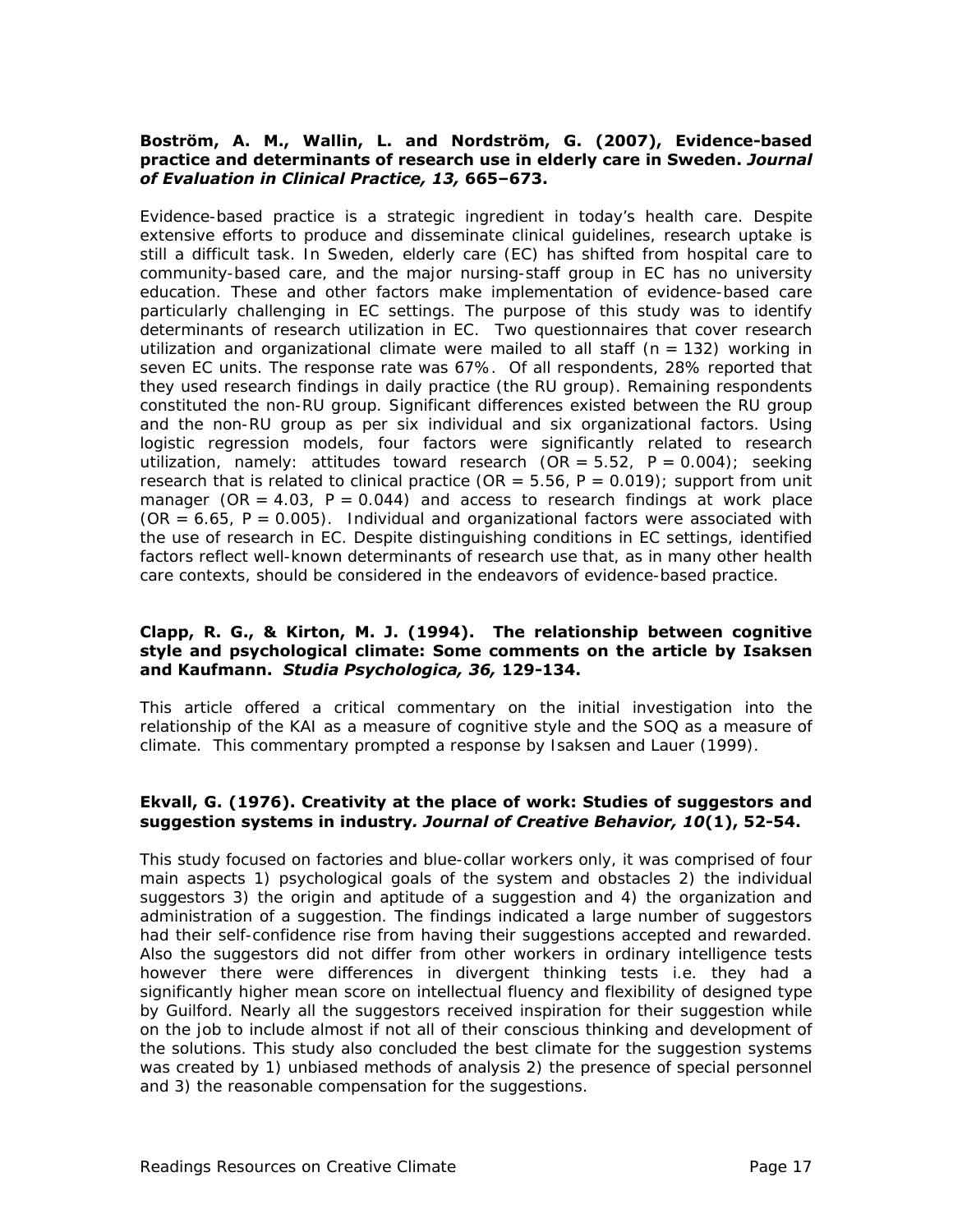#### **Ekvall, G. (1987). The climate metaphor in organization theory. In B. Bass & P. Drenth (Eds.),** *Advances in organizational psychology* **(pp. 177 - 190). Beverly Hills, CA: Sage.**

This article talks about the concept of climate as it describes psychological conditions in a social "region." This concept is popular in our everyday language as well as in the social and behavioral sciences. "Organizational climate" has become a wellestablished subject of research in recent years. Addressed in this article are sections like: organizational climate as a scientific concept; research methods; organizational climate and "psychological climate"; the genesis of organizational climate; consequences of climate; total climate or sub-climate; climates for different contexts; and importance of the climate concept.

#### **Ekvall, G. (1988). Change centered leaders: Empirical evidence of a third dimension of leadership.** *Creativity & Innovation Yearbook, 1***, 36-46.**

A report of an empirical study that supports the concept of a third style of leadership in addition to the classic styles. This leadership style is hypothesized to be adaptive when creating and supporting renewal in an organization as a means to keep pace with the internal and external change it encounters. This contrasts other studies and theories that stress a dualistic, bipolar concept of leadership that is described as task orientated or people orientated. The style put forth by this study as an addition to these two classic theories is described as "change-centered". This study of 130 employees from four divisions of one company provided initial support for the theory since a Principal Component Analysis of the data yielded the three hypothesized dimensions.

#### **Ekvall, G. (1991). Change-centered leaders: Empirical evidence of a third dimension of leadership.** *Leadership & Organization Development Journal,*  **12(6), 18-23.**

Qualitative data was gathered from a medium-sized Swedish chemical company. All the white-collar workers and supervisors (excluding the divisional managers) were asked to fill out a climate survey of 70 questions, leadership descriptions consisting of 50 statements on their leaders behavior, a structure scale consisting of 40 questions and a satisfaction questionnaire comprised of three items. The data collected was broken down into three leadership factors the first two were the "classic" factors (employee-centered and structure-centered), but the third factor that emerged was labeled change-centered by the author. The author went on to conclude this new factor is probably a by-product of the new changing business environment, also that the most effective leaders are a blend of the three factors.

#### **Ekvall, G. (1991). The organizational culture of idea-management: A creative climate for the management of ideas. In J. Henry and D. Walker (Eds.),** *Managing innovation,* **(pp. 73-79). London: SAGE Publications Ltd.**

This article deals with the concept and phenomenon of idea-management. It talks about the several forces of change in industrially developed societies which are said to cause the appearance of idea-management which include (1) the accelerating rate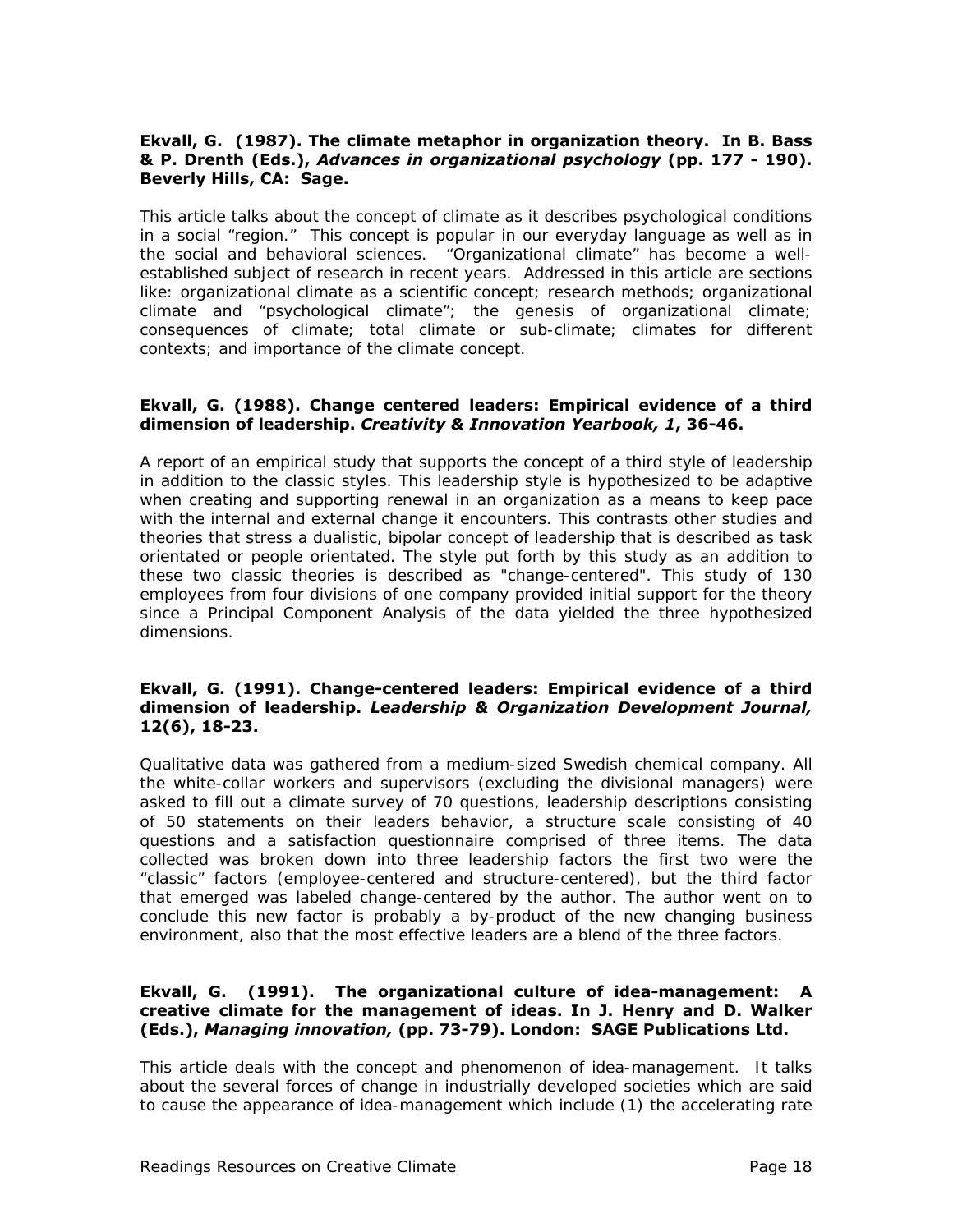of development in technical fields, (2) fast, world-wide commerce, (3) frequent fluctuation in the life-styles and preferences of customers due to media, communications, travel, secularization, affluent conditions, etc., and (4) new values, ambitions and attitudes. It also describes the relationship between climate and organization with the assistance of a chart in addition to the author's descriptions.

#### **Ekvall, G. (1993). Creativity in Project Work: A Longitudinal Study of a Product Development Project.** *Creativity and Innovation Management, 4***(3), 152-159.**

This study was conducted to view the effects of control versus a creative environment in a long-term technology project. The projects team was comprised of thirty engineers, certain consultants at different stages and a management team of one section manager supported by three section leaders, the group's climate was measured eleven times through-out the three-year project. The climate throughout the project was highly creative however lowered some at the end, the management was loose and structure weak. Due to poor communication the out come of the project differs depending on the views of the individual, this is because the final product did not fit the customer's goal, but another aspect of the of the project was to produce "spear head" technology that could be used in the future and this was accomplished. A follow-up study conducted three years later showed the product had been used several times in new defense projects.

#### **Ekvall, G. (1995). Participation and Creativity: New Forms of Suggestion Schemes in Sweden.** *Creativity and Innovation Management, 4***(3), 17-26.**

In this article the current evolution of suggestion systems was reviewed as well as more specific research of two specific companies. The results showed the need for companies to treat the suggestion systems more as a tool of management, as well as a need to re-organize the systems to more of a local focus. The review of the suggestion should be done at or near the area of origin. The author also discussed the need for a more multi-functional committee for the adoption of new policy, ongoing education of the rewards system, more dissemination of knowledge and a better appreciation of subordinates as a creative source of innovation.

#### **Ekvall, G. (1996). Organizational climate for creativity and innovation***. European Journal of Work and Organizational Psychology, 5* **(1), 105-123.**

This article describes an instrument for measuring organizational structure and climate for creativity and innovation called the Creative Climate Questionnaire or CCQ. The application and validation of this instrument in organizational settings is also described. Recommendations are made for using the CCQ to develop interventions to promote organizational innovation.

#### **Ekvall, G. (1997). Organizational conditions and levels of creativity***. Creativity and Innovation Management, 6* **(4), 195-205.**

Two levels of creativity can be identified whether we look at the concept from the product, the person, or the process point of view. The one is radical and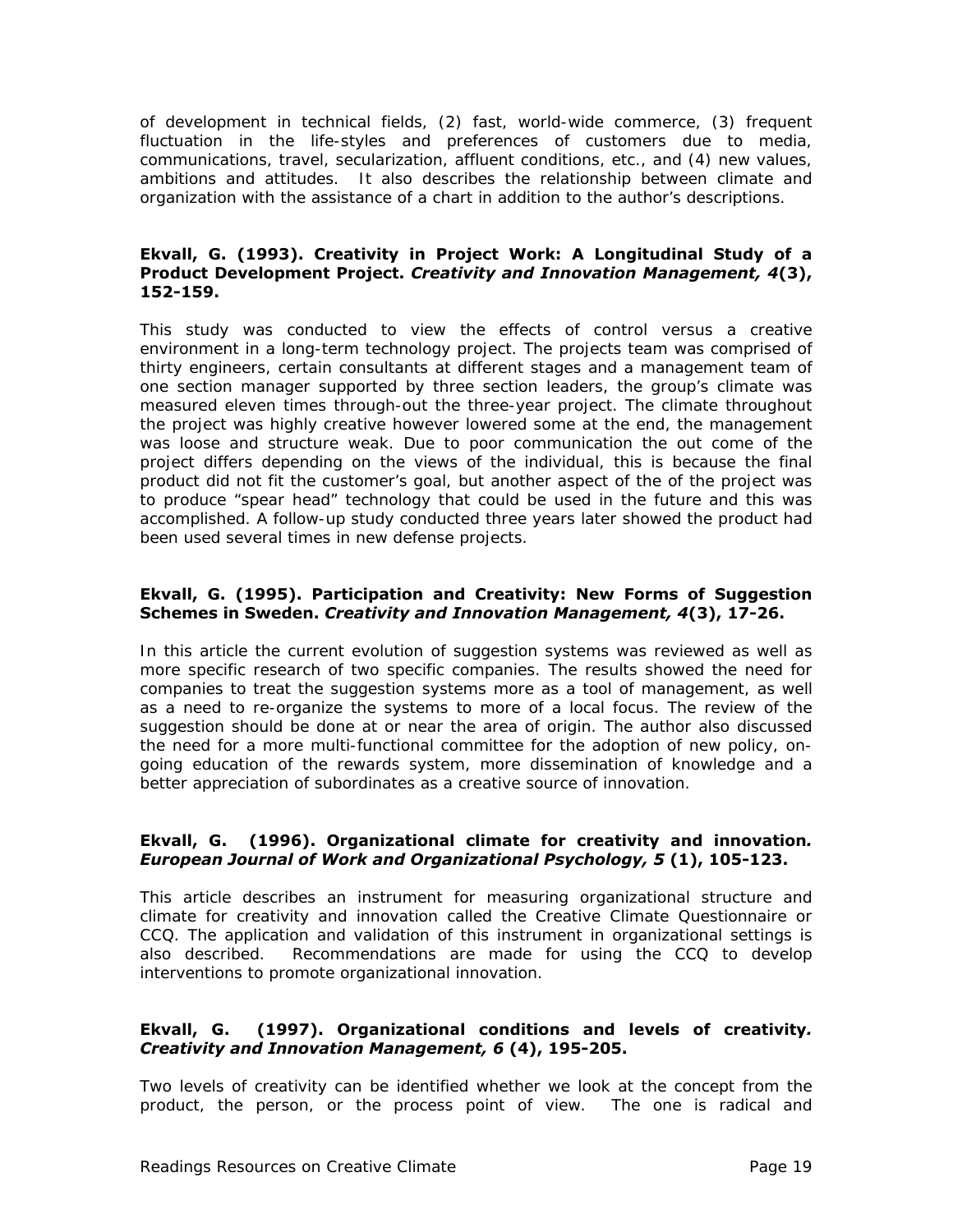revolutionary, the other adaptive and confirmatory. Are there organizational structures and practices that support lower level creativity but hamper higher level, or vice versa? Some research results on organizational climate and structure variables are presented that indicate differing influences on higher and lower level creativity. It is argued that the issue of innovation in organizations harbors a couple basic dilemmas, the management of which requires understanding and taking into consideration the psychology of creativity.

#### **Ekvall, G. (1999). Creative climate. In M. Runco, & S. R. Pritzker (Eds.),**  *Encyclopedia of creativity* **(pp. 403-412). San Diego, CA: Academic Press.**

This article shows that creative climate is an organizational phenomenon that has gained increasing attention and support from researchers and practitioners in many disciplines. The author reviews how child psychologists, historiographers, educational researchers, historians and cultural geographers have been engaged in research on climate's influences on creativity. The article highlights how organizational researchers have studied the factors that stimulate or block creativity and innovations in companies and public service organizations. He suggests that this line of research has been the most extensive since the early 1970's due to an accelerating demand on organizations for adaptations and innovations.

#### **Ekvall, G. (2000). Management and organizational philosophies and practices as stimulants or blocks to creative behavior: A study of engineers.**  *Creativity and Innovation Management, 9***(2), 94-99.**

This study was conducted with 242 engineers from Sweden, made up of 84 % male and 16 % female. The engineers filled out questionnaires made up of nine management practices and were asked how each affected their creativity. The nine practices were "just in time", "lean production", TQM, "concurrent engineering", ISO 9000, Kaizen, Project groups, CAD, and creative methods. The positives out weighed the negatives of all nine practices, however there were several differences when the data was further broken down. The two largest sub groups (R&D engineers and production engineers) were further analyzed finding production engineers had a larger percent of positive responses and the R&D engineers had a larger frequency of negative responses. The author then discussed possible variance due to cognitive style and personality.

#### **Ekvall, G., & Arvonen, J. (1991). Change-centered leadership: An extension of the two-dimensional model.** *Scandinavian Journal of Management***, 7(1), 17-26.**

Three samples of people taking courses at staff training centers from Sweden, Finland and the USA were utilized to analyze leadership behavior. The subjects were given a thirty-six item questionnaire, the managers were also examined by competence and the respondents personal attitude toward the manager. Three strong factors emerged, the two "classic" factors (employee-centered and production-centered) but also a new factor emerged that dealt with promoting change. The authors went on to hypothesize that the new change oriented factor could be a derivative of the new and quickly changing business environment.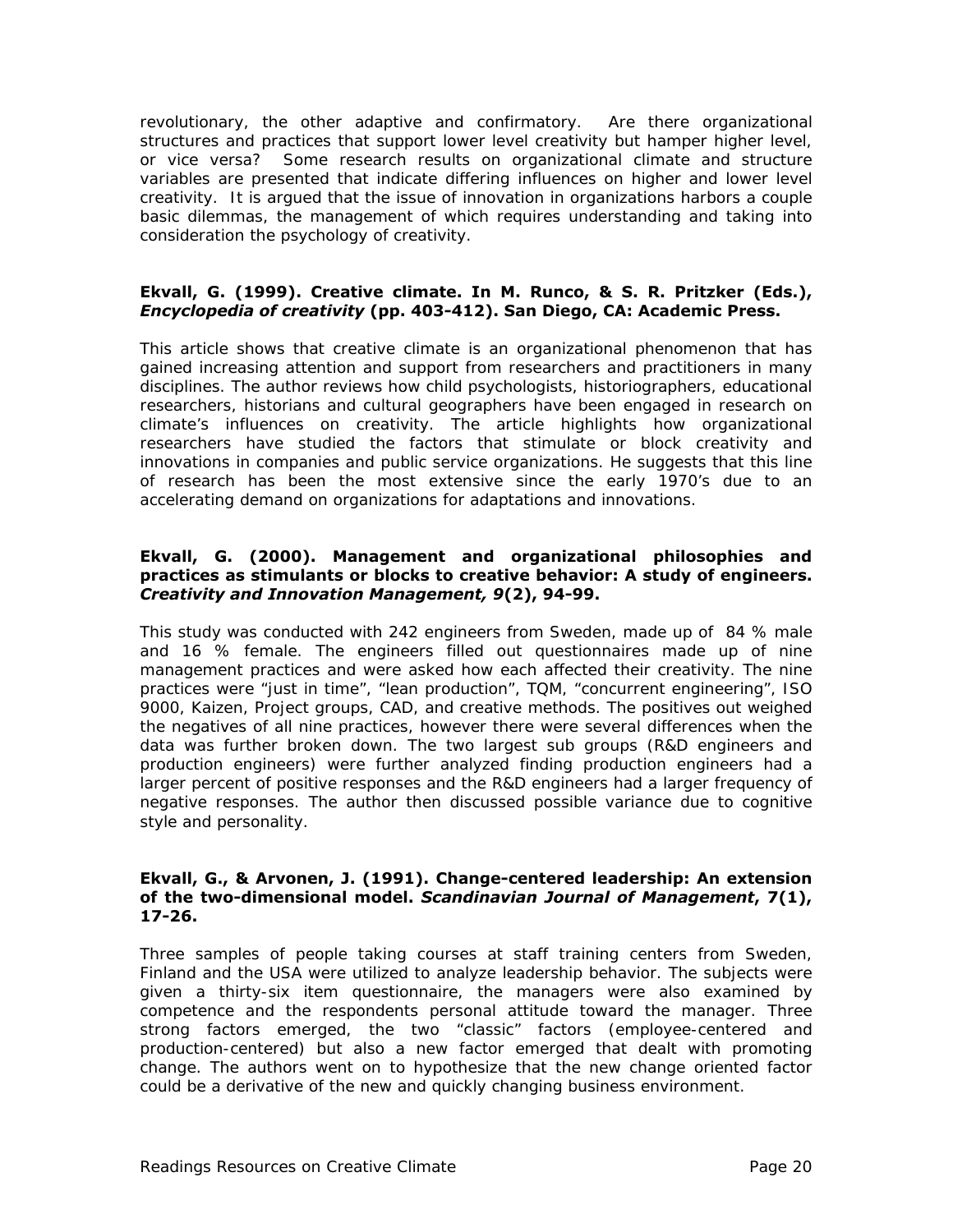#### **Ekvall, G., & Arvonen, J. (1994). Leadership profiles, situation and effectiveness.** *Creativity and Innovation Management, 3***(3), 139-161.**

This is a report on a study of leadership styles of approximately 4,000 supervisors and managers from 13 countries. Leadership style is described according to a model that contains three behavioral dimensions. These dimensions are labeled: a) Change/Development, b) Production/Task/Structure, c) Employee/Relations. The authors theorize that these three dimensions blend to create a personal style of a leader, marked by one of 10 profiles. Cluster analysis show that the 10 profiles correspond to the clusters in the data set and supported the authors' theory. The authors promote the belief that the results favor a universal versus contingency theory of leadership styles.

#### **Ekvall, G., & Ryhammar, L. (1998). Leadership Style, Social, Climate and Organizational Outcomes: A study of a Swedish University College.**  *Creativity and Innovation Management, 7***(3), 126-130.**

This study raises the question of the dual influence of leadership style on organizational outcomes - by way of climate and directly. Research material primarily collected for a study of a state university college in Sweden was utilized and further analyzed. Included is a brief history of the university that was utilized for this study. A sample of 130 teachers answered questionnaires about the creative climate in their departments, the department head's leadership style, and the performance of the department in terms of creativity and productivity. The results indicate that, in this organization, the behavioral style of the manager affects organizational results only through influencing the social climate. The implications of the results considering the kind of organization studied are also discussed.

#### **Ekvall, G., & Ryhammar, L. (1999). The creative climate: Its determinants and effects at a Swedish university.** *Creativity Research Journal, 12***(4), 303- 310.**

A study of the creative organizational and individual resources of a state university college in Sweden was initially carried out by Ryhammer (1996). A sample of 130 teachers answered several questionnaires on organizational parameters and went through creativity and personality tests. One of the questionnaires is a measure of the creativity aspects of the social climate. This study consisted of further analyses, according to a causal model, of the climate dimension and its relations to other organizational dimensions and to outcomes in terms of creative achievements of the different departments. Some of the results are logical, expected and easy to interpret. Others are more puzzling and can be tentatively explained only in view of the special character of the academic milieu and its inhabitants. The main and clear finding is that climate and resources seem to exert the strongest influence on the creative outcome and that climate operates in the organization as a lever for leadership and as a manifestation on the behavioral level of the organization's culture, defined as basic values. The more confusing results are that some organizational parameters with positive influences on climate, nevertheless, seem to have suppressing effects on creativity, and other parameters with a negative impact on climate seem to support creativity.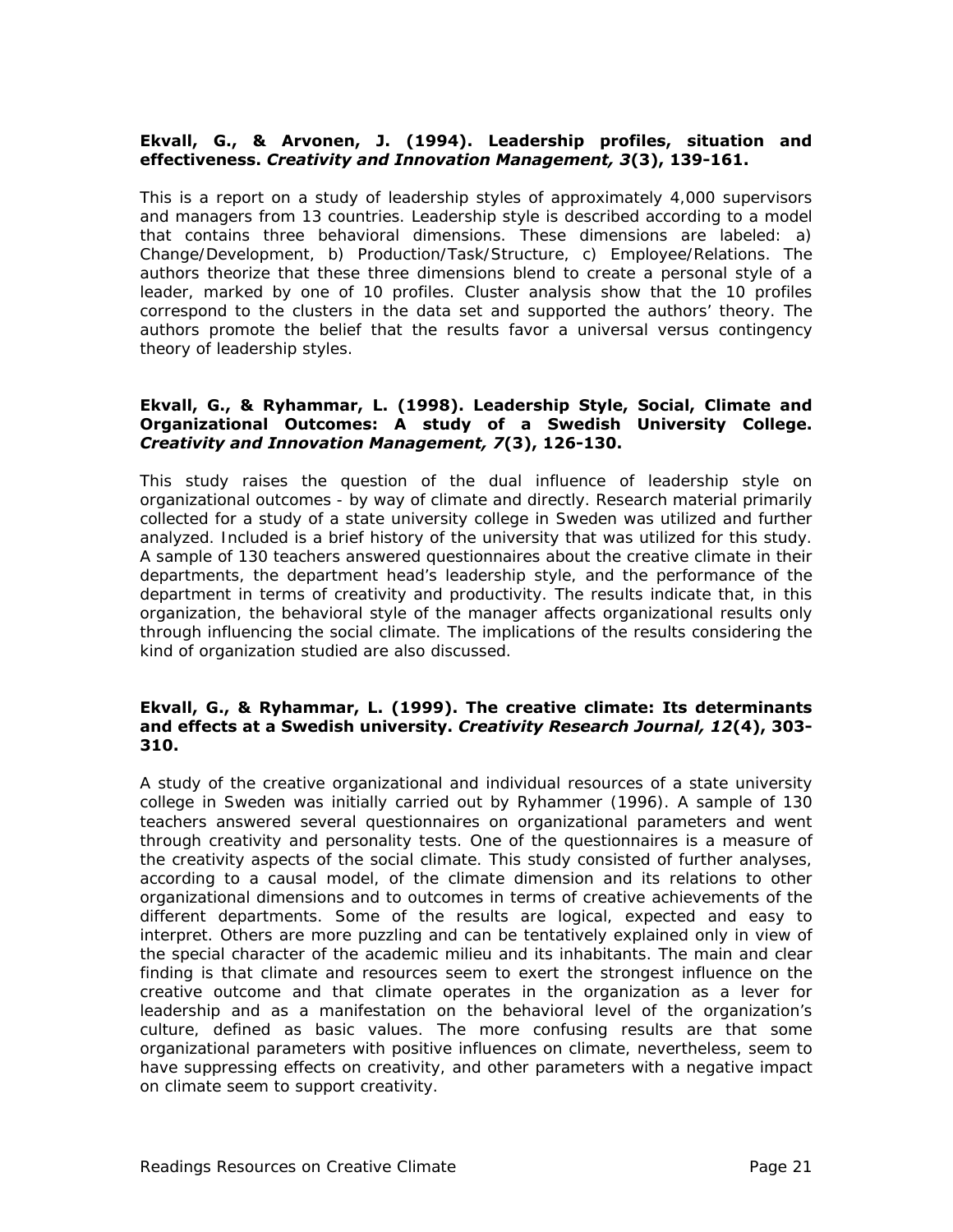#### **Ekvall, G., & Tångeberg-Andersson, Y. (1986). Working climate and creativity: A study of an innovative newspaper office.** *Journal of Creative Behavior, 20***(3), 215-225.**

This article focuses on strategies for measuring a creative working climate in an organizational setting. The authors reference a newspaper office they worked with in Sweden. The case study shows how successful and productive an office can be when the conditions are favorable for employee creativity. The 10 dimensions of the creative climate assessed by the Creative Climate Questionnaire (CCQ) are explored with references to specific practices in the newspaper office.

#### **Hunter, S. T., Bedell, K. E., & Mumford, M. D. (2007). Climate for creativity: A quantitative review.** *Creativity Research Journal, 19,* **69-90.**

This article presents the results of a meta-analysis of 42 prior climate studies designed to assess the extent to which certain climate dimensions were predictive of creative performance. Climate dimensions were effective predictors of creative performance in turbulent, high-pressure, competitive environments.

#### **Isaksen, S. G. (2007). The Situational Outlook Questionnaire®: Assessing the context for change.** *Psychological Reports, 100,* **455-466.**

This article presents a summary of the psychometric properties of the current version of the SOQ. The article includes an overview of the questionnaire and its foundations as well as a summary of its factor structure, item performance, etc. on a sample of 4,730 subjects.

#### **Isaksen, S. G. (2007). The climate for transformation: Lessons for leaders.**  *Creativity and Innovation Management, 16,* **3-15.**

This article reports insights for organizational leaders based on a series of case studies describing the use of the Situational Outlook Questionnaire® as a tool to assist them with their transformation efforts. Leaders often assert the need to change their organizational cultures. This article seeks to clarify and differentiate culture from climate, and then focus on what leaders can do to transform their climate by applying a deliberate assessment tool.

As the case studies illustrate, making organizational transformation happen is best approached through a systemic or ecological approach. This approach includes considering the people involved, the methods deployed, the desired outcome of the change as well as the context within which the transformation occurs. The broadest concept within this framework is context, which includes both culture and climate, among other things. Since context is key to initiating and sustaining transformation, emphasis on the leader's role in climate creation will be emphasized.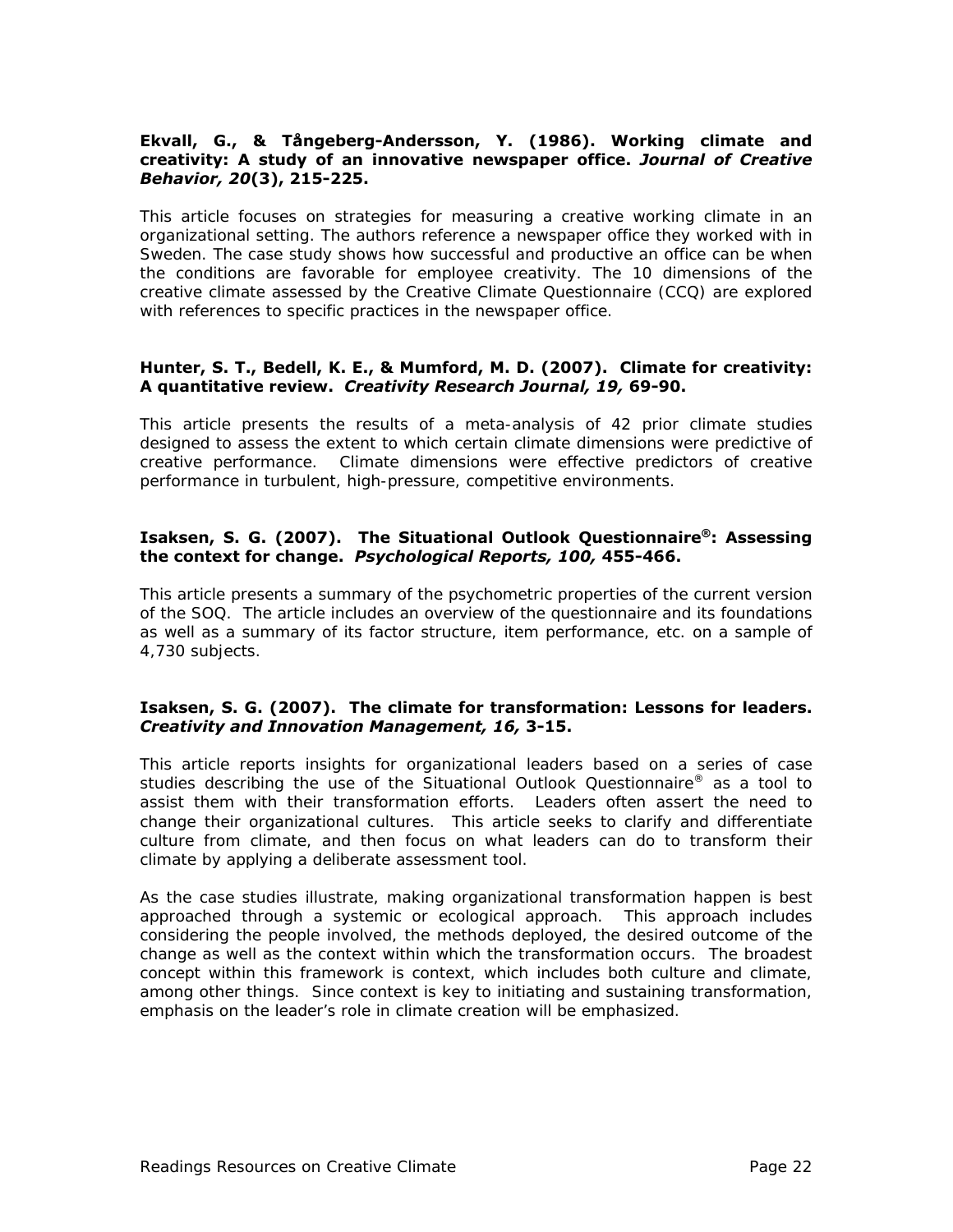#### **Isaksen, S. G. (2009). Exploring the relationships between problem-solving style and creative psychological climate. In P. Meusburger, J. Funke, & E. Wunder (Eds.)** *Milieus of creativity: An interdisciplinary approach to spatiality of creativity***, Knowledge and Space 2. (pp. 169-188). Springer Science.**

This chapter explores the issue of person-environment fit through an operational framework of creativity and innovation, specifically how problem-solving style relates to creative psychological climate.

#### **Isaksen, S. G. (2009). Creative organizational climate. In B. Kerr (Ed.).**  *Encyclopedia of Giftedness, Creativity and Talent* **(pp. 183-185). Thousand Oaks, CA: SAGE Publications.**

This short entry within the encyclopedia provides definitions of climate and outlines some general suggestions for establishing a creative environment.

#### **Isaksen, S. G. (in press). Managing for innovation: Examination of a climate-centric model for organizational creativity.** *Kindai Management Review, 1,* **xx-xx.**

This article deeply examines why the need for a new model for organizational creativity is necessary to understand and account for the many factors that interact and affect innovation. It also presents a new model that more exhaustively takes into account the various antecedents and elements that affect climate and creativity.

#### **Isaksen, S. G., & Kaufmann, G. (1990). Adaptors and innovators: A discriminant analysis of the perceptions of the psychological climate for creativity.** *Studia Psychologica: The Journal for Basic Research in Psychological Sciences, 32,* **129-141.**

The purpose of this paper is to share some preliminary findings of research into the relationship of two assessment approaches, creative style and creative climate. Because these two approaches have remained somewhat independent of each other in prior research, this study sought to determine whether the styles of Adaptor and Innovator as measured by the Kirton Adaptor-Innovator Inventory (KAI) had a relationship with the dimensions of creative climate as assessed by the Creative Climate Questionnaire (CCQ). The 634 subjects were selected and divided into groups identified as either having a strong innovator orientation or a strong adaptor orientation. The study found that some statistically significant differences did exist, specifically in the areas of challenge and conflict. The authors discuss the results, strengths and weaknesses of both creative style and creative climate in respect to the individual, team and organization.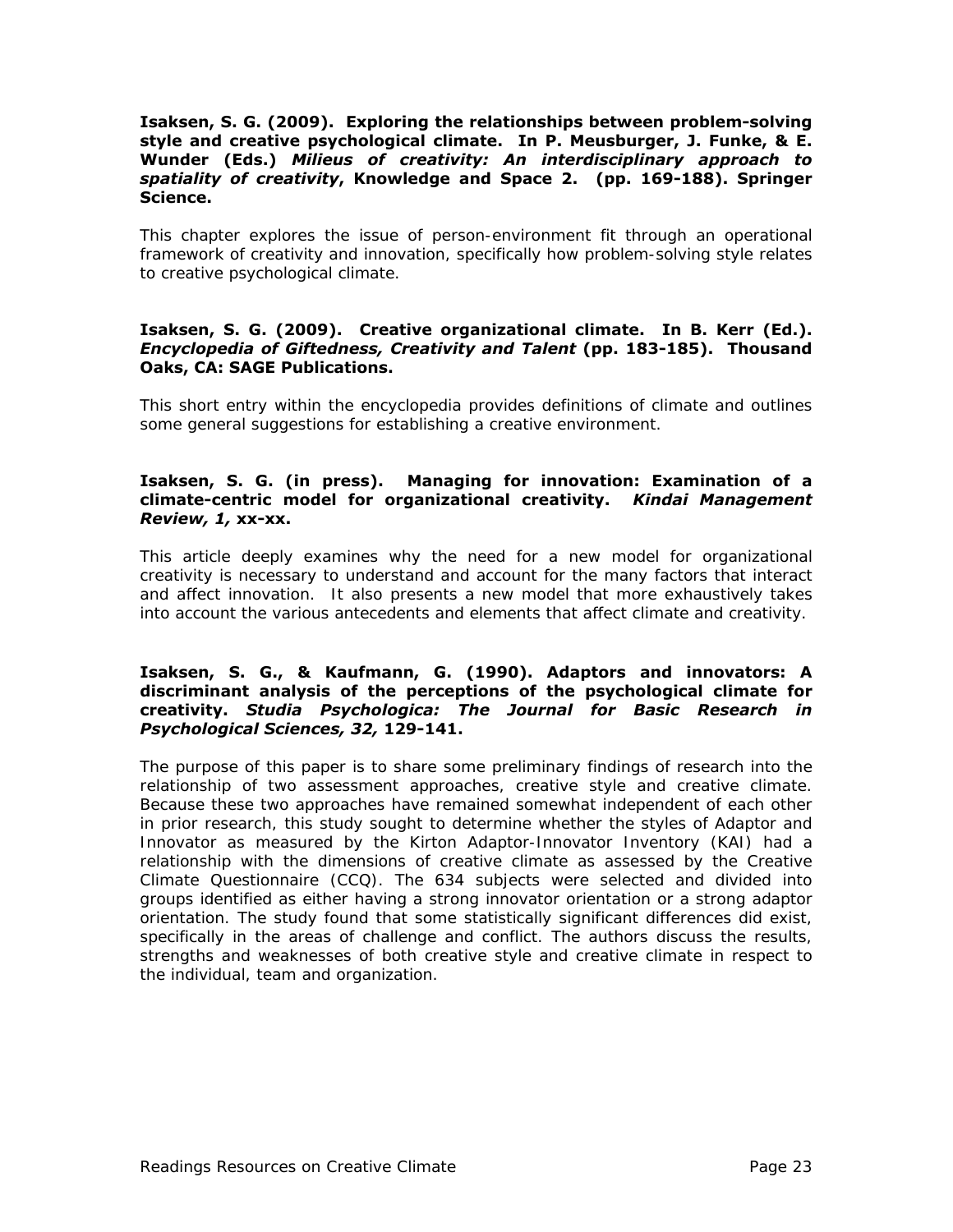#### **Isaksen, S. G., & Lauer, K. J. (1999). Relationship between cognitive style and individual psychological climate: Reflections on a previous study.** *Studia Psychologica***,** *41***, 177-191***.*

This article reviews an earlier study that explored the relationship between cognitive style and individual perceptions of creative climate (Isaksen & Kaufmann, 1990). Clapp and Kirton (1994) questioned the theoretical constructs and methodology used in the original study, therefore this secondary study was done to address those issues. The authors re-evaluate the aspects of the exploratory study and remark on its strengths and weaknesses.

#### **Isaksen, S. G., & Lauer, K. J. (2001). Convergent validity of the Situational Outlook Questionnaire®: Discriminating levels of perceived support for creativity.** *North American Journal of Psychology, 3,* **31-40.**

The purpose of this study was to continue examining the validity of the Situational Outlook Questionnaire® (SOQ) by evaluating the relationship between an individual's perceptions of the degree of support for their personal creativity and the climate for creativity and change at their particular workplace. The relationship between mean ratings of the SOQ's nine dimensions and the self-perception of the organizational climate as conducive to creativity was tested. 1,830 individuals were separated into categories based on their level of perceived support for creativity. Results indicated that the means of all nine dimensions of the Situational Outlook Questionnaire<sup>®</sup> were different, and statistically significant for each level of perceived support for creativity in the work environment. These results indicated that the Situational Outlook Questionnaire<sup>®</sup> may be capable of discriminating effectively among different levels of perceived support for creativity in the immediate work environment. Limitations and areas for future research are discussed.

#### **Isaksen, S. G., & Lauer, K. J. (2002). The climate for creativity in teams. In J. Buijs, R. Van der Lugt, & H. Van der Meer (Eds.),** *Idea Safari: Proceedings of the Seventh European Conference on Creativity and Innovation* **(pp. 151- 168). Enschede, The Netherlands: Twente University Press.**

This chapter examines the ability of the SOQ to differentiate between climates that encourage or discourage creativity, and the ability to initiate change in a team setting. The chapter evaluates those characteristics, which are thought to promote teamwork and conversely those aspects that pose challenges for team development and productivity. The nine dimensions that have been found to effectively assess the degree to which a climate supports creativity were then defined in terms of teams. The results of this empirical study ( $N = 154$ ) are consistent with previous research with the SOQ both on an individual and organizational basis. The study showed that when individuals are asked to complete the SOQ regarding their best and worst experience in team situations that the SOQ is able to consistently and significantly discriminate climates that support from those that hinder a team's ability to implement change and creativity. Implications and areas for further research on team climate are explored.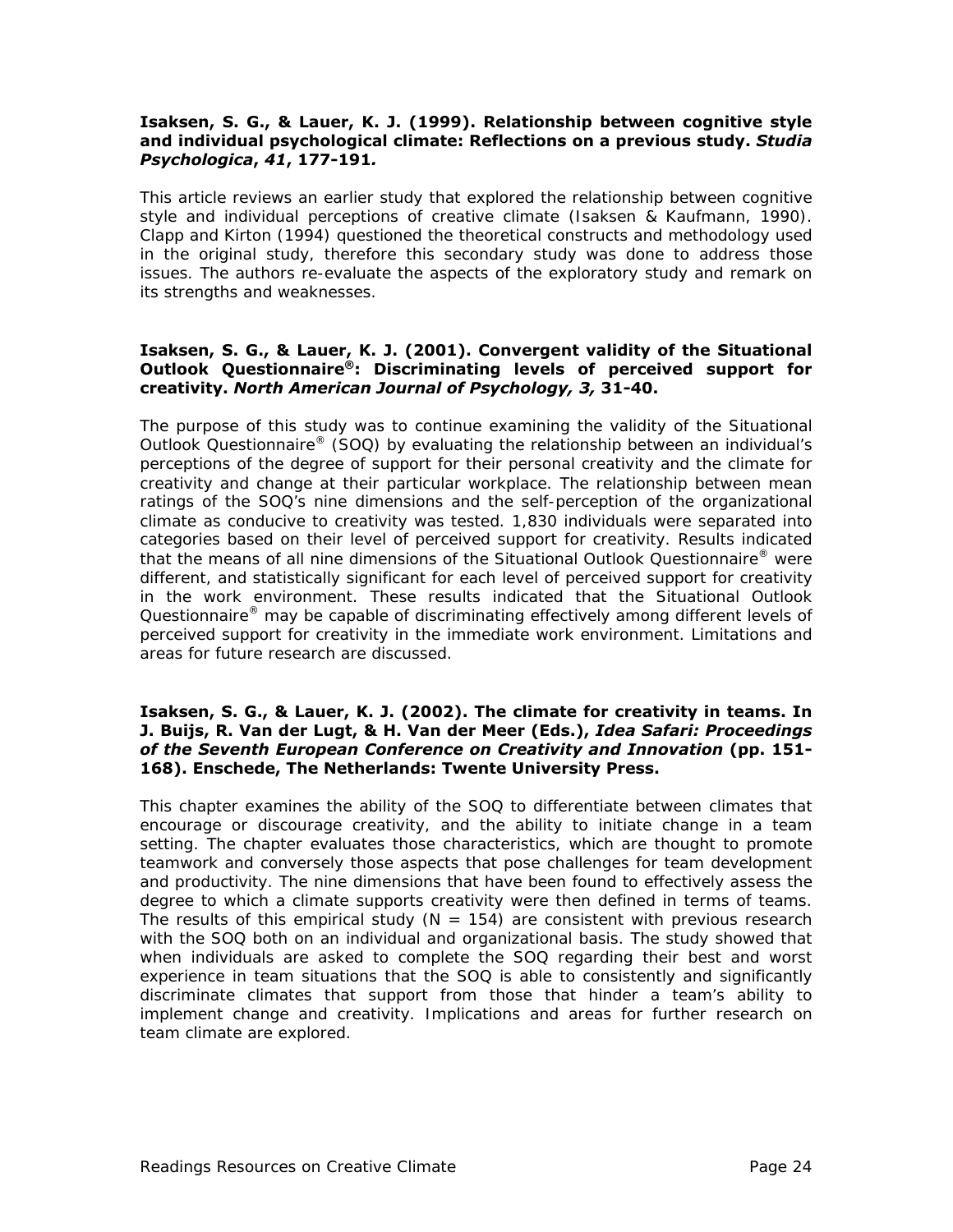#### **Isaksen, S. G., & Lauer, K. J. (2002). The climate for creativity and change in teams.** *Creativity and Innovation Management Journal***, 11, 74-86.**

This article reports the results of a study conducted to examine the ability of the Situational Outlook Questionnaire® (SOQ) to effectively discern climates that either encourage or discourage creativity and the ability to initiate change in a team setting. Characteristics that promote teamwork were identified and clearly defined followed by descriptions of challenges that may threaten teamwork. Nine dimensions have been found to effectively discriminate the degree to which a climate supports creativity as measured by the SOQ. The 154 subjects completed the SOQ, based on their recollection of a best- and worst-case team experience. Results show that the individuals responses to the SOQ consistently and significantly discriminated between the two types of experiences. The authors discuss the results and suggest productive areas for further inquiry.

#### **Isaksen, S. G., & Ekvall, G. (2010). Managing for innovation: The two faces of tension in creative climate.** *Creativity and Innovation Management, 19***(2), 73-88.**

This article points out the distinction between two forms of tension that appear within the research on organizational climates for creativity as well as the conflict management literature. A practical model for the constructive use of differences is shared, along with a few strategies for reducing the negative tensions associated with Conflict and increasing the positive aspects associated with Debate.

#### **Isaksen, S. G., & Aerts, W. S. (2011). Linking problem-solving style and creative organizational climate: As exploratory interactionist study.** *The International Journal of Creativity & Problem Solving, 21***(2), 7-38.**

People, organizations, and societies benefit when there is an appropriate fit between individuals and their environments. The study aims to see how problem-solving style and organizational climate are related through an interactionist approach. Findings suggest that problem-solving styles make a difference for some of the dimensions of creative climate.

#### **Isaksen, S. G., & Akkermans, H. J. (2011). Creative climate: A leadership lever for innovation.** *Journal of Creative Behavior, 45***(3), 161-187.**

This study examines the effects leadership has on climate, which in turn affects innovative productivity. Those who perceived more leadership support for innovation had significantly better creative climate scores. Those who perceived higher levels of innovative productivity also had better climate scores. Organizational climate as an intervening variable between leadership behavior and innovation was confirmed, supporting the pivotal role that creative climate plays between leadership behavior and innovative productivity.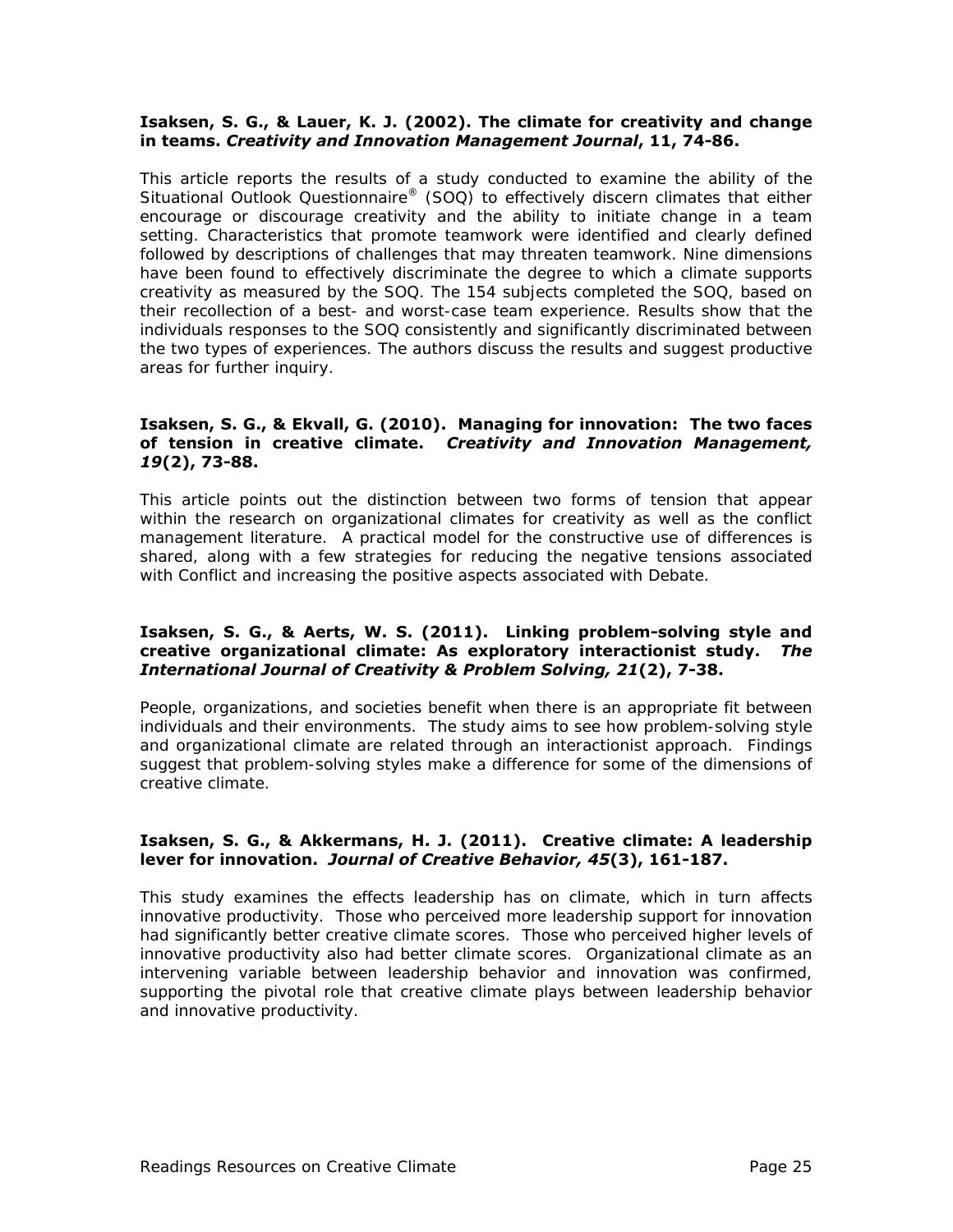#### **Isaksen, S. G., Lauer, K. J., & Ekvall, G. (1999). Situational Outlook Questionnaire®: A measure of the climate for creativity and change.**  *Psychological Reports, 85,* **665-674.**

The purpose of this study was to examine the internal consistency and factor structure of the Situational Outlook Questionnaire® (SOQ), a measure designed to assess the climate for creativity and change. A sample of 1,111 subjects was used. Cronbach alphas and exploratory factor analysis supported the reliability and construct validity, providing sound psychometric evidence of the Situational Outlook Questionnaire's internal structure. The authors discuss the importance of research on other forms of the measure's validity as well as noting specific strengths and weaknesses of the study.

#### **Isaksen, S. G., Lauer, K. J., Ekvall, G., & Britz, A. (2001). Perceptions of the best and worst climates for creativity: Preliminary validation evidence for the Situational Outlook Questionnaire®.** *Creativity Research Journal***,** *13(2),* **171-184.**

The purpose of this article is to share the results of two studies that examine the concurrent criterion-related validity of the Situational Outlook Questionnaire<sup>®</sup> (SOQ), and its ability to discern climates that either encourage or discourage creativity and the ability to initiate change. Climate for creativity and change is defined as well as the domain within which the instrument is expected to operate. The context for the use of the measure in organizational settings is established through the development of a model for organizational change. Background information for the development of the SOQ is discussed and a description of the questionnaire is given. The methodology and results of both studies are reported. Findings show that when individuals completed the SOQ, based on their recollection of a best- and worst-case work experience, the measure was able to consistently and significantly discriminate between the two types of experiences. This proved to be the case for both studies and the patterns were consistent across the studies. Conclusions are discussed and the authors point out areas of future interest and advise further examination of the validity of the SOQ.

#### **Ismail, M. (2005). Creative climate and learning organization factors: Their contribution towards innovation.** *Leadership & Organization Development Journal, 26,* **639 – 654.**

The purpose of this study is to explore the effects of two independent variables, creative climate and learning organization, on innovation separately and simultaneously. The methodology used was multiple regression analysis executed on the data collected. Apart from that, the study also used T-tests to compare the means of variables between the randomly selected local organization and MNCs. ANOVA was also conducted to compare the means of the variables between three different employee categories of job levels, namely the top, middle/lower management and supporting staff. The results indicated that both learning culture and creative climate contributed 58.5 percent to the explanation of the observed variances in the innovation construct. The learning organization culture separately was found to have a significantly stronger relationship with innovation  $(r=0.733)$ than did the organizational creative climate  $(r=0.473)$ . This implied a larger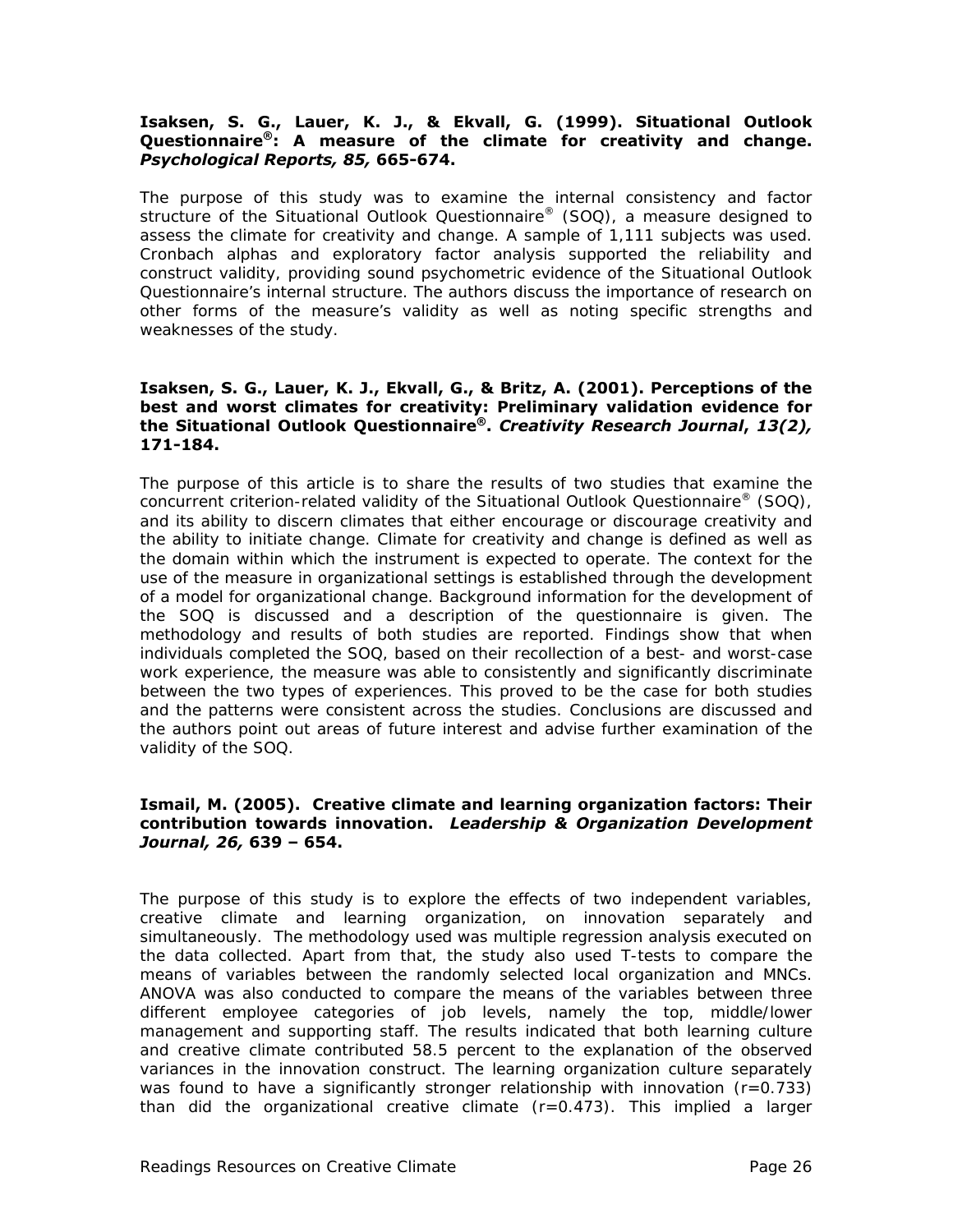contribution from the learning organization variable towards innovation. The findings also showed that there were no significant differences in the mean scores  $(P>0.05)$ among the three organizational job levels included, in the members' perceptions of innovation, creative climate and learning culture. The study also found no significant differences in the mean scores (P>0.05) among the small, medium, large and very large organizational population sizes in the members' perceptions on innovation, creative climate and learning culture. The study involved a sample of 18 private organizations selected at random from a list of 165 organizations across various core businesses. The instrument used for innovation was developed by the researcher and validated by post hoc factor analysis involving 259 respondents.

#### **Jensen, M. B., & Beckmann, S. C. (2009). Determinants of innovation and creativity in corporate branding: Findings from Denmark.** *Journal of Brand Management, 16,* **468-479.**

Recent innovation literature describes a move from purely technical innovations towards more strategic innovations based upon social relations, a concept at the core of newer brand management and relationship marketing theories. Organizations that depend on innovation and have also adopted corporate branding as their management philosophy are therefore suggested to rely on a brand management philosophy characterized by a high innovation and creativity climate. Using the Creative Climate Questionnaire, the study presented here compares the climate measured in the corporate branding departments of two large Danish companies with existing empirical reference material for very creative and innovative companies. The study results reveal that the climate in the corporate branding departments is at the same high level as the reference material. Further, by use of structural equation modeling the main driver for improving the overall perceived climate is identified as the organization's capability of creating debates such as discussions about different viewpoints, ideas, experiences and knowledge.

### **Jurcova, M., & Stubnova, L. (2004). Creative climate: To whom does it fit best and who might feel threatened by it?** *Studia Psychologica, 46,* **3-19.**

This is a synthesis of research data on three essential sources of a person's perception of creative climate, original thinking, and personality traits and social skills. The sample comprised 227 adolescents in whom all the three components were compared in extreme groups of high  $(n = 32)$  and low originality ( $n = 37$ ). The methods employed included: The Torrance Figural Test of Creative Thinking - TTCT, Riggio's Social Skills Inventory - SSI, Cattell's 16PF - Fifth Edition, and The Creative Climate Questionnaire - CCQ (Isaksen, Kaufmann). The findings permitted a deeper insight into the interaction of the personality-environment fit issue as follows: 1) original thinking is an effective mediator for perceiving the characteristics of creative climate. 2) A key role is played by climate's bonds with pro-social traits that are the components of extroversion, independence and receptivity. The most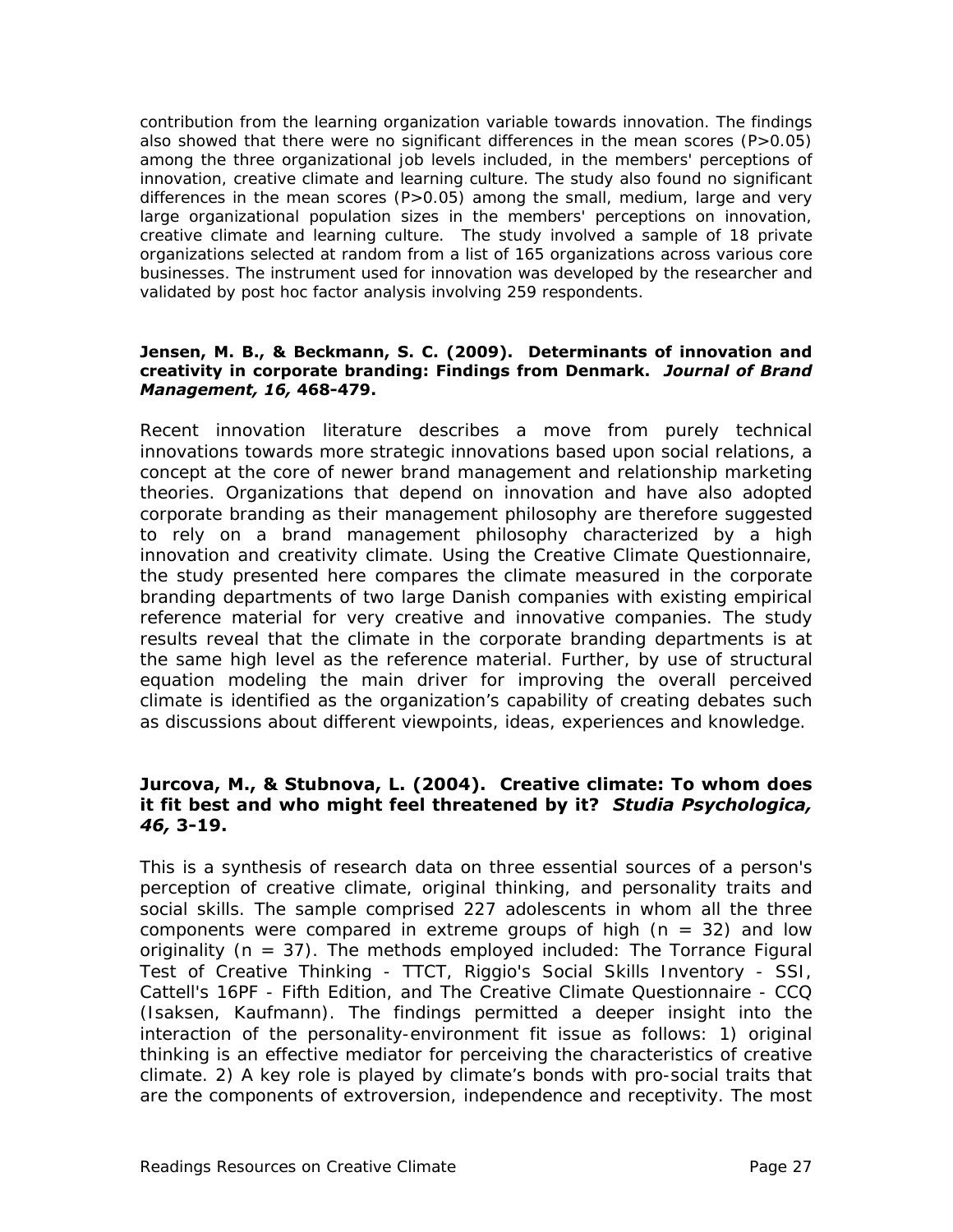conspicuous source of social skills in relation to creative climate is empathy. A mutual interplay between high originality, pro-social traits and empathy permits not only to positively reflect, but also to generate a climate that stimulates creativity and promotes it - where precisely subjects with these particular traits can draw most profit from it. On the other hand, climate dimensions need not suit introverts and those with lower social skills and originality, with whom they are not compatible. For persons with lower originality (in its relations with anxiety and excessive self-control), creative climate may spell uncertainty and subjective threat that becomes reflected in a higher rating of the dimensions representing emotional safety.

#### **Klimoviene, G., Urboniene, J, & Barzdziukiene, R. (2010). Creative classroom assessment for the advancement of foreign language acquisition.**  *Studies About Languages, 16,* **114-121.**

The study at the Lithuanian University of Agriculture investigated the students' studying perceptions of their classroom climate with regard to creativity.

#### **Lauer, K., Isaksen, S. G., & Dorval, K. B. (1996). Exploring the relationship between creative climate and leadership: A preliminary report.**  *Communiqué, 2***, 10-12.**

This article discusses two of the questionnaires often used to assess leadership practices and dimensions of creative climate. These are the Leadership Practices Inventory (LPI) and the Situational Outlook Questionnaire® (SOQ). In November 1995, both questionnaires were given to a manager and his small work group of 20 individuals. A pattern emerged suggesting that as you get higher up in an organization, people tend to have a more positive perception of organizational life than those in lower positions.

#### **Lauer, K. J., & Isaksen, S. G. (2001). Managing the organizational climate for creativity and change: What you should be considering. In L. van Geoffen, H. van der Meer, & T. Rickards (Eds.)** *Fit for the future: Proceedings of the sixth European conference on creativity and innovation* **(pp. 132-141). Enschede, Netherlands: Twente University Press.**

The goal of this paper was to bring focus to the climate for creativity and change and add further information about sub-climate differences to the literature in an effort to influence further research and more focused practice. Empirical data was collected from five international companies by means of the Situational Outlook Questionnaire® (SOQ). The SOQ's demographic profile was used to sort the results on the SOQ for an exploratory analysis focused on how gender, age, educational level, years of service, and time in current position may create sub-climates. Results showed some statistically significant relationships between demographic groupings and dimensions of the SOQ. As hypothesized, the relationships varied across the companies in the sample depending on situation, context and the dimension of climate for creativity and change. The authors illustrate implications of this study and demonstrate areas of focus for future research.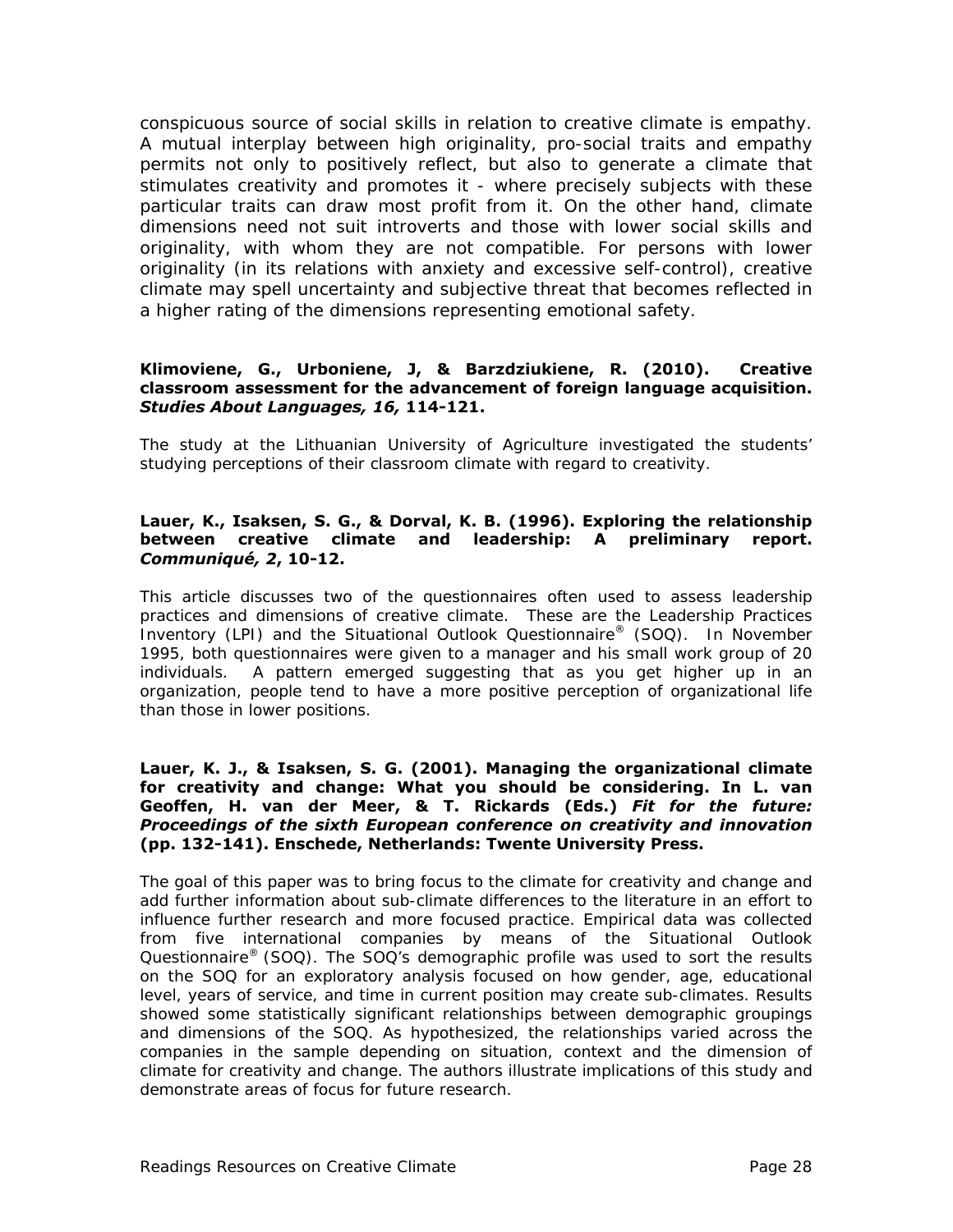#### **Lauer, K. J., & Isaksen, S. G. (2002). Driving through changing climates: Using the SOQ to direct organizational change. In J. Buijs, R. Van der Lugt, & H. Van der Meer (Eds.),** *Idea Safari: Proceedings of the Seventh European Conference on Creativity and Innovation* **(pp. 231-238). Enschede, The Netherlands: Twente University Press.**

This paper presents empirical data from two organizations in the USA that have implemented aggressive organizational change initiatives. Both organizations used the Situational Outlook Questionnaire®(SOQ)to gauge the current status of their employees' perceptions of the organizational climate to support creativity and change. The data obtained from the SOQ was then used to develop interventions to promote change. After a minimum of nineteen months, the employees in both organizations completed the SOQ a second time. Organization One had a statistically significant change on the dimension of Conflict. Organization Two had statistically significant changes on all the dimensions except the dimension of Trust. These results propose that it is possible to use previous results of the SOQ to design initiatives that have a positive effect on perceptions of climate. The authors discuss some of the study's limitations and potential areas for further research.

#### **McLellan R., & Nicholl, B. (2009). Creativity in crisis in D&T: Are classrooms conducive for creativity in English secondary schools? Paper presented at the British Educational Research Association Annual Conference, Heriot-Watt University, Edinburgh, UK.**

Creativity is acknowledged to be important in education both for economic growth and as an everyday life-skill. The National Curriculum for Design & Technology (D&T) stipulates that students should 'think and intervene creativity' but this hasn't been seen in practice or in student work leading commentators to suggest that creativity is in 'crisis' within the subject. Research has indicated that organisational climate, defined as 'the recurring patterns of behaviour, attitudes and feelings that characterise life in the organisation', can help or hinder creativity. Hence 'climate' is a potential explanatory factor for the lack of creativity documented in student outcomes. This paper, therefore, explores whether the classroom climate experienced by secondary students (aged 11-16 years) in D&T lessons is conducive for creativity. Data are drawn from a number of sources including student  $(N=126)$ and teacher  $(N=14)$  interviews and student  $(N=4996)$  and teacher  $(N=69)$ questionnaires gathered across a total of 15 schools, as part of an on going Gatsbyfunded research and intervention project. Coded data and survey questions relating to the nine climate dimensions outlined in Ekvall and Isaksen's climate model were identified. The paper focuses on three of these dimensions; Challenge, Freedom and Idea-Support. The analysis revealed that students felt much of the work they do lacks challenge and freedom. They also perceived a lack of support for their design ideas. Hence students do not perceive the climate in their classrooms as conducive for creativity. Teachers' perceptions differed somewhat and this is discussed with reference to the performativity culture in which they are located. Whilst acknowledging the difficulties this poses, it is argued that, as the literature indicates climate is 'in the hands of the manager', teachers can change their practice to enable creativity to flourish. Tentative suggestions for ways forward are suggested.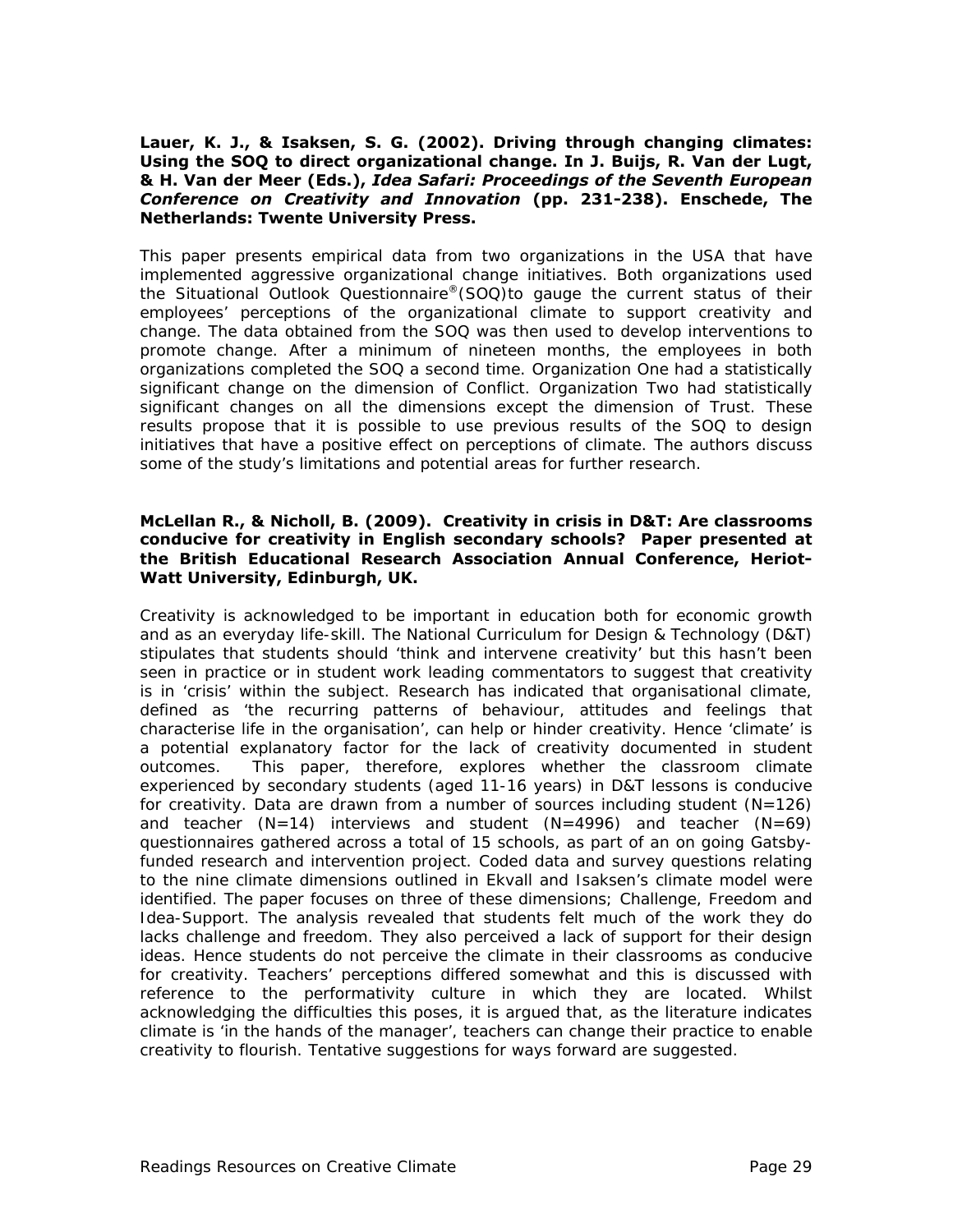#### **Moultrie, J. and Young, A. (2009). Exploratory study of organizational creativity in creative organizations.** *Creativity and Innovation Management, 18,* **299–314.**

The creative industries represent an important and growing sector of the UK economy. This paper explores organizational creativity in firms within the creative industries. A questionnaire based on both Amabile's 'Organizational Creativity' model and Ekvall's 'Creative Climate' model was completed in ten firms in different sectors of the creative industries. Follow-up interviews with five firms were also conducted, to compare the outputs from each model as well as the variation in responses from firms in different sectors. The results indicate that both models of organizational creativity are complementary, although not necessarily fully applicable in the creative industries. Specific differences between firms in the graphic design/branding sector and firms in product design were also observed.

#### **Mohamed, M. Z., & Rickards, T. (1999). Assessing and comparing the innovativeness and creative climate of firms.** *Scandinavian Journal of Management, 12,* **109-121.**

The innovativeness of eight manufacturing firms (or four matched pairs of firms) in Malaysia was measured and compared using certain criteria. Initially, we selected the four matched pairs of firms (each pair is comprise of a more innovative and a less innovative firm) from various manufacturing sectors based on whether or not the firms in each pair have implemented computerized manufacturing systems. Further assessments of the innovativeness of the firms were based on: changes/continuous improvements carried out; introduction and implementation of technologies (machines, processes, etc.); interactions of the firms with their external environments; and number of training programs organized by the firms to stimulate innovation and creativity among its employees. In addition to assessing the innovativeness of the firms, the creative climate questionnaire (CCQ) developed by Ekvall et al. was utilized to assess their creative climates. As expected, the results obtained demonstrate that the more innovative firms were found to have introduced more computerized systems and incremental and technological changes, to have more interactions with their external environments, to have organized more training programs aimed at encouraging creativity and innovation, and to have more creative climates when compared to the less innovative ones. The results of this study indicate that in order for a firm to be innovative, it needs to continuously implement many types of changes and technologies in response to environmental needs. Furthermore, the results also confirm in a different culture (i.e. a developing country) earlier Scandinavian studies which have been used to justify the international use of the Ekvall's CCQ. However, it appears that, although the CCQ is a good predictor of higher and lower innovative performance of firms, the instrument on its own is unable to indicate the extent of innovative strengths/weaknesses without using additional criteria or benchmarking.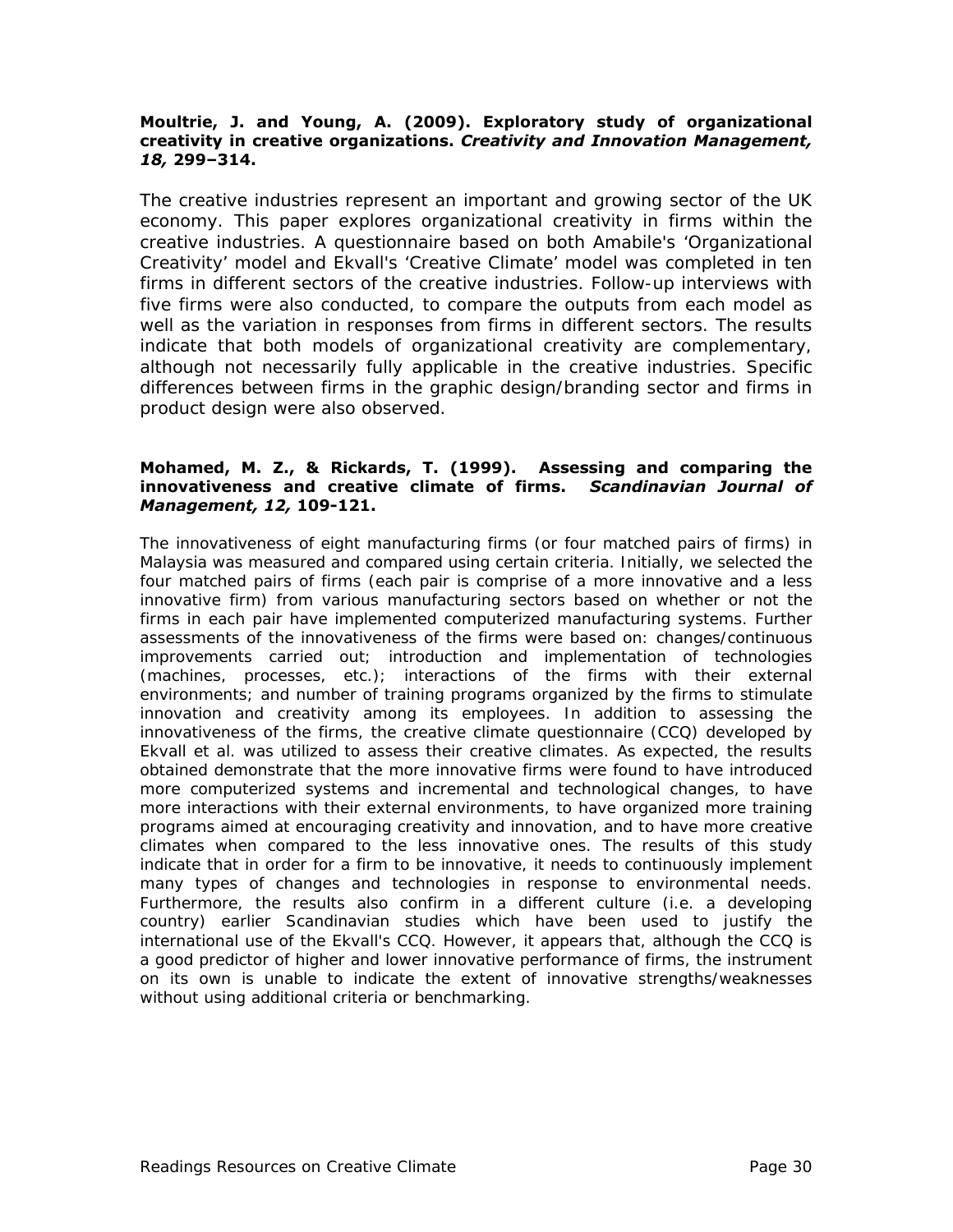#### **Montes, F. J., Moreno, A. R., & Fernández, L. M. (2004) Assessing the organizational climate and contractual relationship for perceptions of support for innovation.** *International Journal of Manpower, 25,* **167 - 180**

The aim of this paper is to study the relationship between organizational climate and perceptions of support for innovation, considering that the relationship may be moderated by the type of labor contract the employees have. This moderating effect may have its origins in the perception of reality and the type of knowledge applied on the job. The results drawn from empirical research among 312 observations of the employees in 80 offices of a Spanish financial company enable us to verify, on the one hand, that an organizational climate characterized by support, cohesion and intrinsic recognition favors perceptions of support for innovation. On the other hand, that there are differences in the dimensions of climate that favor perceptions of support for innovation depending on the employees' contractual relationship with the organization.

#### **Norbergh, K-G., Sandman, P-O., & Asplun, K. (2002). The relationship between organizational climate and the content of daily life for people with dementia living in a group dwelling.** *Journal of Clinical Nursing, 11,* **237- 246.**

One factor influencing the outcome of care may be nursing staff's experience of the organizational work climate. The aim of the study was to investigate how people with dementia spend their time in group-dwelling units (GD) with either a creative or less creative organizational climate. For the study, two GD units assessed as having a creative organizational climate and two units assessed as having a less creative climate were selected. Eighteen residents living in the units assessed as creative and 20 residents living in the units assessed as less creative participated in the study. For measuring the organizational climate the Creative Climate Questionnaire was used. Observations of residents' activities were classified according to the Patient Activity Classification. For measuring residents' functional ability the Multi-Dimensional Dementia Assessment Scale was used. Their cognitive capacity was measured with the Mini Mental State Examination. Residents living in the units assessed as having a creative organizational climate spent 45.2% of the time with nursing staff, while those in the less creative climate spent 25.6% (*P* < 0.001). Time spent with fellow residents in the creative climate was 13.9% and in the less creative climate 31.3% ( $P < 0.001$ ). There was no significant difference between the units according to time spent with relatives and time spent alone. Since the purpose of GD is to offer care adapted to the abilities and psychosocial needs of people suffering from dementia, a less creative climate can be a threat to the aims of GD. In order to maintain these, it is important for managers to be aware of the work climate and its impact on care for people with dementia.

#### **O'Shea, D. & Buckley, F. (2007). Towards an integrative model of creativity and innovation in organizations: A psychological perspective.** *The Irish Journal of Psychology, 28* **(3-4), 101-128.**

This article addresses the value that research into creativity, primarily investigated by psychologists, has to the field of innovation, more commonly researched in business, science, and technology arenas. It takes a look at the multiple factors that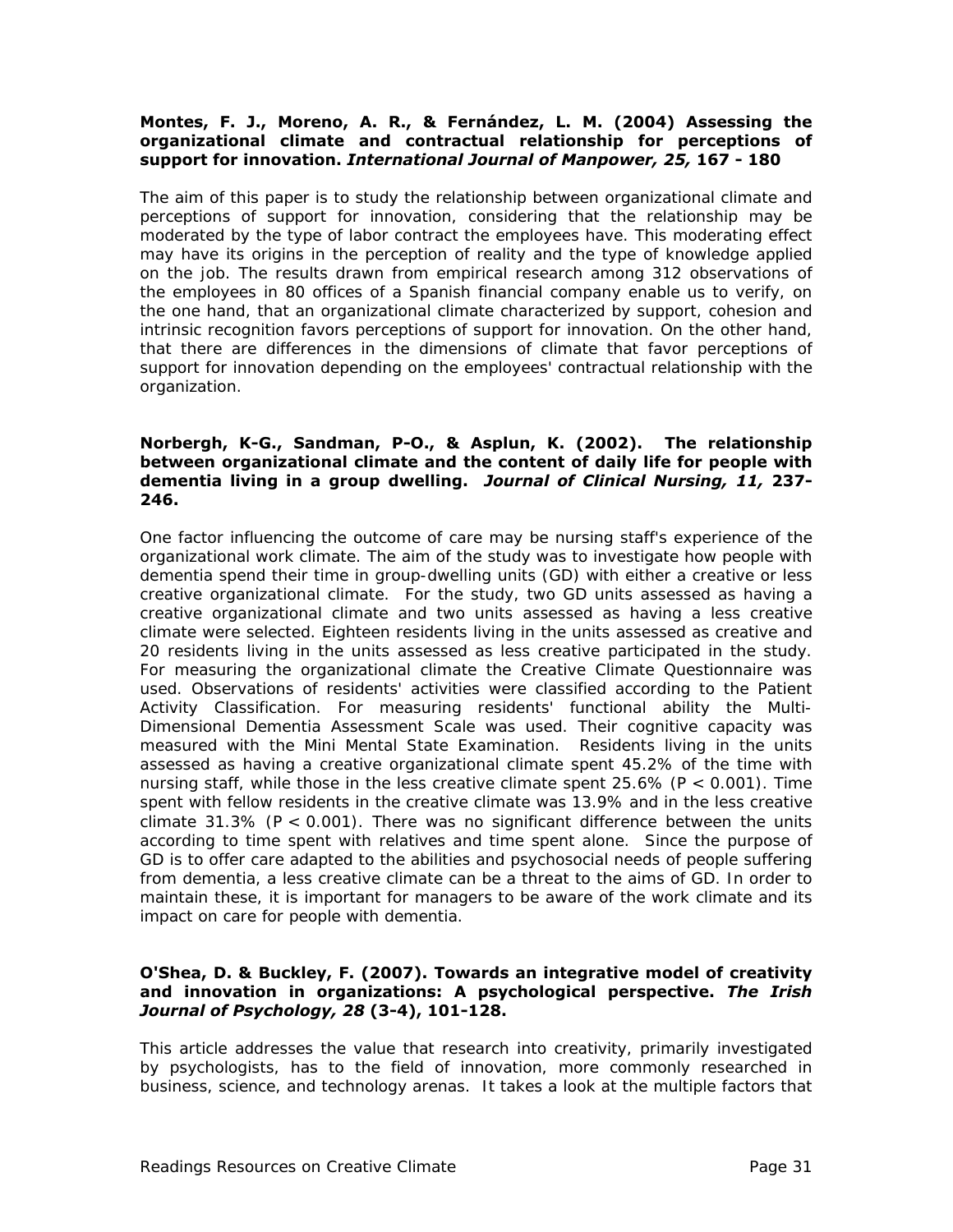influence innovation, including how problem-solving style and creative climate contribute to innovation in organizations.

#### **Porter, J. (2010). Review of Situational Outlook Questionnaire. In R. A. Spies, J. F. Carlson & K. F. Geisinger (Eds.),** *The eighteenth mental measurements yearbook* **(pp. 546-548). Lincoln, NE: Buros Institute of Mental Measurements.**

A technical review of the Situational Outlook Questionnaire conducted by an independent reviewer selected by Buros.

#### **Rasulzada, F., & Dackert, I. (2009). Organizational creativity and innovation in relation to psychological well-being and organizational factors.** *Creativity Research Journal, 21,* **191-198.**

This study investigated the relationship between organizational creativity and innovation and the psychological well-being of 95 employees within the high-tech field. Organizational climate and work resources were found to be significantly related to perceived creativity and innovation of the organization.

#### **Sample, J. (2010). Review of Situational Outlook Questionnaire. In R. A. Spies, J. F. Carlson & K. F. Geisinger (Eds.),** *The eighteenth mental measurements yearbook* **(pp. 548-550). Lincoln, NE: Buros Institute of Mental Measurements.**

A technical review of the Situational Outlook Questionnaire conducted by an independent reviewer selected by Buros.

#### **Sellgren, S. F., Ekvall, G. & Tomson, G. (2008), Leadership behaviour of nurse managers in relation to job satisfaction and work climate.** *Journal of Nursing Management, 16,* **578–587.**

This study examines how nurse managers' leadership behavior relates to job satisfaction and a creative work climate. The nursing shortage is a challenge for managers all over the world. Leadership is a core element of management and it is important to elucidate leadership behavior in order to increase knowledge about attracting and retaining talented staff. We studied 770 subordinates at a large university hospital. Three questionnaires for assessing perceived leadership behavior, creative work climate and job satisfaction were used. Subordinates with a manager perceived as 'super' have the highest rates on job satisfaction. The correlation between leadership and creative work climate is stronger than between leadership and job satisfaction. Between job satisfaction and work climate the correlation is strong. The study shows that the relationship between a creative work climate and job satisfaction is strong. A manager's ability to lead has a major affect on work climate.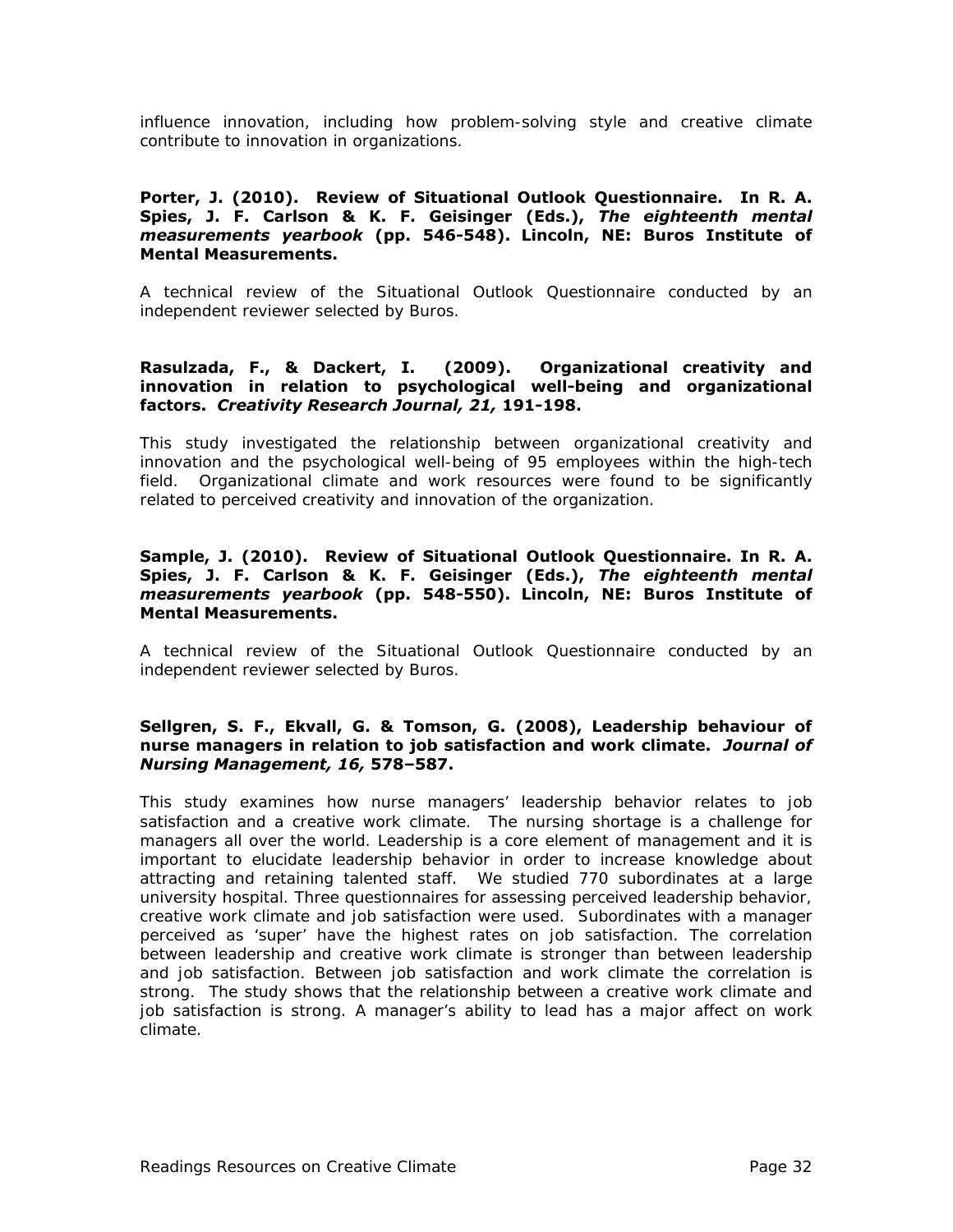#### **Speranzini, G. (1998). Competencies and guidelines for Situational Outlook Questionnaire® practitioners – Part One.** *Communiqué, 6***, 13-16.**

The purpose of this paper is to outline the specific tasks of a practitioner of the Situational Outlook Questionnaire®. Each activity is thoroughly defined, its time requirement is noted and its intent is explained. The activities include: 1) Task appraisal with the client, 2) A choice determining whether or not to conduct the SOQ intervention, 3) Order of the SOQ forms, 4) Preparation of the cover letter, 5) Analyzing the data, and 6) Planning the debriefing process. The practitioner tasks will take upwards of thirteen hours, but the result will be a quality SOQ feedback event.

#### **Speranzini, G. (1999). Competencies and guidelines for Situational Outlook Questionnaire® practitioners – Part Two.** *Communiqué, 6***, 4-7.**

The goal of this paper is to thoroughly explain the role of the practitioner of the Situational Outlook Questionnaire® pertaining to full engagement in the content and process of the feedback activity. The article further emphasizes the need for specific knowledge and skills required of the practitioner, including all aspects of the SOQ, ability to judge and listen, and the importance of continuous learning. The role of the SOQ practitioner is complex and multi-faceted.

#### **Talbot, R., Cooper, C., & Barrow, S. (1992). Creativity and stress.** *Creativity and Innovation Management,* **1(4), 183-193**

An organizational change program in a UK service division of a multinational equipment and systems company provided an opportunity to study the correlation between stress and creativity. The study was comprised of 1,083 people from five levels of the company hierarchy. Although the overall stress level of the company was comparable to the popular norms, the creativity level was close to a stagnated company as provided by the Creative Climate Questionnaire (Ekvall, 1988). A strong negative association between stress and the Creative Climate Questionnaire scores was found especially from relationships with others and organizational structure and climate. It was also found the higher a person was in the hierarchy the less stress was felt and the better creative climate was perceived.

#### **Turnipseed, D. (1994). The relationship between the social environment of organizations and the climate for innovation and creativity***. Creativity and Innovation Management, 3***, 184 - 195.**

This study investigated the influences of social environment factors, both personal and organizational, on organizational climate for innovation. A large sample (n=375) from a single automotive related company was given the Climate for Innovation Questionnaire (CIQ), Work Environment Scale (WES), and a Likert-scale type questionnaire for personal and job satisfaction. Results indicate many statistically significant correlations between personal job satisfaction items and dimensions of the CIQ.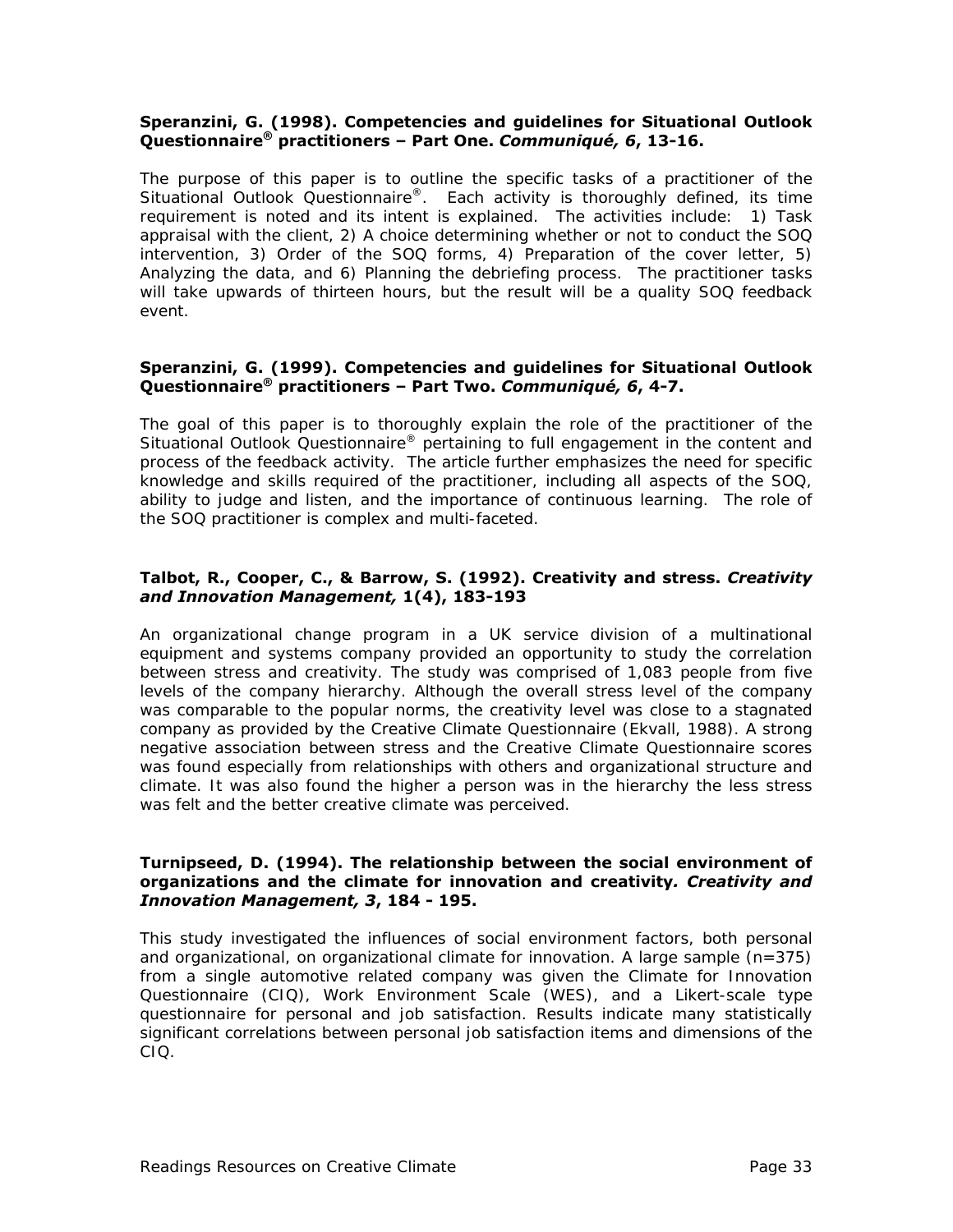#### **Wikström, B., Ekvall, G., & Sandström, S. (1994). Stimulating the creativity of elderly institutionalized women through works of art.** *Creativity Research Journal, 7***(2), 171-182.**

Forty women were featured in this study, ages 70-97 with a mean of 82.6 years of age. All of which were located at an assisted living apartment building, twenty were selected for the intervention group and twenty for the control group. After the intervention the intervention group showed significant improvement with regards to being more open and flexible with a stronger deposition to creative behavior than subjects in the control group. The intervention group also showed greater freedom and variation in drawing circles and making pictures. In the puzzle tests the intervention group created increasingly imaginative, irregular, and open alternatives with colored patterns while the control group constructed closed and black forms. Despite these findings both the control group and the intervention group described themselves as rational and precautious personalities on the Assessment of Personality Qualities questionnaire (Ekvall, 1986).

#### **Wilkins, A. (1999). Developing creativity in a company whose business is creativity.** *Communiqué, 6***, 12-15.**

This article is a personal account of Wilkins' experiences with a large advertising company's Thailand branch. A conference was held where the Kirton Adaption-Innovation Inventory (KAI) was given to many of the attendees. The results showed a very homogenous group. The workshop concluded with an exploration of ideas to improve the climate, based on leadership practices by Kouzes and Posner.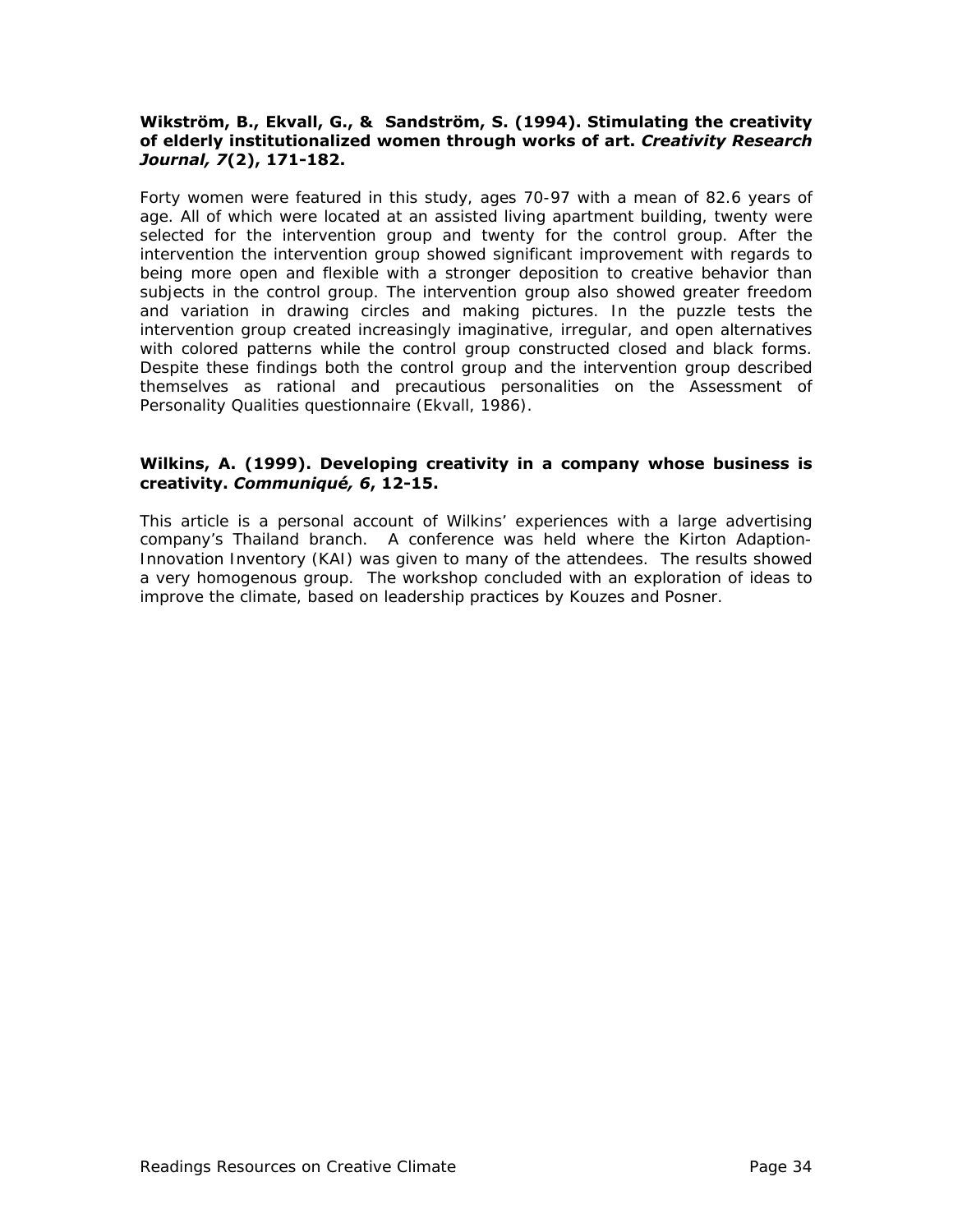# **Other Related Articles and Chapters**

#### **Abbey, A., & Dickson, J. W. (1983). R&D work climate and innovation in semiconductors.** *Academy of Management Journal***, 26(2), 362-368.**

The work climate in the R&D departments of 8 semiconductor companies is examined. Subjects consisted of 200 R&D managers. Results suggest that climate is an enduring quality of the work environment that has influence on the behavior, attitudes, work performance and innovation found in these departments.

#### **Abetti, P. A. (1986). Fostering a climate for creativity and innovation in business-orientated R&D organizations: An historical project.** *Creativity & Innovation Network***, 12(1), 4-16.**

Historical evidence is provided on how to foster creativity and innovation in business orientated R&D organizations. Definitions of science and technology are given with emphasis on technology because of its dependency on people. It is suggested that technology is a slow and difficult process that must be managed for success. Technical freedom must be given to R&D researchers, but there must be a high visibility of management in order for creativity to flourish and success to occur for the department.

#### **Agars, M. D., Kaufman, J. C., Deane, A., & Smith, B. (2012). Fostering individual creativity through organizational context: A review of recent research and recommendation for organizational leaders. In M. Mumford (Ed.).** *Handbook of organizational creativity* **(pp. 271-291). New York: Academic Press.**

Although much attention in the creativity literature has been paid to individual characteristics related to creative potential the business world necessarily requires an understanding of creativity that is both more considerate of organizational context and which focuses more directly on domain specific behavioral outcomes. The purpose of this chapter is to highlight the role of organizational context in the development of individual creativity, to discuss the impact of leader and organizational-level factors, and to identify key steps in advancing our understanding of context so that organizations may benefit more directly from the research on individual creativity and context.

#### **Amabile, T. M. (1988). From individual creativity to organizational innovation. In K. Grønhaug, & G. Kaufman (Eds.),** *Innovation: A cross disciplinary perspective* **(pp. 136- 166). Oslo, Norway: Norwegian University Press.**

An overview of a study that attempts to understand the creative process within an organization and the important influences upon it through personal interviews with 120 research and development scientists. Obstacles and stimulants mentioned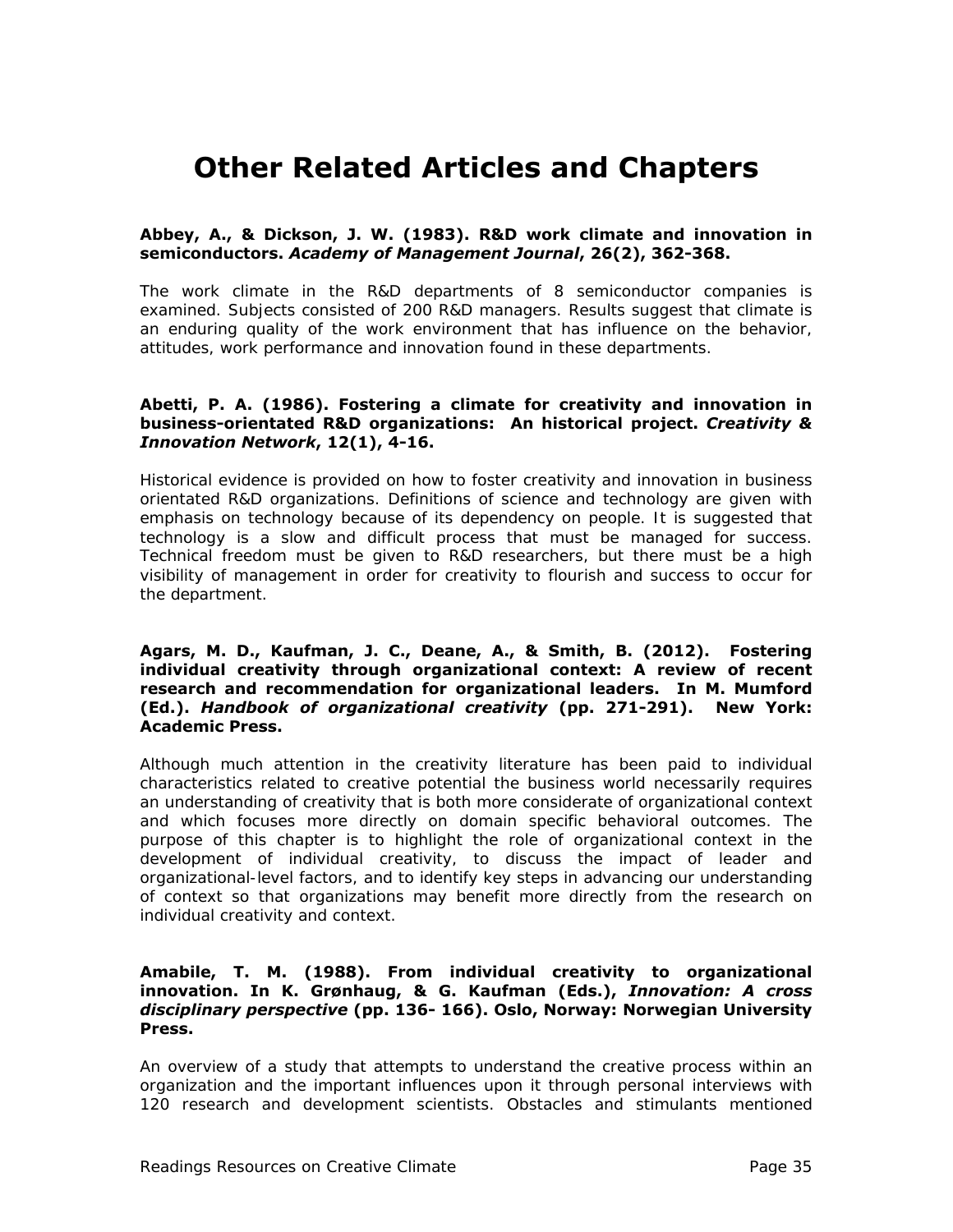included: 1) organizational climate, 2) managerial style, and 3) availability of resources. It is suggested that the work climate seemed to have had a greater impact on organizational innovation than do personality characteristics. It also argues that the processes of individual creativity and organizational innovation tend to influence each other.

#### **Amabile, T. M., & Gryskiewicz, S. S. (1988). Creative resources in the R & D laboratory: How environment and personality affect innovation. In R. L. Kuhn (Ed.),** *Handbook for creative and innovative managers* **(pp. 501-524). New York: McGraw-Hill Book Company.**

An empirical study which investigates the major factors of environment and personality that influence creativity in Research and Development (R & D). One hundred twenty-nine subjects were tested and interviewed on-site. The results revealed major environmental stimulants and obstacles to creativity. Also discussed were favorable and unfavorable personal characteristics. Some implications for managing creativity are cited.

#### **Amabile, T. M., Schatzel, E. A., Moneta, G. B., & Kramer, S. J. (2004). Leader behaviors and the work environment for creativity: Perceived leader support.** *The Leadership Quarterly, 15,* **5-32.**

This exploratory study investigated leader behaviors related to perceived leader support, encompassing both instrumental and socio-emotional support. The study first established that leader support, proposed to be a key feature of the work environment for creativity, was positively related to the peer-rated creativity of subordinates working on creative projects in seven different companies. Then, to identify the specific leader behaviors that might give rise to perceived support, two qualitative analyses were conducted on daily diary narratives written by these subordinates. The first, which focused on specific leader behaviors that had significantly predicted leader support in a preliminary quantitative analysis, illuminated both effective and ineffective forms of leader behavior. In addition, it revealed not only subordinate perceptual reactions to this behavior (their perceptions of leader support), but affective reactions as well. The second qualitative analysis focused on the behavior of two extreme team leaders in context over time, revealing both positive and negative spirals of leader behavior, subordinate reactions, and subordinate creativity.

#### **Bretz, R. D., Jr., Ash, R. A., & Dreher, G. F. (1989). Do people make the place? An examination of the attraction selection attrition hypothesis.**  *Personnel Psychology, 42***, 561-581.**

An experimental study to see if: (1) a matching of needs of the individual and qualities of the organization determines the choice of organization, and (2) if those attracted to a single organization are a more homogeneous group than the total experimental group. Subjects were shown tapes of interviews in which the company philosophies were made clear and were asked to choose which company they preferred. Some degree of support was found for hypothesis 2.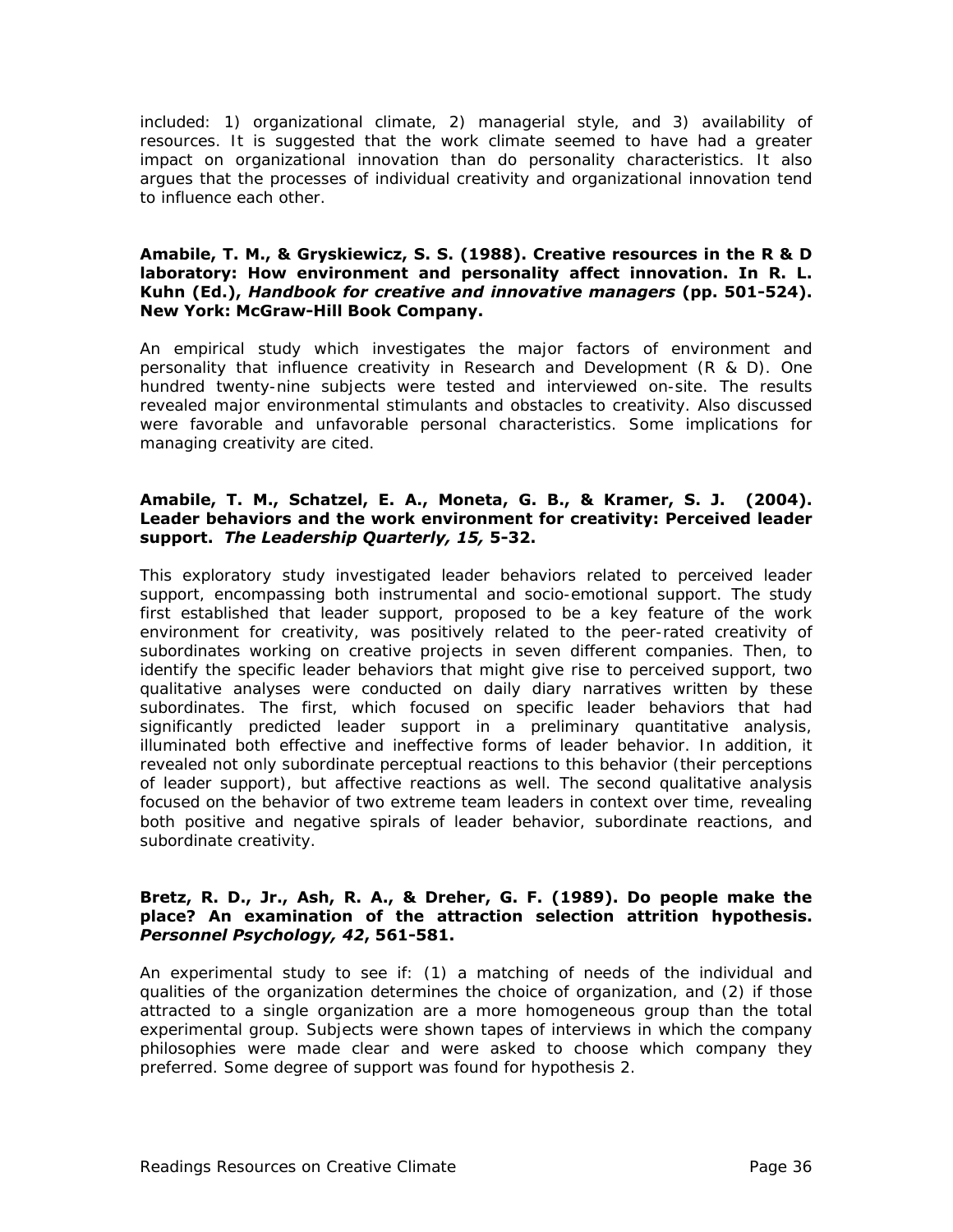#### **Burnside, R. M., Amabile, T. M., & Gryskiewicz, S. S. (1988). Assessing organizational climates for creativity and innovation: Methodological review of large company audits. In Y. Ijiri, & R. L. Kuhn (Eds.),** *New directions in creative and innovative management: Bridging theory and practice* **(pp. 169-186). Cambridge, MA: Ballinger Publishing Company.**

A methodological approach is presented that should be useful to study creativity and innovation in many different contexts. Creativity interviews and Work Environment Inventory (WEI) can be used to pinpoint specific climate factors that aid or block employee creativity. Further research is needed to more fully develop the WEI.

#### **Brown, S. P., & Leigh, T. W. (1996). A new look at psychological climate and its relationship to job involvement, effort and performance***. Journal of Applied Psychology, 81,* **358-368.**

This study investigated the process by which employee perceptions of the organizational environment are related to job involvement, effort, and performance. The researchers developed an operational definition of psychological climate that was based on how employees perceive aspects of the organizational environment and interpret them in relation to their own well-being. Perceived psychological climate was then related to job involvement, effort, and performance in a path-analytic framework. Results showed that perceptions of a motivating and involving psychological climate were related to job involvement, which in turn was related to effort. Effort was also related to work performance. Results revealed that a modest, but statistically significant effect of job involvement on performance became nonsignificant when effort was inserted into the model, indicating the mediating effect of effort on the relationship. The results cross-validated well across two samples of outside salespeople, indicating that relationships are generalizable across these different sales contexts.

#### **Christie, T. (1970). Environmental factors in creativity.** *Journal of Creative Behavior, 4***(1), 13-31.**

Environmental factors that influence creativity, the concept of having to choose criteria to judge the creativity that a person demonstrates and the lack of encouragement our society gives to support creative behavior are discussed. Environmental factors in the home and in educational settings that affect creativity are mentioned in detail.

#### **Csoka, L. S. (1975). Relationship between organizational climate and the situational favorableness dimension of Fiedler's contingency model.** *Journal of Applied Psychology, 60***(2), 273-277.**

A research study that investigated the link between mechanistic-organic dimensions and Fielder's situational favorableness. A hypothesis is presented which links these two research areas through leadership and organizational theory.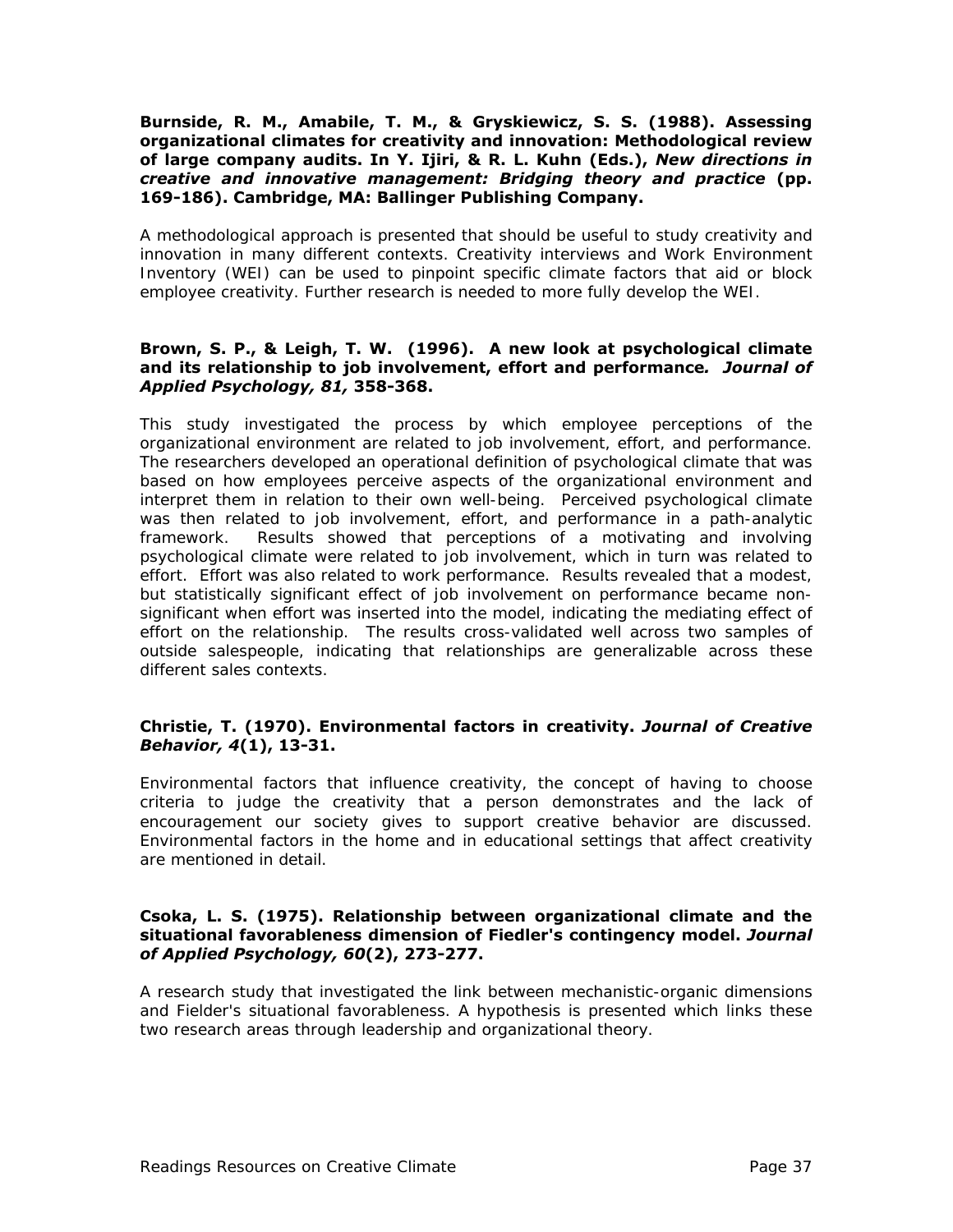#### **Cullen, J. B., Victor, B., & Bronson, J. W. (1993). The ethical climate questionnaire: An assessment of its development and validity.** *Psychological Reports, 73***, 667-674.**

An example of the Ethical Climate Questionnaire is presented and analyzed. A synopsis of the brief history of the questionnaire is also presented. This study shows the questionnaire to demonstrate significant validity and reliability. A discussion of factors contributing to self-reports of climate perceptions is presented and discussed. Special attention is given to developing the questionnaire with the variables contributing to differing perceptions in mind.

#### **Damanpour, F. (1991). Organizational innovation: A meta-analysis of effects of determinants and moderators.** *Academy of Management Journal, 34,* **555- 590.**

A meta-analysis of the relationships between organizational innovation and 13 of its potential determinants resulted in statistically significant associations for specialization, functional differentiation, professionalism, centralization, managerial attitude toward change, technical knowledge resources, administrative intensity, slack resources, and external and internal communication. Results suggest that the relations between the determinants and innovation are stable, casting doubt on previous assertions of their instability. Moderator analyses indicated that the type of organization adopting innovations and their scope are more effective moderators of the focal relationships than the type of innovation and the stage of adoption. Several theories of innovation are examined in terms of the aggregated data.

#### **Denison, D. R. (1998). What is the difference between organizational culture and organizational climate? – A native's point of view on a decade of paradigm wars. Academy of Management Review, 21, 619-654.**

This article outlines these two major concepts, related research and reviews, as well as methodological differences in how they have been approached. Denison also provides an analysis of the similarities and differences in the conceptual foundations and implications of these differences.

#### **Downey, H. K., Hellriegel, D., Phelps, M., & Slocum, J. W., Jr. (1974). Organizational climate and job satisfaction: A comparative analysis.** *Journal of Business Research, 2***, 233-247.**

Results of analysis between climate factors (decision making, warmth, openness, rewards, structure) and satisfaction with job (work, supervision, pay co-workers promotion) show that they are significantly related. However, the results show that climate and job satisfaction are not the same and the existence of a third variable must be studied at greater length. Concludes that the nature of the relationships at organizational level and of job performance must be considered.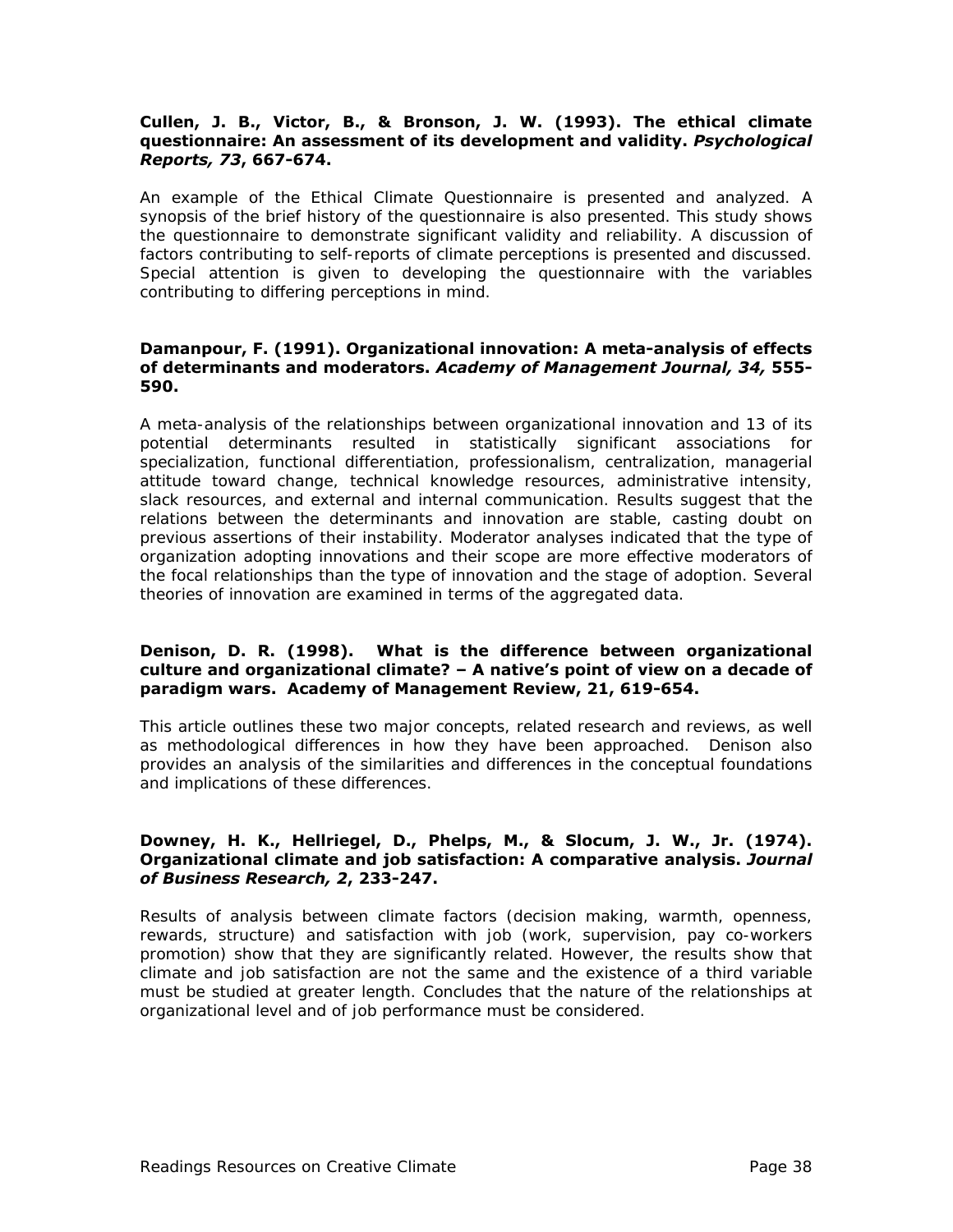#### **Drazin, R., Glynn, M. A., & Kazanjian, R. K. (1999). Multilevel theorizing about creativity in organizations: A sense-making perspective.** *Academy of Management Review, 24,* **286-307.**

This article explores assumptions about the levels of analysis embedded in the extant literature on creativity in organizations. Uncovering and then relaxing these assumptions allow us to extend the literature with an alternative but complementary model of how creativity unfolds in complex, large-scale, and long-duration organizational projects. We build on the paradigm of sense-making and propose a multilevel model of creativity that, as its defining feature, examines how periodic organizational crises reframe the negotiated order of belief structures about creativity.

#### **Faber, A. M. (1982). Elements essential in setting a creative climate: A case study. In S. S. Gryskiewicz, & J. T. Shields (Eds.),** *Creativity Week 4, 1981 Proceedings* **(pp. 140-145). Greensboro, NC: Center for Creative Leadership.**

This is a case study assessing the impact of environmental factors on a group's creativity. Research and observation identified six elements believed to be essential in setting a creative climate: People selection, early developmental experiences, providing time-outs, providing structures, trusting intuition, and providing buffering.

#### **Fiedler, F. E. (1962). Leadership attitudes, group climate and group creativity.** *Journal of Abnormal and Social Psychology, 65***(5), 305-318.**

Four controlled studies of the leader's interpersonal attitudes on the efficacy of his group's creativity yielded similar results. The research evidenced that leaders who perceived their least preferred co-worker favorably were most effective under relaxed, pleasant group dynamics. Conversely, those leaders who perceived their least preferred co-worker negatively were more effective under stressful, unpleasant conditions. Further investigation on the leader's tolerance for differing interpersonal dynamics is indicated.

#### **Ford, C. M. (1996). A theory of individual creative action in multiple social domains.** *Academy of Management Review, 21,* **1112-1142.**

Creative and habitual actions represent competing behavioral options that may be simultaneously influenced by multiple domains of social action. This article integrates psychological and sociological descriptions of creativity and conformity to present a theory of individual creative action within organizational settings composed of intertwined group, organizational, institutional and market domains. This theory contributes to the innovation literature by illustrating how intentional action and evolutionary processes that legitimize action interact to facilitate creativity and innovation.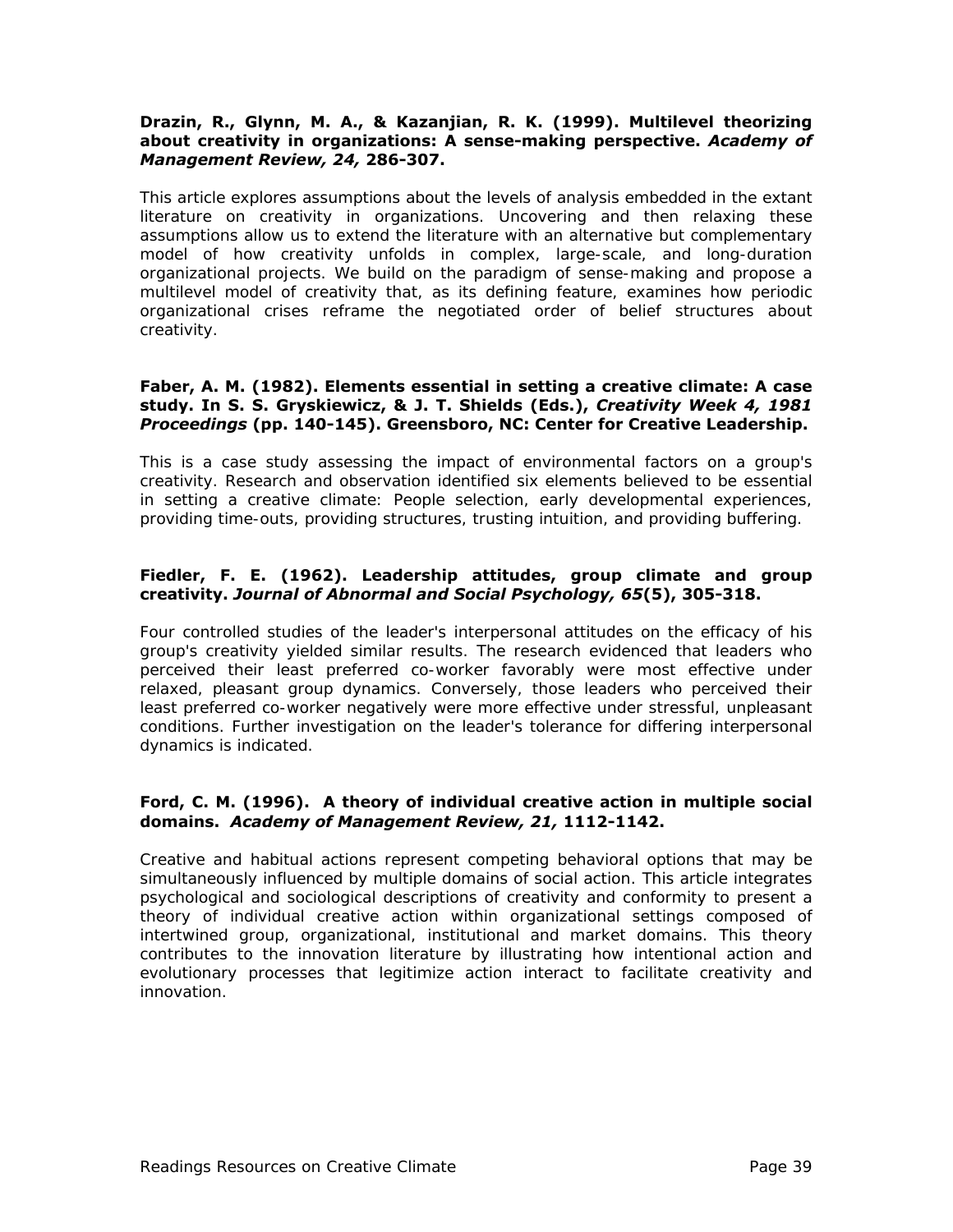#### **Ford, C. M. (1999). Corporate culture. In M. Runco, & S. R. Pritzker (Eds.),**  *Encyclopedia of creativity* **(pp. 385-393). San Diego, CA: Academic Press.**

This article reports corporate culture as a pattern of shared meanings (concepts, beliefs, expectations, values, etc.) that evoke normative thought and behavior from organizational members. It is suggested that these shared meanings constitute a corporation's culture that varies on three dimensions: content, intensity, and degree of integration. Content refers to the specific ideas encompassed by a culture. Intensity refers to the expected consequences associated with conforming to or violating shared understandings. The degree of integration refers to the extent to which meanings are shared throughout the organization. The article concludes by describing a configuration of shared meanings that promote the usefulness of individual creative actions without sacrificing focused collective efforts.

#### **Forehand, G. A., & Gilmer, B. H. (1964). Environmental variation in studies of organizational behavior.** *Psychological Bulletin, 62***, 361-382.**

This is about research of person and climate variables in organizations. Topics discussed include perceptions of participants, objective indices and experimental manipulation of climate. Definition of stimuli and constraints upon freedom are surveyed as to their effects on climate. Dimensions of organizational variation are discussed which include size, structure, systems complexity, leadership style, and goal direction. Suggestions are offered for further research strategies.

#### **Friedlander, F., & Margulies, N. (1969). Multiple impacts of organizational climate and individual value systems on job satisfaction.** *Personnel Psychology, 22***(1), 171-183.**

A correlational study that focuses on different organizational climates as predictors of different job satisfactions. Three separate measuring instruments were used: (a) one to measure dimensions of climate, (b) one for the values of workers, and (c) individual satisfaction. Results showed that satisfaction with task management is maximized in climates high in management trust, and satisfaction with interpersonal is heightened in climates high in management trust and intimacy and low in burdensome duties.

#### **Gavin, J. F. (1975). Organizational climate as a function of personal and organizational variables.** *Journal of Applied Psychology, 60***, 135-139.**

A study of bankers to investigate the issue of climate. Three variables were addressed: personal biographies, organizational climate perceptions and organizational variables. Differences in work environment and functions are observed to make a difference in the way persons perceived the climate of the organization.

#### **Gavin, J. F., & Howe, J. G. (1975). Psychological climate: Some theoretical and empirical considerations.** *Behavioral Science, 20***, 228-240.**

A model for psychological climate is presented along with some hypotheses that were developed and tested with four large organizations. The model was used to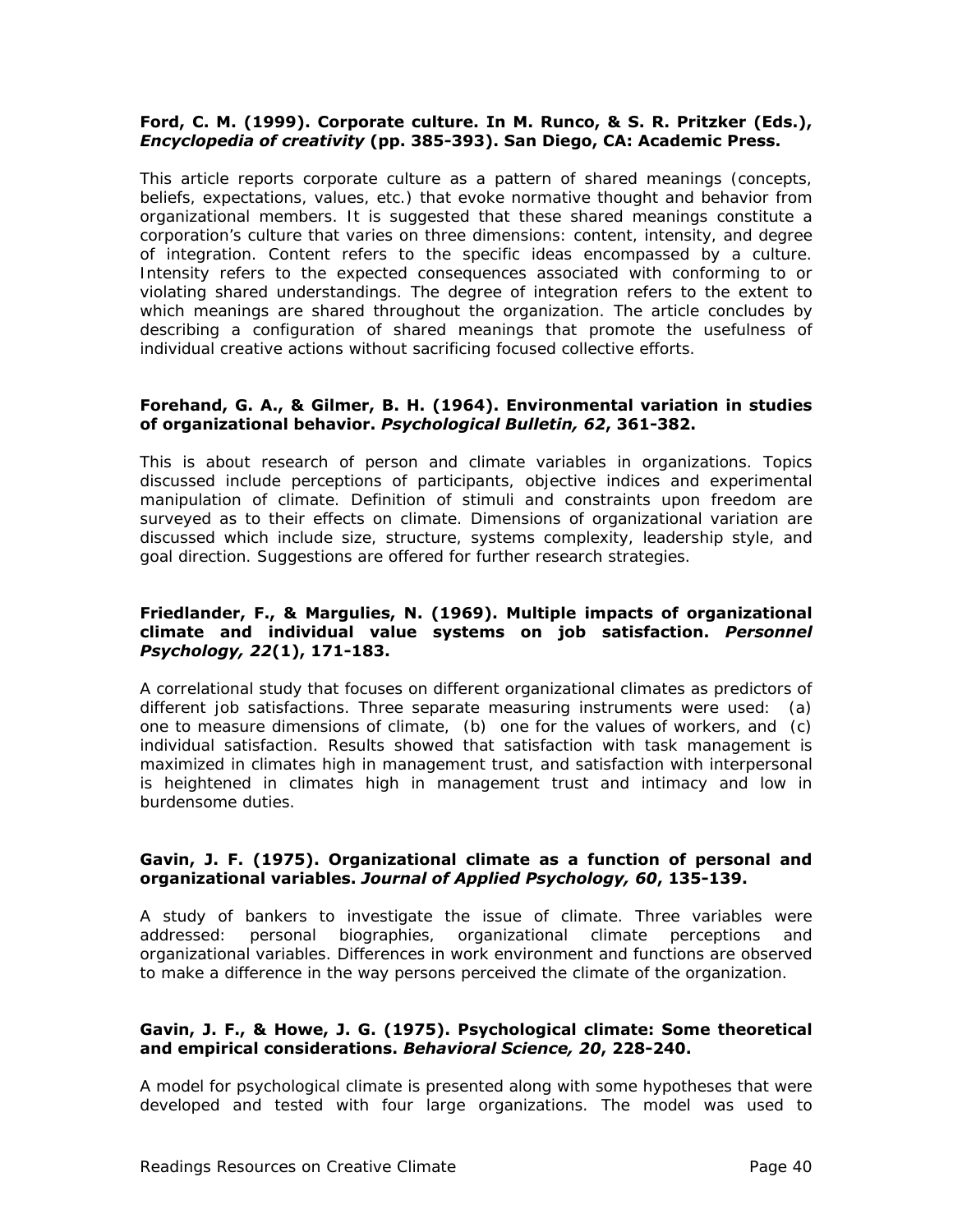understand psychological climate as it relates to individual and organizational functioning and the distinctions between them. It is suggested that further research is needed to provide meaning to the operational distinctions between the two types of climate.

#### **Gibb, J. R. (1966). Managing for creativity in the organization. In C. W. Taylor (Ed.),** *Climate for creativity* **(pp. 23-32). New York: Pergamon Press.**

A paper in which the author discusses "management" conditions that tend to depress creativity in organizations. Four basic organizational factors are discussed: 1) emotional climate, 2) communication flow, 3) goal formation, and 4) control. Managing for the "constraints of creativity" are contrasted against the potentials of managing for the "release of creativity". Concludes that the organizational determinants of creativity are: 1) trust, 2) openness, 3) self-determination, and 4) interdependence.

#### **Harter, J. K., Schmidt, F. L., & Keyes, C. L. (2002). Well-being in the workplace and its relationship to business outcomes: A Review of the Gallup studies. In C. L. Keyes & J. Haidt (Eds.),** *Flourishing: The positive person and the good life* **(pp. 205-224). Washington, DC: American Psychological Association.**

This chapter focuses on summarizing the results from a meta-analysis of the relationships between employee workplace perceptions and business unit outcomes. The link is supported between positive workplace perceptions and higher business unit customer loyalty, higher profitability, higher productivity, and lower rates of turnover.

#### **Hunter, S. T., Bedell, K. E., & Mumford, M. D. (2005). Dimensions of creative climate: A general taxonomy.** *The Korean Journal of Thinking and Problem Solving, 15,* **97-116.**

Creative climate stands as a significant contributor to what makes an organization innovative. Fourteen creative climate dimensions were derived based on a review of the literature. The taxonomy is proposed as a useful framework.

#### **Hunter S. T., Bedell, K. E., & Mumford, M. D. (2007). Climate for creativity: A quantitative review.** *Creativity Research Journal, 19,* **69-90.**

Creativity is commonly held to emerge from an interaction of the person and the situation. In studies of creativity, situational influences are commonly assessed by using climate measures. In the present effort, a meta-analysis was conducted to examine 42 prior studies in which the relationships between climate dimensions, such as support and autonomy, and various indices of creative performance were assessed. These climate dimensions were found to be effective predictors of creative performance across criteria, samples, and settings. It was found, moreover, that these dimensions were especially effective predictors of creative performance in turbulent, high-pressure, competitive environments. The implications of these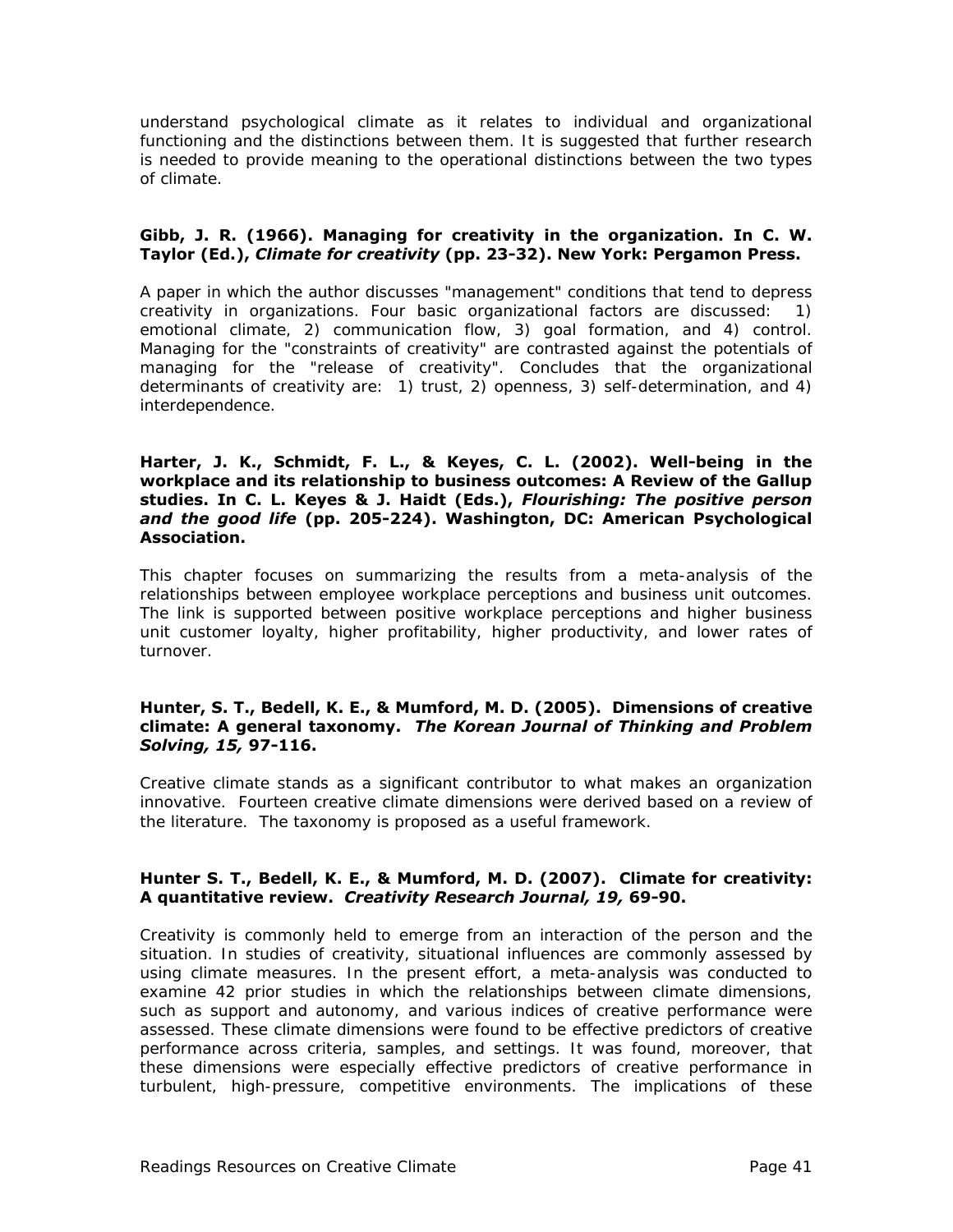findings for understanding environmental influences on creativity and innovation are discussed.

#### **James, L. R. (1982). Aggregation bias in estimates of perceptual agreement.**  *Journal of Applied Psychology, 67***(2), 219-229.**

An evaluation of climate data handling approaches, specifically regarding the theoretical justification for the aggregation of climate scores. The author states that to the extent climate is individually perceived, a measure of perceptual agreement should be based on individual data, not group means. A review of published theory and statistical methods is given as support.

#### **James, L. R., Choi, C. C., Ko, C-H., McNeil, P. K., Minton, M. K., Wright, M. A., & Kim, K. (2007). Organizational and psychological climate: A review of theory and research.** *European Journal of Work and Organizational Psychology, 17,* **5-32.**

This article offers a brief history of psychological climate and the products of aggregates of psychological climate, typically referred to as ''organizational climate''. The article begins with a synopsis of psychological climate. Discussion proceeds to organizational climate, where attention is given to what it means to form withingroup aggregates of psychological climate, and what conditions these aggregates need to satisfy in order to qualify as measures of organizational climate. The relationship between climate and culture is next, where we build on prior theorizing and empirical research to argue that the two are distinct constructs. Finally, recent research in climate is briefly summarized.

#### **James, L. R., & Jones, A. P. (1974). Organizational climate: A review of theory and research.** *Psychological Bulletin, 81***(12), 1096-1112.**

A discussion of similarities and differences between three approaches to the study of climate. Included are multiple measurement-organizational attribute approach, perceptual measurement-individual attribute approach, and perceptual measurement-organizational attribute approach. Recommendations are offered for future research with respect to organizational and psychological climate. It is suggested that organizational and psychological climate should be differentiated and that theoretical and conceptual issues should serve to guide measurement.

#### **James, L., Joyce, W., & Slocum, J. W. (1988). Comment: Organizations do not cognize.** *Academy of Management Review, 13***(1), 129-132.**

An argument is shared that emphasizes the importance of including psychological climate research in the assessment of organizational climates. The comment is a response to a theory put forth by Glick (1985) that stated that psychological climate has no value to organizational climate research. The argument demonstrates the strong difference between subjective and objective perspectives of climate research.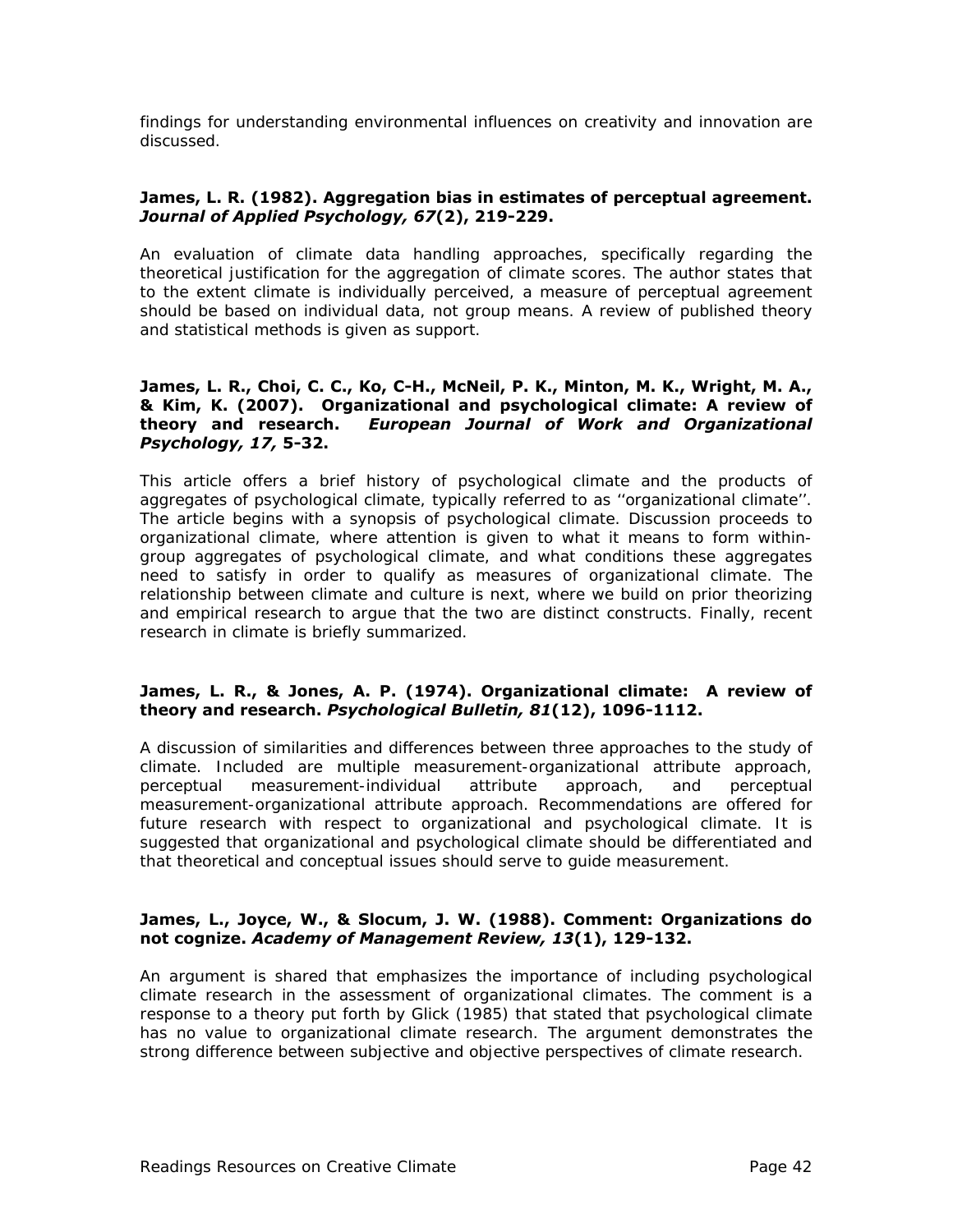#### **Jones, A. P., & James, L. R. (1979). Psychological climate: Dimensions and relationships of individual and aggregated work environment perceptions.**  *Organizational Behavior and Human Performance, 23***, 201-250.**

A study that attempts to create a test to measure the work climate perceptions and to examine the appropriateness of using aggregated perceptual scores to explicate sub-unit or organizational conditions. A sample of 315 US Navy enlisted men, 398 firemen, and 504 health care managers were used. Results show: (a) aggregate scores were predictors of division performance, (b) aggregated scores to describe work conditions were only generalizable for divisions, (c) scores were related to personnel composition, structure, and context, and (d) that 5 out of the 6 underlying dimensions were generalizable among the groups.

#### **Joyce, W. F., & Slocum, J. (1982). Climate discrepancy: Refining the concepts of psychological and organizational climate.** *Human Relations, 35***(11), 951-972.**

An empirical study to determine the relationship between psychological and organizational climate and job performance and satisfaction. Specifically the discrepancies between individuals' psychological climates and the multiple aggregate organizational climates was tested first against satisfaction then performance using regression analysis. Climate discrepancy was found to be significantly related to job satisfaction but not to job performance. Additional analysis indicated that membership in aggregate organizational climates better predicted job performance.

#### **King, E. B., de Chermont, K., West. M., Dawson, J. F., & Hebl, M. R. (2007). How innovation can alleviate negative consequences of demanding work contexts: The influence of climate for innovation on organizational outcomes.** *Journal of Occupational and Organizational Psychology, 80,* **631- 645.**

This study examines climate for innovation as a method by which negative organizational consequences of demanding work may be lessened. It was expected that a climate for innovation would enable employees to develop coping mechanisms or improved work-related processes that counteract negative consequences of work demands. Extending the job demands–resource model the authors predicted and found that among the sample of 22,696 respondents from 131 healthcare organizations, organizational climate for innovation alleviated the negative effects of work demands on organizational performance. Thus, this study informs climate theories and guides practitioners' efforts to support the employees.

#### **Kuenzi, M., & Schminke, M. (2009). Assembling fragments into a lens: A review, critique, and proposed research agenda for the organizational work climate literature***. Journal of Management, 35,* **634-717.**

Work climates exert an important influence on organizations and the people who work in them. For more than half a century, scholars have sought to understand their antecedents and consequences. However, in recent years, this literature has become fragmented and somewhat adrift. This article attempts to remedy this by reviewing existing research related to organizational work climates and providing a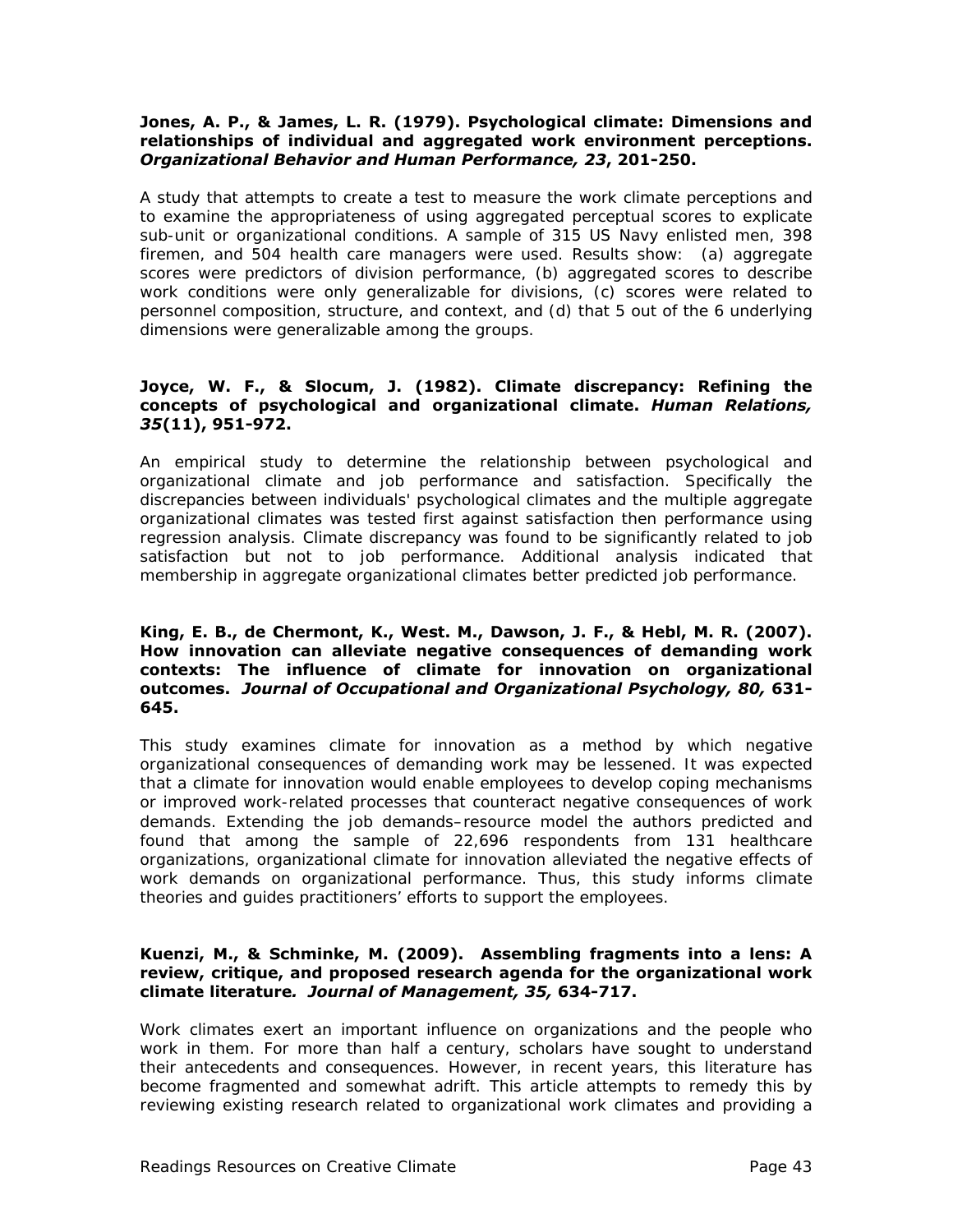review and critique of the current state of knowledge. Furthermore, the authors seek to assemble the individual pieces into a unified lens capable of identifying overarching themes and challenges facing researchers. Finally, the authors turn this lens to the future, so as to provide a clearer view of some promising avenues for research opportunities and potential for reintegrating the field.

#### **Lewin, K. (1947). Frontiers in group dynamics. 1. Concept, method and reality in social science.** *Human Relations, 1***, 5-40.**

The first of two articles which survey ideas and theories concerning: 1) the integration of the social sciences, 2) the dynamic problems of changing group life, and 3) developing new social research techniques. The realities of social phenomena are explored in an attempt to answer two questions 1) why does the process under present circumstances proceed at a particular level?, and 2) what are the conditions for change under present circumstances? The discussion suggests that successful change includes unfreezing the present level of group life, moving to a new level, and freezing at it. In this theory, motivation does not necessarily mean action because of the intervening complexities group and individual behavior impart on the process of change.

#### **Lewin, K. (1947). Frontiers in group dynamics. 2. Channels of group life; Social planning and action research.** *Human Relations, 2***, 143-153.**

A presentation of an analysis focused on some general problems of social planning including the questions of whether all members of a group have equal importance. Suggests that the social scientist, as a change agent, needs to keep asking where are we now and how has the situation changed. It is proposed that all group members do not have equal importance and that in most instances a 'gate keeper' can be found who primarily defines the goals of the group and the strategies it utilizes to meet them.

#### **Lewin, K., Lippit, R., & White, R. K. (1939). Patterns of aggressive behavior in experimentally created "social climates".** *Journal of Social Psychology, 10***(10), 271-299.**

A report on differing patterns of group life is presented. The two studies asked the questions: 1) what underlies differing patterns of behavior within a group? and 2) How might differences in subgroup structure be used to predict social resultants in different atmospheres? Aggressive behavior was studied among groups of boys under autocratic, democratic, and laissez-faire styles of leadership. Findings show the autocratic leadership style leads to aggressive behavior in some groups while apathy is displayed in others. Four factors identified as contributing to such behavior are: 1) tension, 2) restricted movement, 3) rigidity of group structure, and 4) style of living. The studies suggested that predictions of group behaviors must take into account many factors of the group's environment.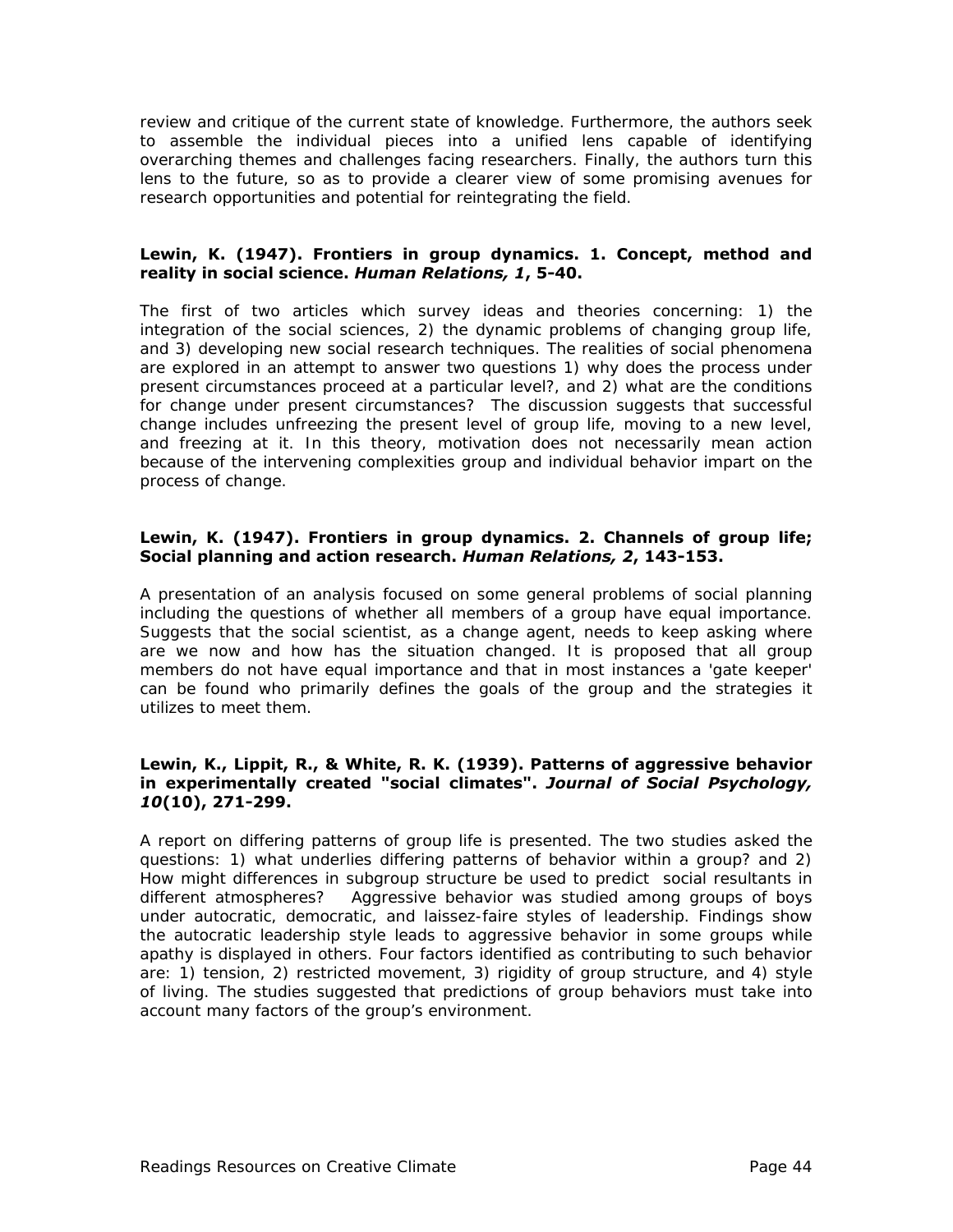#### **Litwin, G. H. (1971). Climate and motivation: An experimental study. In D. A. Kolb, I. M. Rubin, & J. M. McIntyre (Eds.),** *Organizational psychology: A book of readings* **(pp. 109-122). Englewood Cliffs, NJ: Prentice-Hall, Inc.**

Report of an experimental study that tested the influence of leadership style and organizational climate on the motivation and behavior of organization members. Three simulated business organizations each with 15 members and a president were studied. Major conclusion was that distinct organizational climates can be created by varying leadership style.

#### **Martins, E. C., & Terblanche, F. (2003). Building organizational culture that stimulates creativity and innovation.** *European Journal of Innovation Management, 6,* **64-74.**

The purpose of this article is to present by means of a model, the determinants of organizational culture that influence creativity and innovation. A literature study showed that a model, based on the open systems theory and the work of Schein, can offer a holistic approach in describing organizational culture. The relationship between creativity, innovation and culture is discussed in this context. Against the background of this model, the determinants of organizational culture were identified. The determinants are strategy, structure, support mechanisms, behavior that encourages innovation, and open communication. The influence of each determinant on creativity and innovation is discussed. Values, norms and beliefs that play a role in creativity and innovation can either support or inhibit creativity and innovation depending on how they influence individual and group behavior.

#### **Mathisen, G. E., & Einarsen, S. (2004). A review of instruments assessing creative and innovative work environments within organizations. Creativity Research Journal, 16, 119-140.**

This article provides a review of the available instruments for measuring work environments conducive to creativity and innovation. The following instruments were assessed: KEYS: Assessing the Climate for Creativity, Creative Climate Questionnaire, Situational Outlook Questionnaire, Team Climate Inventory, and Siegel Scale of Support for Innovation. Each instrument was described, including details about the research on the measure's norms, factor structure, reliability, and validity. The authors conducted an incomplete review of the literature and their findings are rather subjective.

#### **McLellan, R., & Nicholl, B. (2008).** *Creativity in crisis in D&T: Are classroom climates conducive for creativity in English secondary schools?* **Unpublished paper presented at the British Educational Research Association Annual Conference.**

This paper, therefore, explores whether the classroom climate experienced by secondary students (aged 11-16 years) in Design and Technology lessons is conducive for creativity. The analysis revealed that students felt much of the work they do lacks challenge and freedom. They also perceived a lack of support for their design ideas. Hence students do not perceive the climate in their classrooms as conducive for creativity.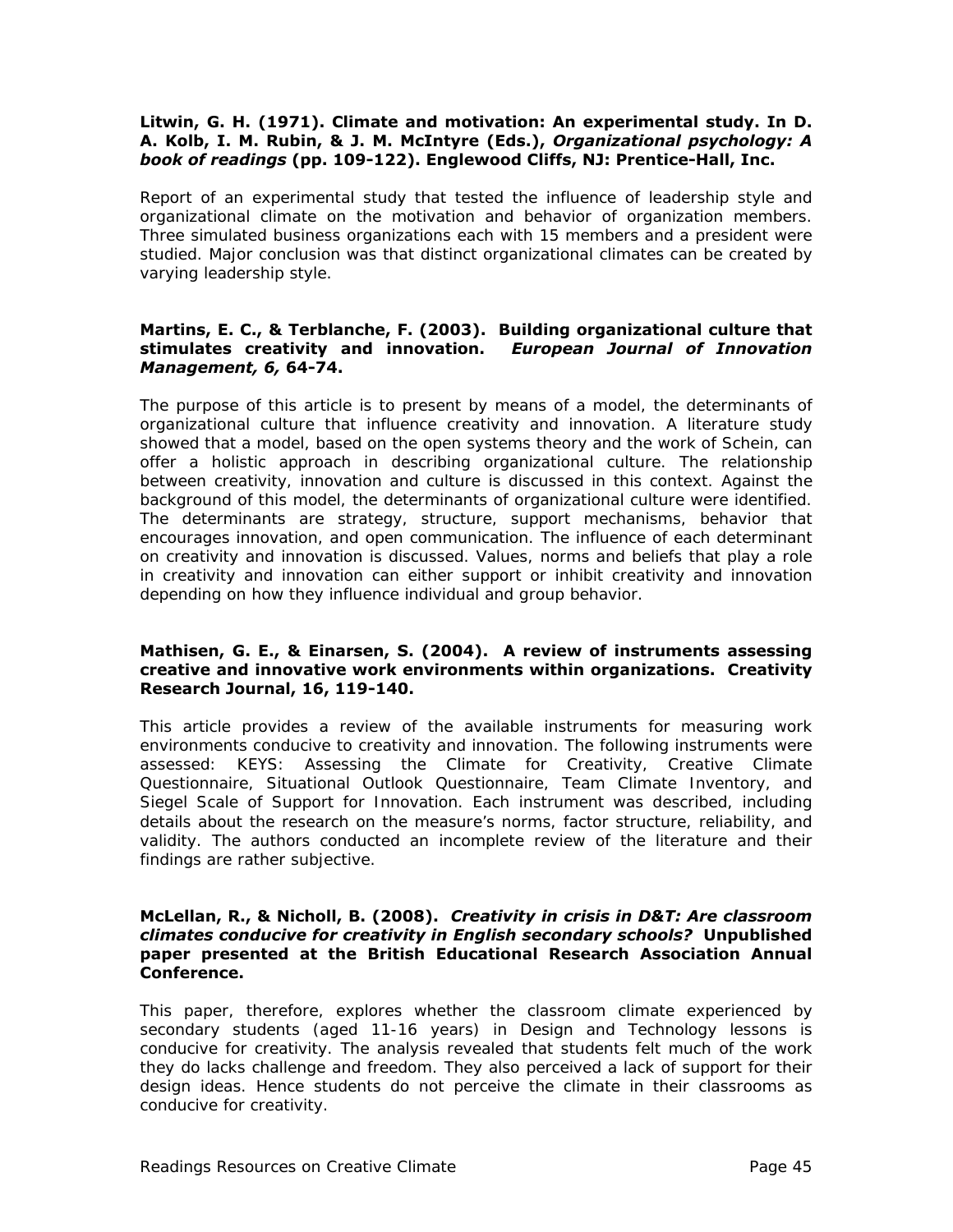#### **Moran, E. T., & Volkwein, F. (1988). Examining organizational climate in institutions of higher education.** *Research in Higher Education, 28***(4), 367- 383.**

A study that explores the organizational climates of four-year public universities in terms of relevance organization-wide or sub-unit level. The study also examines differences between positive and negative climates. Data was drawn from a sample of nine institutions containing 2937 respondents. Results provided relevance for climate at the organizational level, however, sub-units provided the largest proportion of variance. The study also shows that administrators have more positive perceptions of climate than do faculty.

#### **Moran, E. T., & Volkwein, J. F. (1992). The cultural approach to the formation of organizational climate.** *Human Relations, 45***(1), 19-47.**

An examination of the most common theoretical approaches to organizational climate (structural, perceptual and interactive) is presented. An additional cultural approach is then offered and developed. The cultural approach distinguishes itself by theorizing that organizational climate is the result of the interaction of organizational members who share a common perception of the organizational culture. Distinctions between organizational climate and culture are examined as support for the new cultural approach.

#### **Mumford, M. D., & Gustafson, S. B. (1988). Creativity syndrome: Integration, application, and innovation.** *Psychological Bulletin***,** *103***, 27–43.**

The present article is concerned with certain conceptual issues embodied in the description and understanding of creative behavior. Initially, the authors argue that although creativity has been defined in many ways, the ultimate concern in studies of creativity is the production of novel, socially valued products. Subsequently, they review the literature pertaining to the development of innovative occupational achievement. They suggest that the integration and reorganization of cognitive structures is likely to underlie major creative contributions and that the application of existing cognitive structures is likely to underlie minor contributions. They then extend this interpretation to the processes traditionally held to underlie individual differences in creativity and note that both the major and minor forms of creativity will require a number of different knowledge, skills, and abilities. Further, they suggest that the effective translation of ideas into action will depend on a variety of individual and situational attributes. On the basis of these observations, we concluded that enhanced understanding and prediction will require a more sophisticated multivariate approach.

#### **Oldham, G. R., & Baer, M. (2012). Creativity and the work context. In M. D. Mumford (Ed.),** *Handbook of organizational creativity* **(pp. 387-420). New York: Academic Press.**

The purpose of this chapter was to summarize and integrate the literature that has addressed the effects of contextual conditions on employee creativity. Since other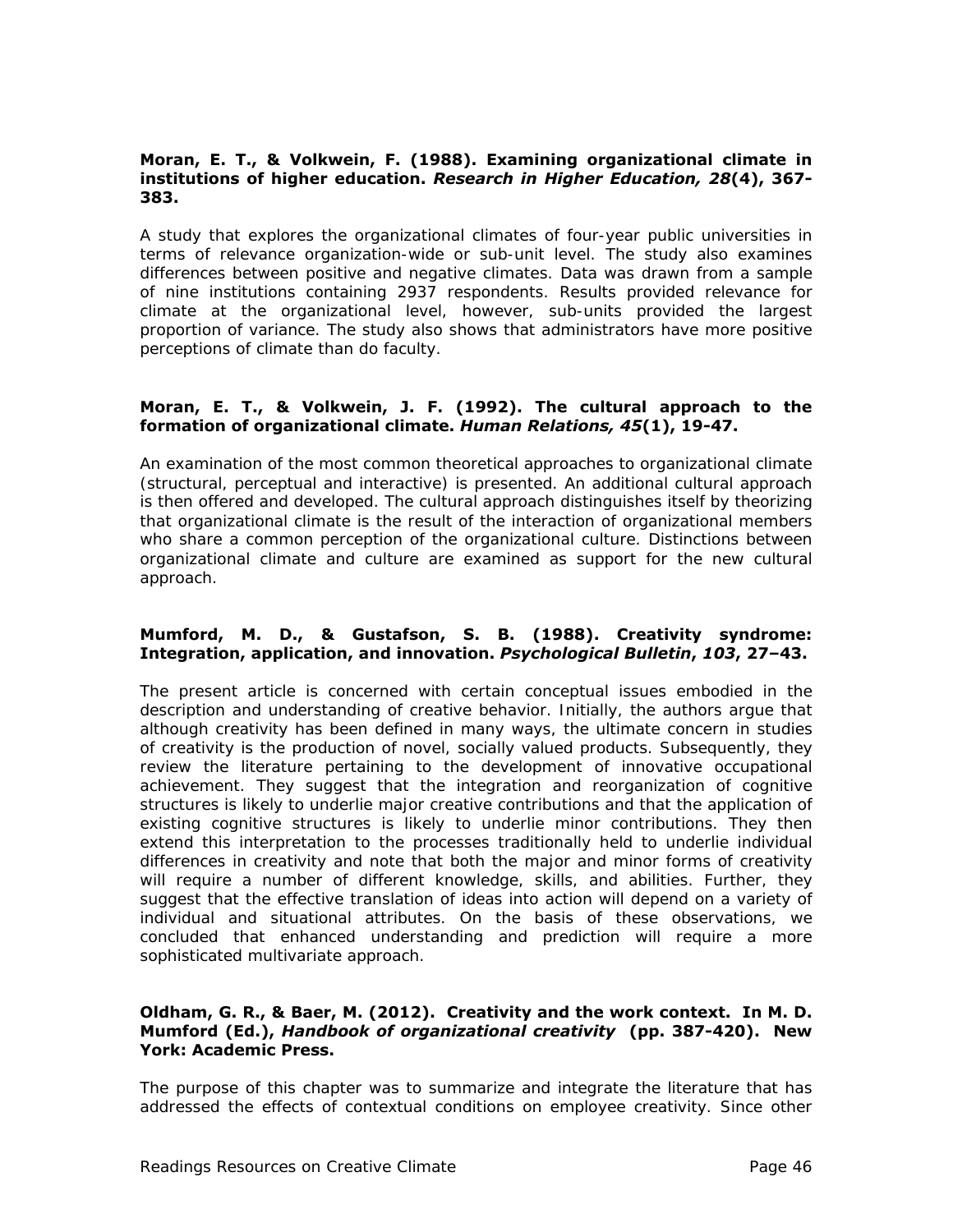chapters in this handbook focused on employees' personal characteristics (e.g., abilities and personality) the authors discuss such characteristics only to the extent that they combine or interact with contextual conditions to affect employee creativity. In addition, they discuss the effects of the context on the creativity of employees who work in both team and individual, non-team settings. They provide a synthesis of what we currently know about the effects of contextual conditions on the creativity of employees in both settings, and then suggest a number of new directions for future research.

#### **Oldham, G. R., & Cummings, A. (1996). Employee creativity: Personal and contextual factors at work.** *The Academy of Management Journal, 39,* **607- 634.**

This study examined the independent and joint contributions of employees' creativity-relevant personal characteristics and three characteristics of the organizational context – job complexity, supportive supervision, and controlling supervision – to three indicators of employees' creative performance: patent disclosures written, contributions to an organizational suggestion system, and supervisory ratings of creativity. One hundred seventy-one participants produced the most creative work when they had appropriate creativity-relevant characteristics, worked on complex, challenging jobs, and were supervised in a supportive, noncontrolling fashion.

#### **O'Shea, D., & Buckley, F. (2007). Towards an integrative model of creativity and innovation in organizations: A psychological perspective.** *The Irish Journal of Psychology, 28,* **101-128.**

Work and organizational psychologists have much to offer the world of business. This article addresses the value that research into creativity, primarily investigated by psychologists, has to the field of innovation, more commonly researched in business, science, and technology arenas. Firstly, the article provides a framework to compare previous research in both areas. Secondly, it highlights clear gaps in prior research, and generates a model, alongside a series of propositions, to guide future investigators. These propositions include suggestions regarding (i) creativity and innovation as concurrent processes engaged in at multiple levels, (ii) the shift in focus from creativity at the individual level, to innovation as one moves through meso and macro levels, (iii) the potential of the organizational level for studying creativity and innovation in tandem, and (iv) the multiple factors that influence the processes of innovation and creativity at all levels. Finally, this paper highlights the need for multidisciplinary research that spans the domains of psychology, business, science, and technology, and serves as a call for work and organizational psychologists to engage in such research so as to provide value to organizations.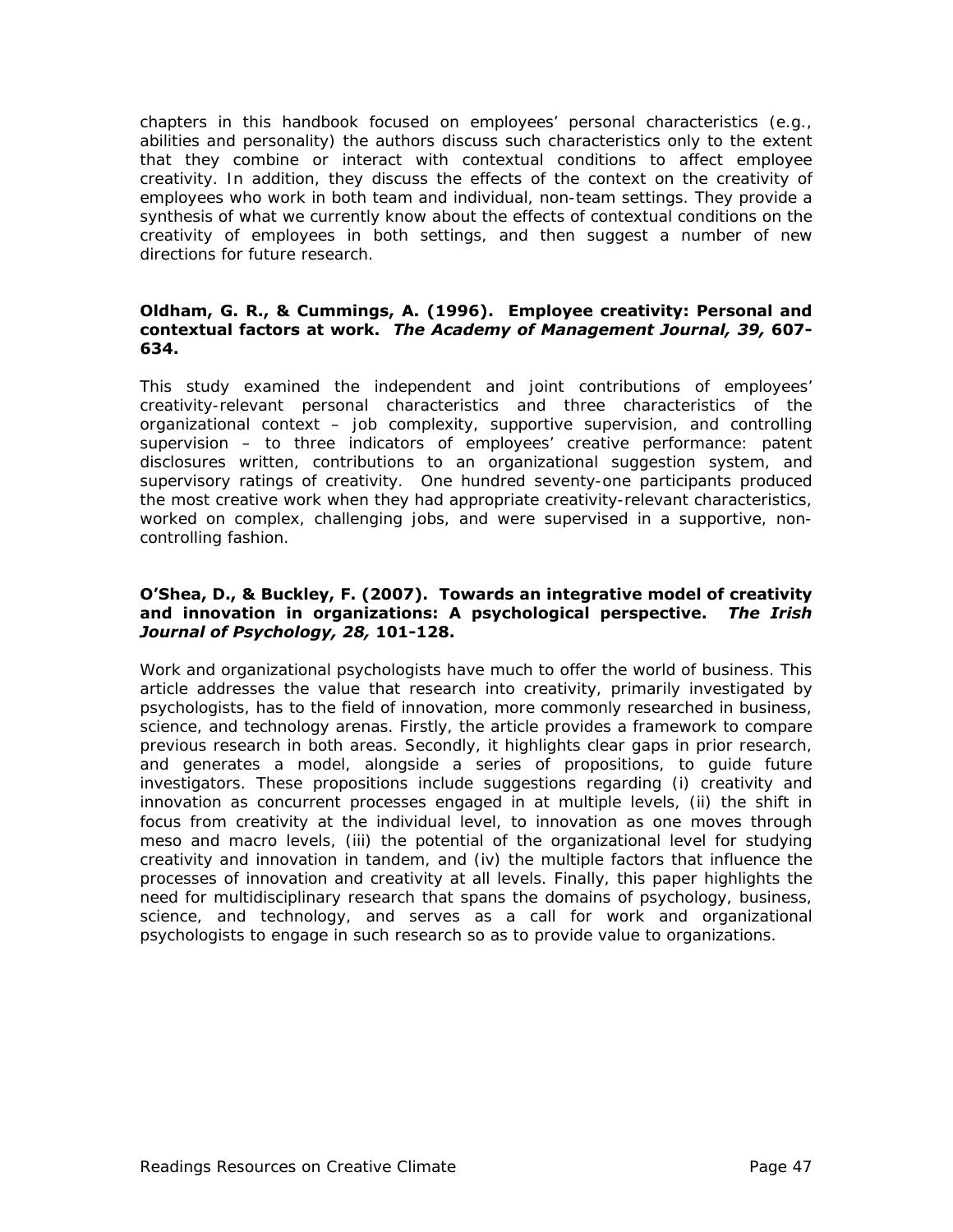#### **Ostroff, C., Kinicki, A. J., & Tamkins, M. M. (2003). Organizational culture and climate. In W. C. Borman, D. R. Ilgen, & R. J. Klimoski (Eds.),** *Handbook of psychology: Volume 12 – Industrial and organizational psychology* **(pp. 565-593). Hoboken, NJ: Wiley.**

The authors present an integrated model of organizational culture and climate based on a review of both the climate and culture literatures. They provide a rather thorough review of the distinctions and similarities of the two constructs.

#### **Ornstein, S. (1986). Organizational symbols: A study of their meanings and influences on perceived psychological climate.** *Organizational Behavior and Human Decision Processes, 38***(2), 207-229.**

A laboratory study that examines the perceptions of organizational climates. Organizational symbols such as pictures of organizational leaders, and artwork in three reception area settings were used to examine how they influence perceptions of climate. The investigators' findings support the hypotheses that organizational symbols connote specific meanings to individuals that they can identify.

#### **Parker, C. P., Baltes, B. B., Young, S. A., Huff, J. W., Altmann, R. A., LaCost, H. A., & Roberts, J. E. (2003). Relationships between psychological climate perceptions and work outcomes: A meta-analysis.** *Journal of Organizational Behavior, 24,* **389-416.**

In this study, meta-analytic procedures were used to examine the relationships between individual-level (psychological) climate perceptions and work outcomes such as employee attitudes, psychological well-being, motivation, and performance. The review of the literature generated 121 independent samples in which climate perceptions were measured and analyzed at the individual level. These studies document considerable confusion regarding the constructs of psychological climate, organizational climate, and organizational culture and reveal a need for researchers to use terminology that is consistent with their level of measurement, theory, and analysis. Our meta-analytic findings indicate that psychological climate, operationalized as individuals' perceptions of their work environment, does have significant relationships with individuals' work attitudes, motivation, and performance. Structural equation modeling analyses of the meta-analytic correlation matrix indicated that the relationships of psychological climate with employee motivation and performance are fully mediated by employees' work attitudes. We also found that the James and James (1989) PCg model could be extended to predict the impact of work environment perceptions on employee attitudes, motivation, and performance. Despite the number of published individual-level climate studies that we found, there is a need for more research using standardized measures so as to enable analyses of the organizational and contextual factors that might moderate the effects of psychological climate perceptions. Finally, we argue for a molar theory of psychological climate that is rooted in the psychological processes by which individuals make meaning of their work experiences.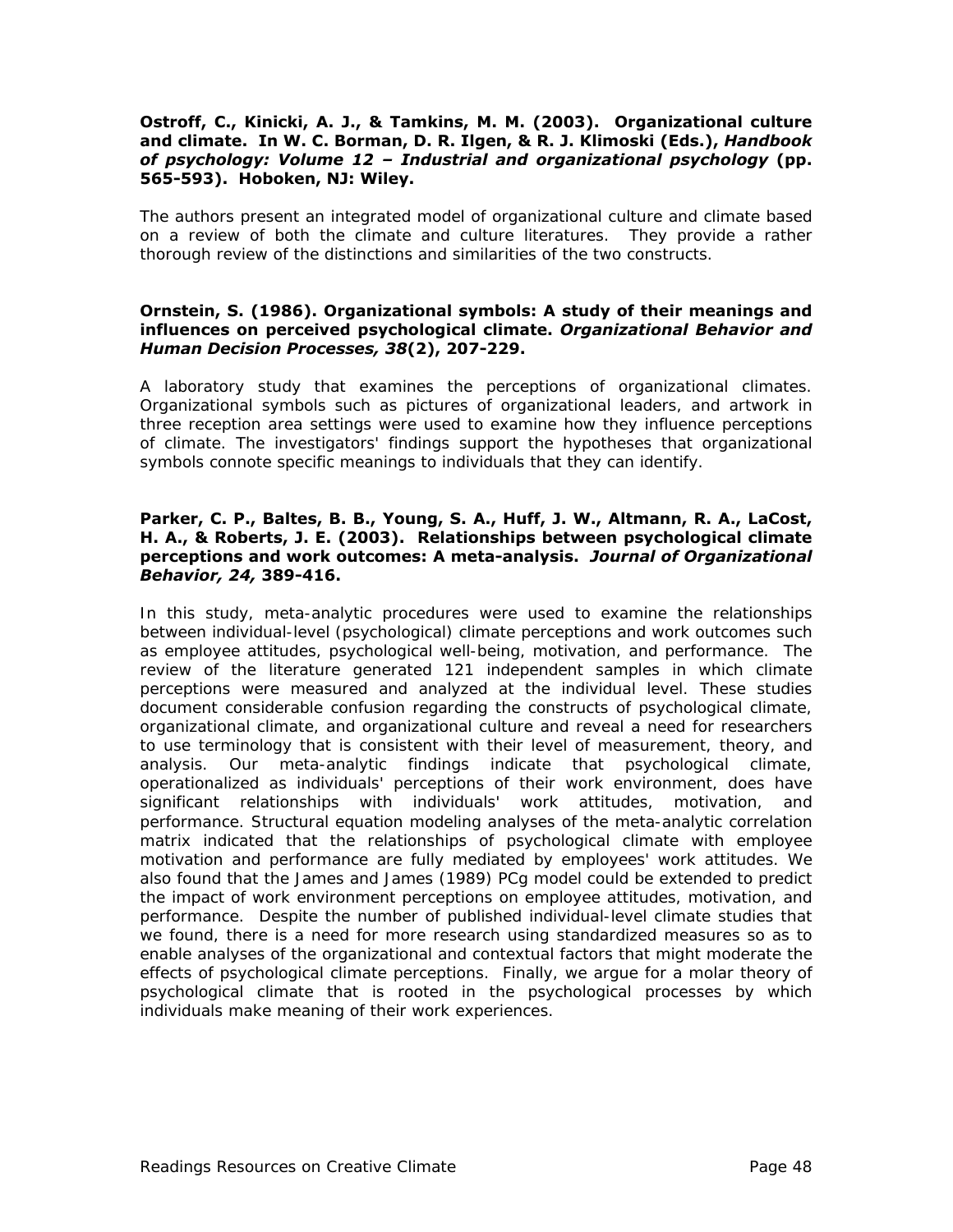#### **Payne, R. L., Fineman, S., & Wall, T. D. (1976). Organizational climate and job satisfaction: A conceptual synthesis.** *Organizational Behavior and Human Performance, 16***, 45-62.**

A study which uses facet analysis to examine the relationships and distinctions of eight conceptual types - job satisfaction, job characteristics, satisfaction with organization, perceived organizational characteristics, role morale, role climate, organizational morale, and organizational climate. Concludes that facet analysis appears to be a useful method for conceptually and empirically revealing relationships between conceptual types.

#### **Payne, R. L., & Mansfield, R. (1973). Relationships of perceptions of organizational climate to organizational structure, context, and hierarchical position.** *Administrative Science Quarterly, 18***, 515-526.**

Three hundred eighty-seven respondents reported on their view of the organizational climate. Significant differences in perceptions were found for different hierarchical levels. The article concludes that it is important to redefine hypotheses for different subgroups if the views of the climate are different.

#### **Payne, R., & Pugh, D. (1976). Organizational structure and climate. In M. D. Dunnette (Ed.),** *Handbook of industrial and organizational psychology* **(pp. 1125-1175). Chicago: Rand McNally.**

A review of concepts focused on organizational structure and organizational climate is presented. It examines the structural aspects of organizations, and probes the behaviors and attitudes of the individuals in the organization, using both objective and subjective methods. It is suggested that climate variables supported perceptual measures of centralization. These perceptions were probably influenced by individual perceptions of the climate. Cross sectional surveys and process studies must complement each other to allow theories of organizational behavior to emerge.

#### **Peterson, M. F., & Fischer, R. (2004). Organizational culture and climate. In C. Spielberger (Ed.),** *Encyclopedia of applied psychology – Volume 2* **(pp. 715-721). Amsterdam: Elsevier.**

The authors provide a thorough review of the literature relating to both organizational culture and climate. They review the history of organizational culture and climate analysis and place these constructs within the larger ideas of national culture.

#### **Pettigrew, A. M. (1979). On studying organizational cultures.** *Administrative Science Quarterly, 24***(4), 570-581.**

It is observed that the longitudinal approach to the study of organizations has been neglected. Suggests that by studying a sequence of social dramas in an organization (i.e. growth, evolution, transformation, and decay) the underlying culture can be observed. The concepts of symbol, language, ideology, belief, ritual, and myth have been used as approaches to understand the creation of organizational culture. This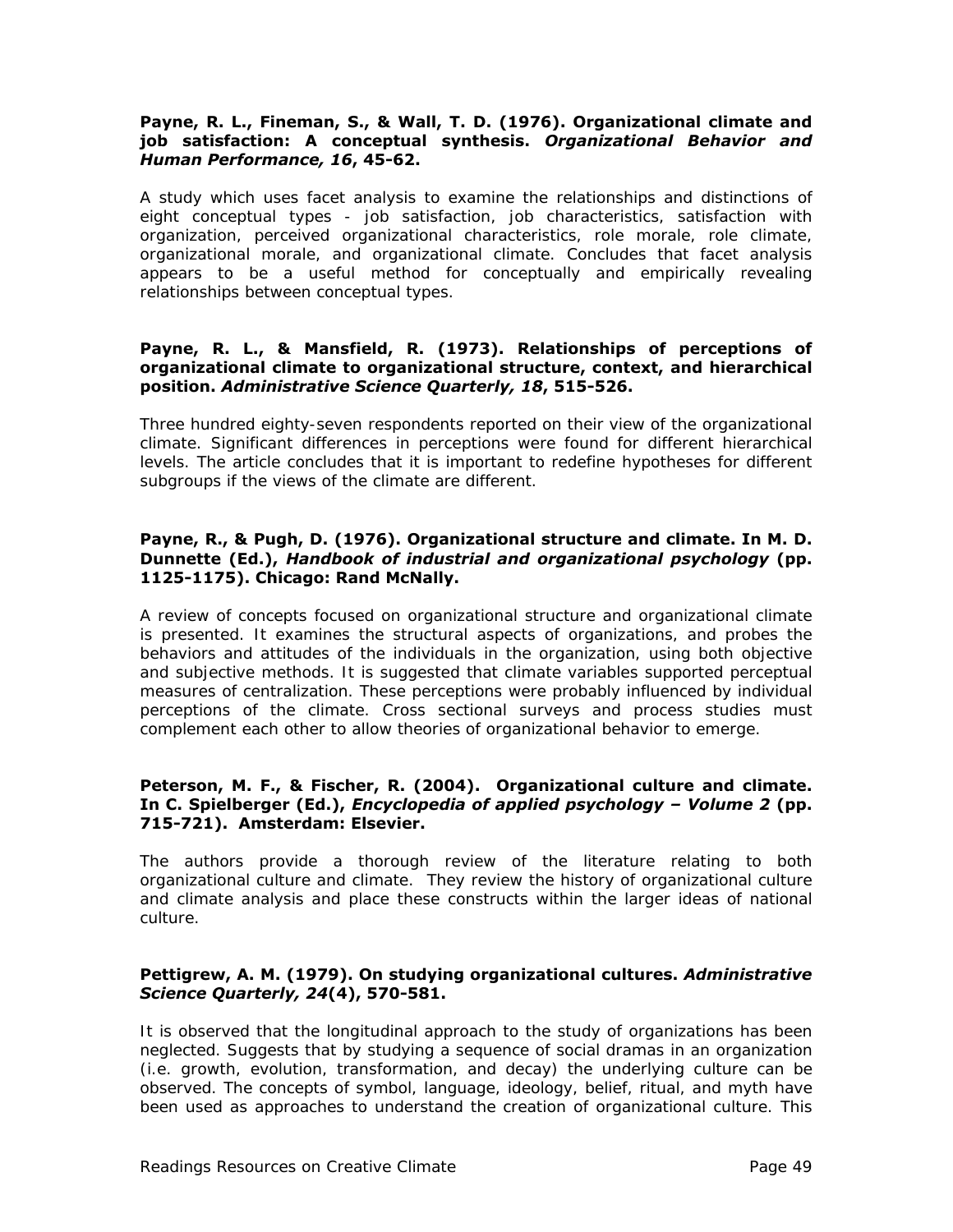kind of analysis is potentially useful to better understand the creation of organizational cultures, leadership, and the problems of commitment in organizations.

#### **Raudsepp, E. (1987). Establishing a creative climate.** *Training and Development Journal, 41***(4), 50-53.**

A list of 24 guidelines for developing an organizational climate conductive to creativity is put forward. These guidelines suggest that by developing a creative climate within an organization one could expect employees to have a higher level of job satisfaction, to be more open to change, and to be able to achieve higher levels of innovation. Two suggestions to achieve a creative climate as suggested by the guidelines are: 1) to allow more employee involvement in decision making; and 2) to promote maturity and individuality.

#### **Romano, C. A. (1990, January). Identifying factors that influence product innovation: A case study approach.** *Journal of Management Studies, 27***, 0022-2380.**

Factors affecting the level of product innovation in a small enterprise setting are examined. The areas specifically examined included the interaction of management and environmental factors and its impact on product innovation and how factors interrelate to influence small business success (growth). Twelve case studies were examined.

#### **Sarros, J. C., Cooper, B. K., & Santora, J. C. (2008). Building a climate for innovation through transformational leadership and organizational culture.**  *Journal of Leadership and Organizational Studies, 15,* **145-158.**

Research has called for organizations to be more flexible, adaptive, entrepreneurial, and innovative in meeting the changing demands of today's environment. Appropriate leadership to effect such change is required; however, there has been little empirical analysis of the theoretical relationships among the key components that make up such change strategy, including transformational leadership, organizational culture, and organizational innovation. This study examines these linkages in terms of their relationships with climate for organizational innovation in Australian private sector organizations. Structural equation modeling based on responses to a survey of 1,158 managers explores the relationship between transformational leadership and climate for organizational innovation and the extent to which a competitive, performance-oriented organizational culture mediates this relationship. Strategies for building innovative organizations are discussed.

#### **Schein, E. H. (1984, December). Coming to a new awareness of organizational culture.** *Sloan Management Review, 25***, 3-15.**

An article in which a formal definition of organizational culture is presented, dissected, and analyzed. The interaction of basic assumption and values: 1) within levels of culture, 2) around which cultural paradigms form, are discussed and graphed. Problems of external adaption and survival, and the problems of internal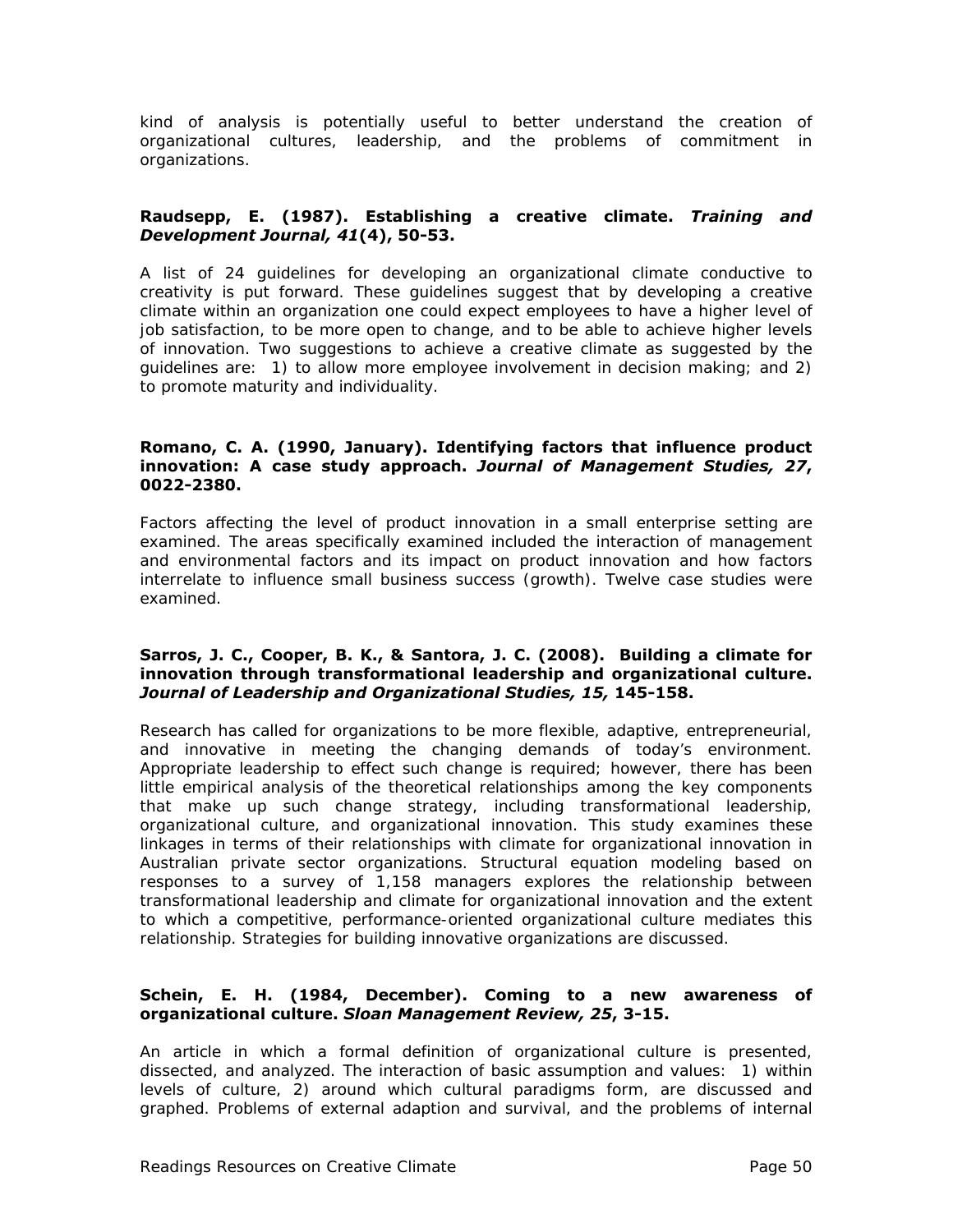integration, are also presented. Conclusion discusses the need to study large numbers of organizations using presented methods to relate cultural variables to other variables such as strategy and organizational effectiveness.

#### **Schein, E. H. (2000). Sense and nonsense about culture and climate. In N. M. Ashkanasy, C. P. Wilderon, & M. F. Peterson (Eds.),** *Handbook of organizational culture and climate* **(pp. xxiii-xxx). Thousand Oaks, CA: Sage.**

A commentary on the relationships between these two constructs.

#### **Schepers, P. & van den Berg, P. T. (2007). Social factors of work environment creativity. Journal of Business and Psychology, 21, 407-428.**

The aim of this study was to investigate how work-environment creativity is related to the social factors of: organizational-culture perceptions, employee participation, knowledge sharing, and procedural justice. Questionnaires were administered to 154 employees of a government organization. Because the employees within a department worked in diverse teams and their work environments may have varied, our analysis was conducted at the level of the individual. Hierarchical regression analyses showed that work-environment creativity was related to adhocracy-culture perceptions, employee participation, and knowledge sharing; that knowledge sharing was related to cooperative-team perceptions and procedural justice; and that knowledge sharing mediated the relationships of cooperative-team perceptions and procedural justice with work-environment creativity. Practical implications of the results are discussed.

#### **Schneider, B. (1972). Organizational climate: Individual preferences and organizational realities.** *Journal of Applied Psychology, 56***(3), 211-217.**

An investigation which was made into the perceptions of long term managers, assistant managers and agents from two insurance companies about the climate in which they work. Their views were compared (on a six dimensional scale) to new agents that were recently hired into these companies. The perceptions and expectations of these new agents were shown to be congruent to those of the existing personnel.

#### **Schneider, B. (1973). The perception of organizational climate: The customer's view.** *Journal of Applied Psychology, 57***(3), 248-256.**

Evidence was collected in making a strong point in favor of investigating customer behavior through identification of their climate perceptions. Individuals versus collective climate perceptions were discussed and used to show how customers can be influenced in open system or service related organizations.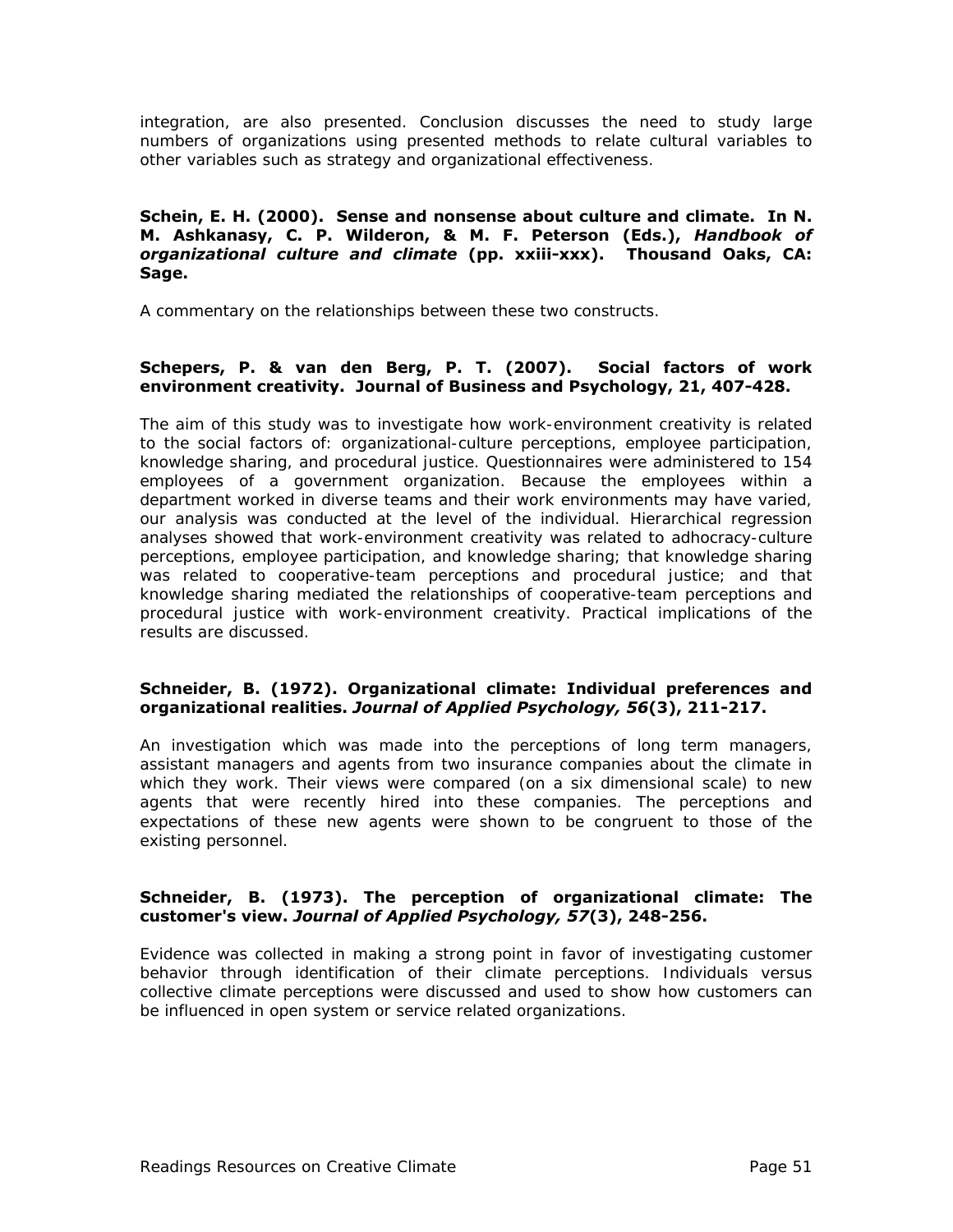#### **Schneider, B. (1975). Organizational climate: Individual preferences and organizational realities revisited.** *Journal of Applied Psychology, 60***(4), 459- 465.**

An empirical study which investigates the possibility of predicting success outcomes based on the fit of an individual's climate expectations and preferences for the perceived organizational climate. Subjects were 914 new life insurance agents whose tenure and sales were correlated after one year. Findings did not support hypothesis. Further in-depth analysis and discussion of findings is offered.

#### **Schneider, B. (1975). Organizational climates: An essay.** *Personnel Psychology, 28***(4), 447-479.**

A review of evidence that shows the importance of the climate concept as an aid in understanding employee behavior. A framework is provided for guiding future climate research. Examinations and summaries are given on the nature and function of climate perceptions, the assessment of climate, and climate's relationship to job satisfaction.

#### **Schneider, B. (1985). Organizational behavior.** *Annual Review of Psychology, 36***, 573-611.**

An overview of the field of Organizational Behavior, focusing on literature from 1983, with a reliance on historical works. The article uses the perspective of individual, group, and organization, to discuss the themes of: worker motivation, job satisfaction, role stress, commitment, socialization, turnover, leadership, management, inter-group theory, demographics, group structure, team performance, climate, and culture. The author advocates the use of cost-benefit research to validate the significance of the field to organizations by measuring productivity.

# **Schneider, B. (1987). E=f(P,B): The road to radical approach to person-environment fit.** *Journal of Vocational Behavior, 31,* **153-361.**

The title suggests the thesis of this article: Environments are a function of the people behaving in them. The article begins with a brief review of the author's personal saga resulting in the idea that people cause environments to be what they are. A new conceptualization of organizational functioning based on the attraction-selectionattrition framework is then presented. Implications of this framework for various areas of study in I/O psychology and vocational behavior are then described.

# **Schneider, B. (1987). The people make the place***. Personnel Psychology, 36,* **573-611.**

A framework for understanding the etiology of organizational behavior is presented on theory and research from interactional psychology, vocational psychology, I/O psychology, and organizational theory. The framework proposes that organizations are functions of the kinds of people they contain, and further, that the people there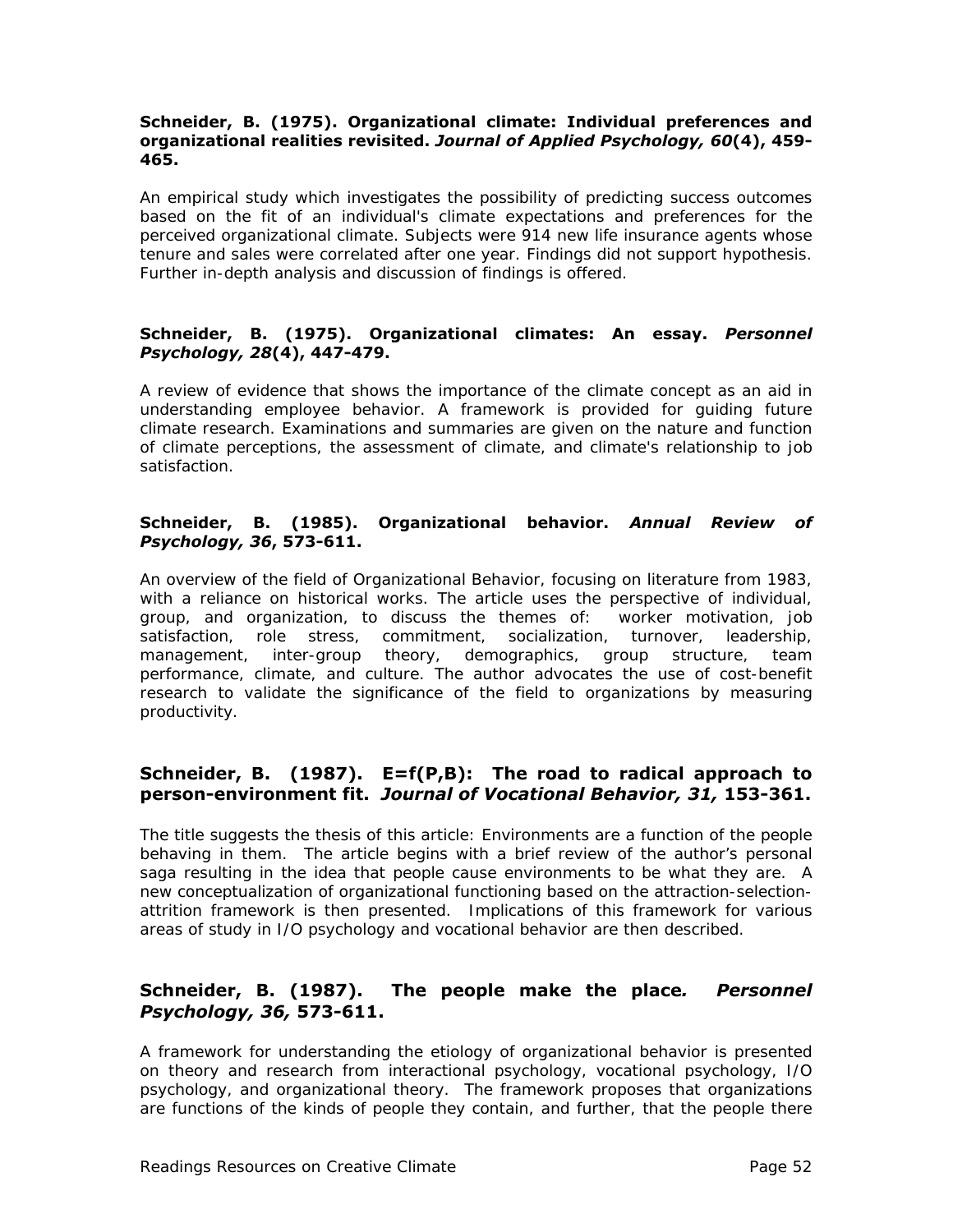are functions of an attraction-selection-attrition (ASA) cycle. The ASA cycle is proposed as an alternative model for understanding organizations and the causes of the structures, processes, and technology of organizations. First, the ASA framework is developed through a series of propositions. Then some implications of the model are outlined, including (1) the difficulty of bringing about change in organizations, (2) the utility of personality and interest measures for understanding organizational behavior, (3) the genesis of organizational climate and culture, (4) the importance of recruitment, and (5) the need for person-based theories of leadership and job attitudes. It is concluded that contemporary I/O psychology is overly dominated by situationalist theories of behavior of organizations and the people in them.

#### **Schneider, B., Ehrhart, M. G., & Macey, W. H. (2011). Perspectives on organizational climate and culture. In S. Zednick (Ed.),** *APA handbook of industrial and organizational psychology, Volume 1: Building and developing the organization* **(pp. 373-414). Washington, DC: American Psychological Association.**

The authors first review the history and current status of research and theory on organizational climate, the older sibling. Organizational climate inherited much of its psychological parents' heritage with a focus on psychological issues involving perception, affect, and attitudes. Organizational climate has been variously defined but for present purposes, climate concerns the policies, practices, and procedures as well as the behaviors that get rewarded, supported, and expected in a work setting and the meaning those imply for the setting's members (Schneider & Reichers, 1983; Schneider, White, & Paul, 1998). The younger sibling, organizational culture, arrived later than climate, having inherited characteristics associated more with sociology and anthropology and thus a focus on the collective rather than the individual. Organizational culture has also had a variety of definitions, as we see later, but for now we define culture as beliefs, ideologies, and values, and the ways these are transmitted through symbols, language, narratives (myths, stories), and practices (rituals and taboos) especially during socialization to the workplace (Trice & Beyer, 1993). This sibling is reviewed as well from both research and conceptual vantage points. As the chapter unfolds the authors suggest approaches to research and theory that could yield some rapprochement for the siblings. We do this because it is so clear to us that if there were more "sharedness" (to coin a term) across the boundaries that have been created, there is much to be gained for an understanding of the ways climate and culture define organizations for the people who work in them and determine organizational effectiveness.

#### **Schneider, B., & Gunnarson, S. (1991). Organizational climate and culture: The psychology of the workplace. In J. W. Jones, B. D. Steffy, & D. W. Bray (Eds.),** *Applying psychology in business: The handbook for managers and human resource professionals* **(pp. 542-551). Lexington, MA: Lexington Books.**

A review of the relationship of, and the differences between, climate and culture, as well as a listing of the various facets that contribute to, and make up, both. As support, the article presents three examples of types of climate and culture: safety, innovation and service. These examples serve to show how climate and culture can help to lead organizational effectiveness.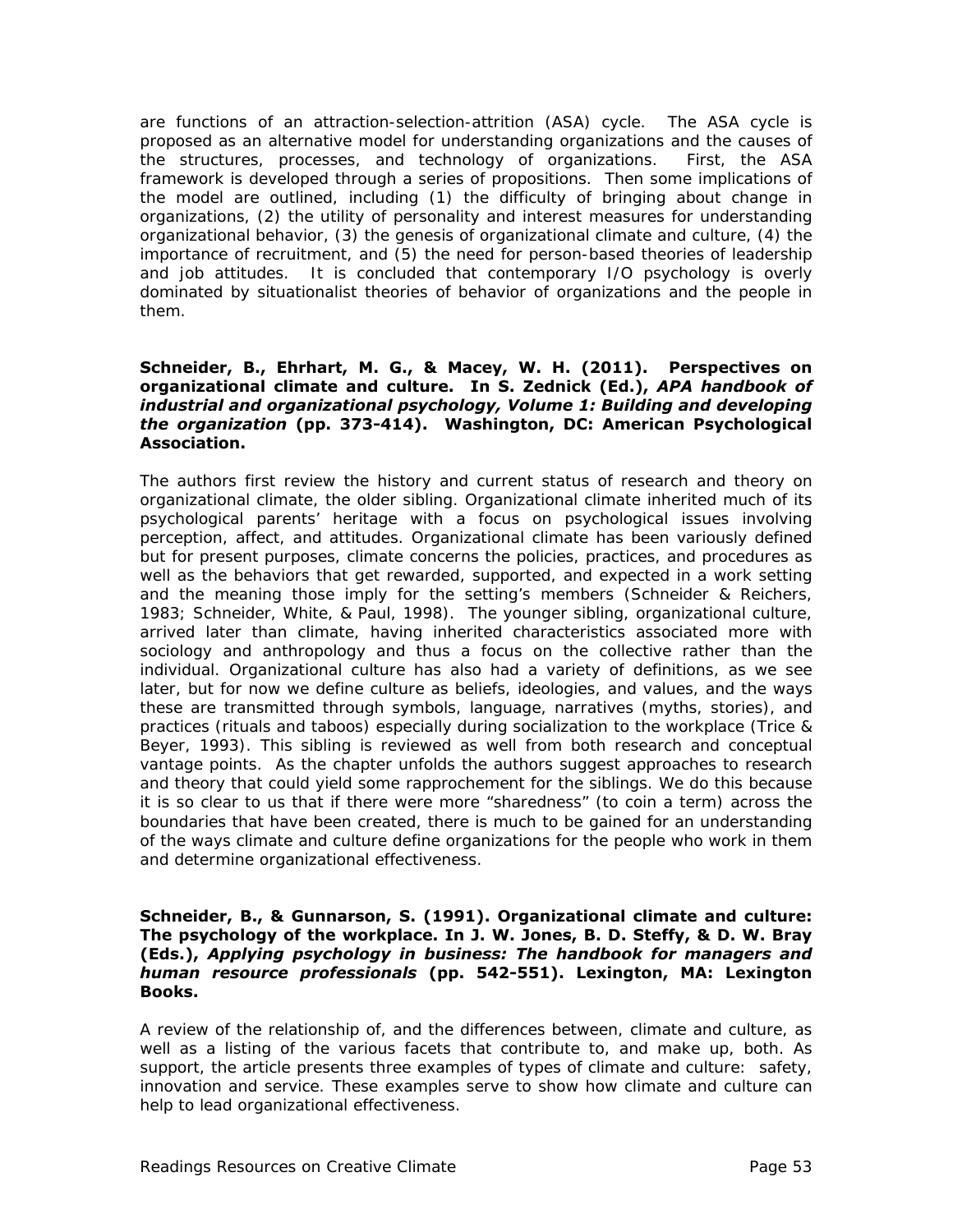#### **Schneider, B., & Hall, D. T. (1972). Toward specifying the concept of work climate: A study of Roman Catholic diocesan priests.** *Journal of Applied Psychology, 56***(6), 447-455.**

A research study to explore factors of climate perception and to relate them to measurable behaviors. Roman Catholic diocesan priests (N=373) were interviewed regarding the frequency and importance of their routine tasks, and their perception of climate. The findings showed that the amount of activities performed were more strongly related to perceived climate than the reported importance of the activities.

### **Schneider, B., & Reichers, A. E. (1983). On the etiology of climates***. Personnel Psychology, 36,* **19-39.**

A review of some of the conceptual and methodological progress that has been made in the area of climate research is presented. A discussion of current thinking on the etiology of climates follows, and an integrative conceptual scheme is developed. This perspective is based on Mead's (1934) symbolic interactionism as the process through which individuals come to attach meaning to events. Implications of this approach to the etiology of climates are discussed with respect to measurement issues, the management of climate acquisition in organizations, and the change and development of climates over time.

#### **Schneider, B., Brief, A. P. & Guzzo, R. A. (1996). Creating a climate and culture for sustainable organizational change.** *Organizational Dynamics, 24,* **(4) 7-19.**

This is an article about how to create the correct environment for developing organizational change that is continuous. This article reviews literature on Total Organizational Change (TOC) that reveals some potentially powerful techniques to bring about sustainable change within organizations. It includes sections on thinking about prevailing conditions; organizational climate; organizational culture; models and methods of Total Organizational Change (TOC); change based on the human potential philosophy; change based on the socio-technical philosophy; change based on the TQM philosophy; and implementing TOC.

#### **Schneider, B., & Snyder, R. A. (1975). Some relationships between job satisfaction and organizational climate.** *Journal of Applied Psychology, 60***(3), 318- 328.**

Data is presented from a measure of organizational climate and seven production and turnover indexes of organizational effectiveness. The implications of the research on climate and satisfaction, and organizational change are discussed.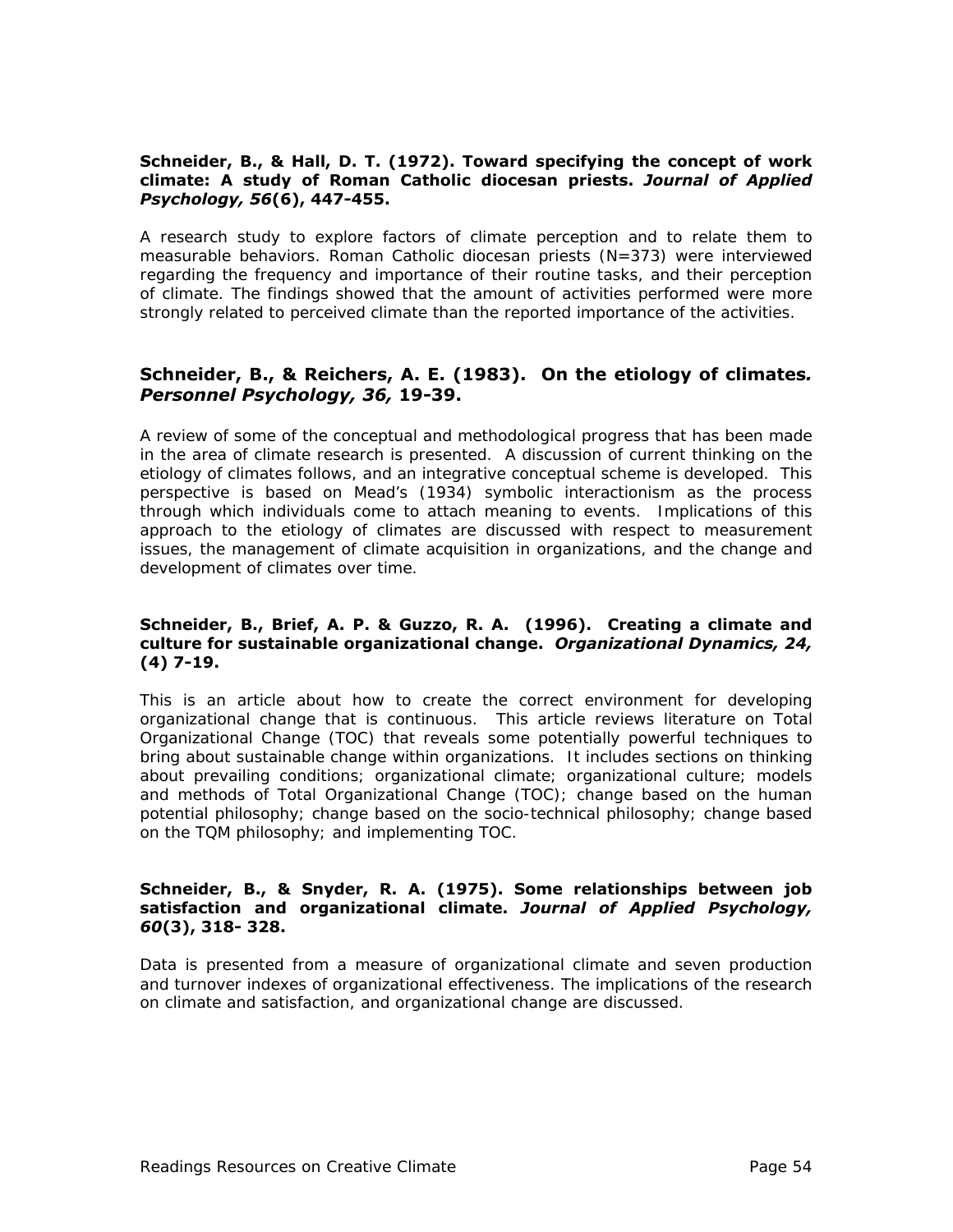#### **Scott, S. G., & Bruce, R. A. (1994). Determinates of innovative behavior: A path model of individual innovation in the workplace.** *Academy of Management Journal, 137***, 580-607.**

This study integrated a number of streams of research on the antecedents of innovation to develop and test a model of individual innovative behavior. Hypothesizing that leadership, individual problem-solving style, and work group relations affect innovative behavior directly and indirectly through their influence on perceptions of the climate for innovation, the authors applied structural equation analysis to test the parameters of the proposed model. The model explained 37 percent of the variance in innovative behavior. Task type moderated the relationship between leader role expectations and innovative behavior.

#### **Shalley, C. E., Zhou, J., & Oldham, G. R. (2004). The effects of personal and contextual characteristics on creativity: Where should we go from here?**  *Journal of Management, 30***, 933-958.**

This article systematically reviews and integrates empirical research that has examined the personal and contextual characteristics that enhance or stifle employee creativity in the workplace. Based on the review, the authors discuss possible determinants of employee creativity that have received little research attention, describe several areas where substantial challenges and unanswered questions remain, present a number of new research directions for theory building, and identify methodological improvements needed in future studies of creativity in organizations.

#### **Siegel, S. M., & Kaemmerer, W. F. (1978). Measuring the perceived support for innovation in organizations.** *Journal of Applied Psychology, 63***(5), 553- 562.**

A three-part quantitative research study that 1) postulated five climate dimensions of innovative organizations, 2) developed a questionnaire instrument - Siegel Scale of Support for Innovation (SSSI) - which was administered to teachers and students in an innovative and a traditional high school, and 3) conducted validity and reliability testing of SSSI. A factor analysis of the responses to the SSSI indicated significant differences between the two schools.

#### **Stein, M. I. (1953). Creativity and culture.** *Journal of Psychology, 36***, 311- 322.**

A series of hypotheses regarding the creative person, product, and process are discussed, with an emphasis on the relationships between them and culture. The creative person is said to be sensitive to both external and internal environments, and that a culture which provides opportunities or experiences to an individual, is said to be a creative environment. It is suggested that the creative person desires to communicate with others, especially critics, patrons, and the population at large.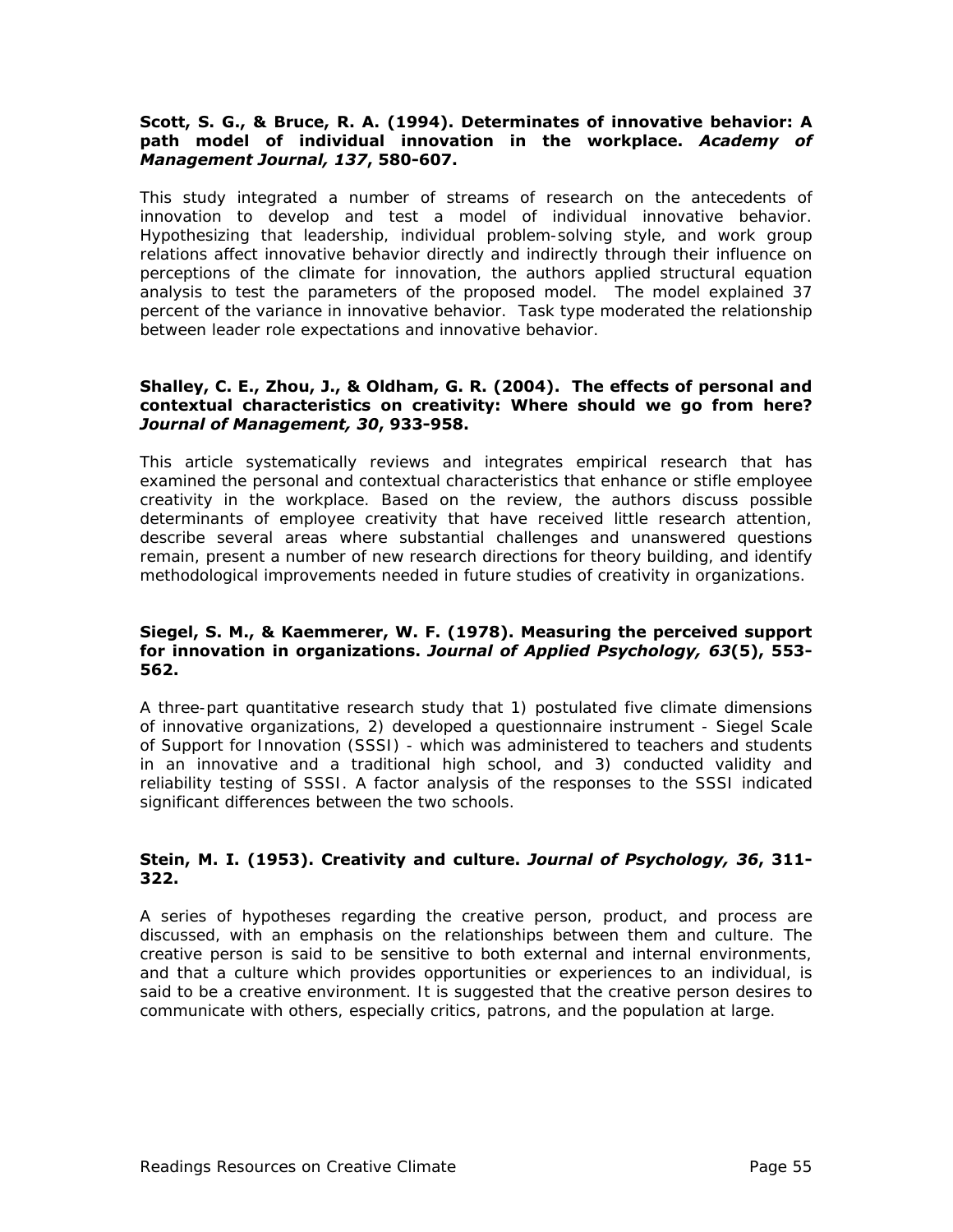#### **Stein, M. I. (1963). A transactional approach to creativity. In C. W. Taylor, & F. Barron (Eds.),** *Scientific creativity: Its recognition and development* **(pp. 217-227). New York: John Wiley & Sons, Inc.**

A summary of preliminary findings derived from a study of industrial research scientists. Of major focus is the bridging of the gap between sociological (focus on the environment) and psychological (focus on the individual) based studies. Environmental factors of the work setting and psychological variables of the scientists are described individually as a means to understand the overall dynamics that can foster or hinder the creative process in the organizations.

#### **Taylor, C. W. (1972). Can organizations be creative, too? In C. W. Taylor (Ed.),** *Climate for creativity* **(pp. 1-22). Elmsford, NY: Pergamon Press Inc.**

Report on the general findings from a number of research studies that focused on the type of climate research scientists working in U. S. military laboratories deal with. Through the use of interviewing techniques it was found that a majority of the scientists believed that their work environment stifled their creativity. These responses are generalized and then examined in relation to creative climates in education and business settings.

#### **Terreberry, S. (1968). The evolution of organizational environments.**  *Administrative Science Quarterly, 12***(4), 590-613.**

A discussion focused on concepts of organizational environments. Two hypotheses are examined: (a) organizational change is externally induced; and (b) organizational adaptability is a function of ability to learn and to perform according to changes in the environment. Author concludes by supporting the concept of evolutionary process of organizational environments as a requisite to organizational survival.

#### **Torrance, E. P. (1963). Conditions for creative growth. In E. P. Torrance (Ed.),** *Education and the creative potential* **(pp. 16-33). Minneapolis, MN: The University of Minnesota Press.**

Paper that examines the social and cultural factors that facilitate or inhibit creative thinking in elementary school children. A summary of ten separate studies focused on a number of these factors is given. This empirical proof validates the institution of changes in classroom environments and curriculum that are shown to lead to increases in the creative thinking abilities of students.

#### **VanGundy, A. G. (1984). How to establish a creative climate in the work group.** *Management Review, 73***(8), 24-38.**

Discusses how creative climates must be carefully developed and nurtured in order to maintain a free and open environment that encourages innovation. He groups the factors that determine a group's creative climate into three categories: (1) the external environment, (2) the internal creative climate of individuals within a group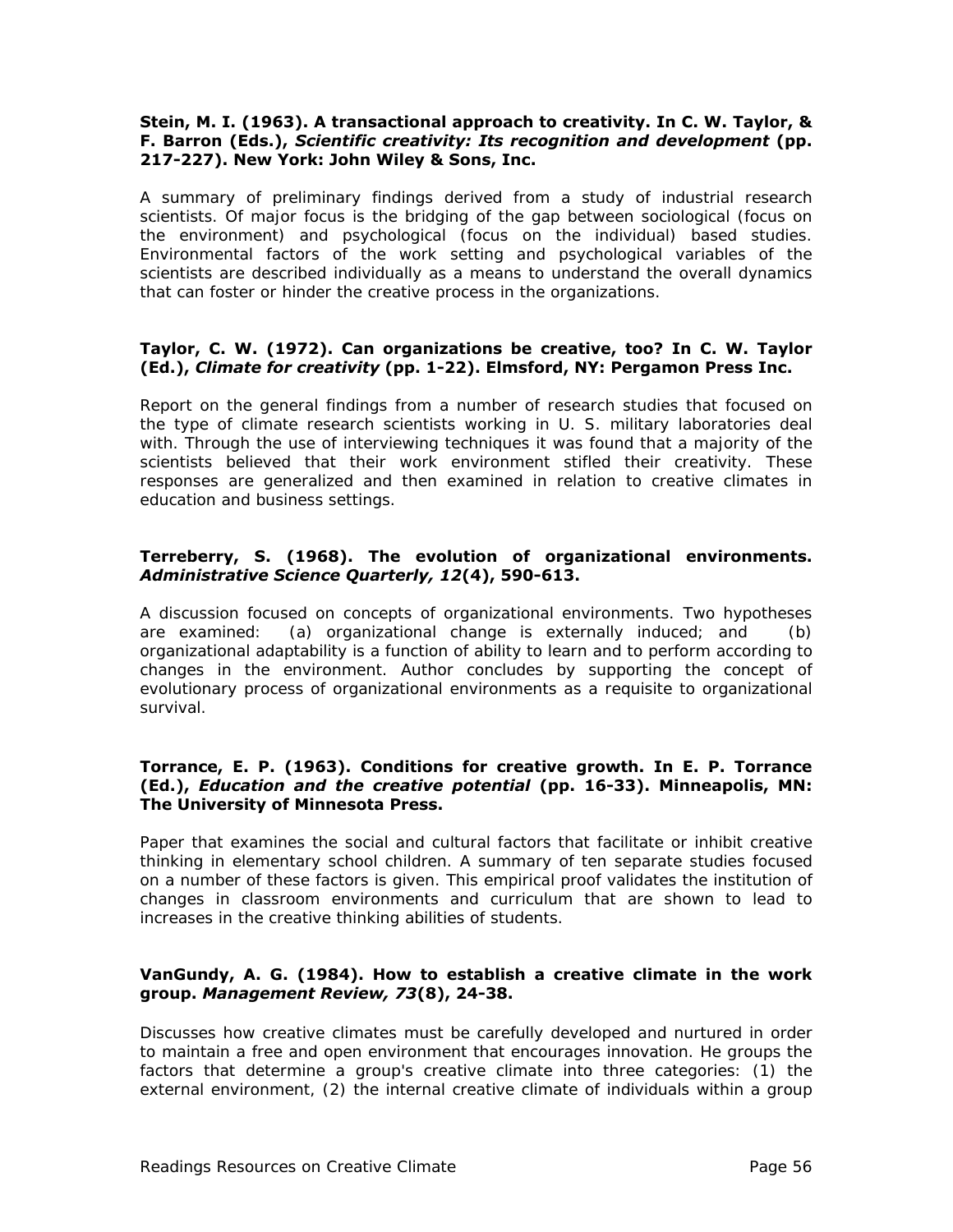and, (3) the quality of interpersonal relationships among the group members. Includes an inventory that examines the three categories.

#### **VanGundy, A. (1987). Organizational creativity and innovation. In S. G. Isaksen (Ed.),** *Frontiers of creativity research* **(pp. 358-379). Buffalo, NY: Bearly Limited.**

A discussion of literature dealing with organizational creativity and innovation including definitions, barriers to innovation (organizational structure, social and political, procedural, resource availability, and individual attitudes and organizational climate), and the organization of innovation literature (input, output, and processes within organizations). Concludes by presenting possibilities for research in organizational innovation and behavior.

#### **West, M. A. (2002). Sparkling fountains or stagnant ponds: An integrative model of creativity and innovation implementation in work groups.** *Applied Psychology: An International Review, 51***, 355-387.**

West synthesizes research and theory that advances the understanding of creativity and innovation implementation in groups at work. It is suggested that creativity occurs primarily at the early stages of innovation processes with innovation implementation later. The influences of task characteristics, group knowledge diversity and skill, external demands, integrating group processes and intragroup safety are explored. Creativity, it is proposed, is hindered whereas perceived threat, uncertainty, or other high levels of demands aid the implementation of innovation. Diversity of knowledge and skills is a powerful predictor of innovation, but integrating group processes and competencies are needed to enable the fruits of this diversity to be harvested. The implications for theory and practice are also explored.

#### **West, M. A., & Sacramento, C. A. (2012). Creativity and innovation: The role of team and organizational climate. In M. Mumford (Ed.).** *Handbook of organizational creativity* **(pp. 359-385). New York: Academic Press.**

The importance of context in creativity and innovation theory is introduced. The authors then turn to the concept of organizational climate, and provide a summary of different existent taxonomies of climate for creativity and innovation. After this overview, they summarize the literature looking at the impact of both team and organizational climates on individual, team, and organizational creativity and innovation. They discuss the role of climate in the successful implementation of topmanagement geared innovations. Finally some of the practical implications of creative climate research and possible avenues for future research are discussed.

#### **Witt, L. A., & Beorkrem, M. N. (1989). Climate for creative productivity as a predictor of research usefulness and organizational effectiveness in an R & D organization.** *Creativity Research Journal, 2***(1&2), 30-40.**

Report of a study aimed at 1) assessing the creative climate of a military research and development laboratory; 2) examining the argument of whether it is more useful to look at an organizations referent or omnibus climate, and; 3) ascertaining the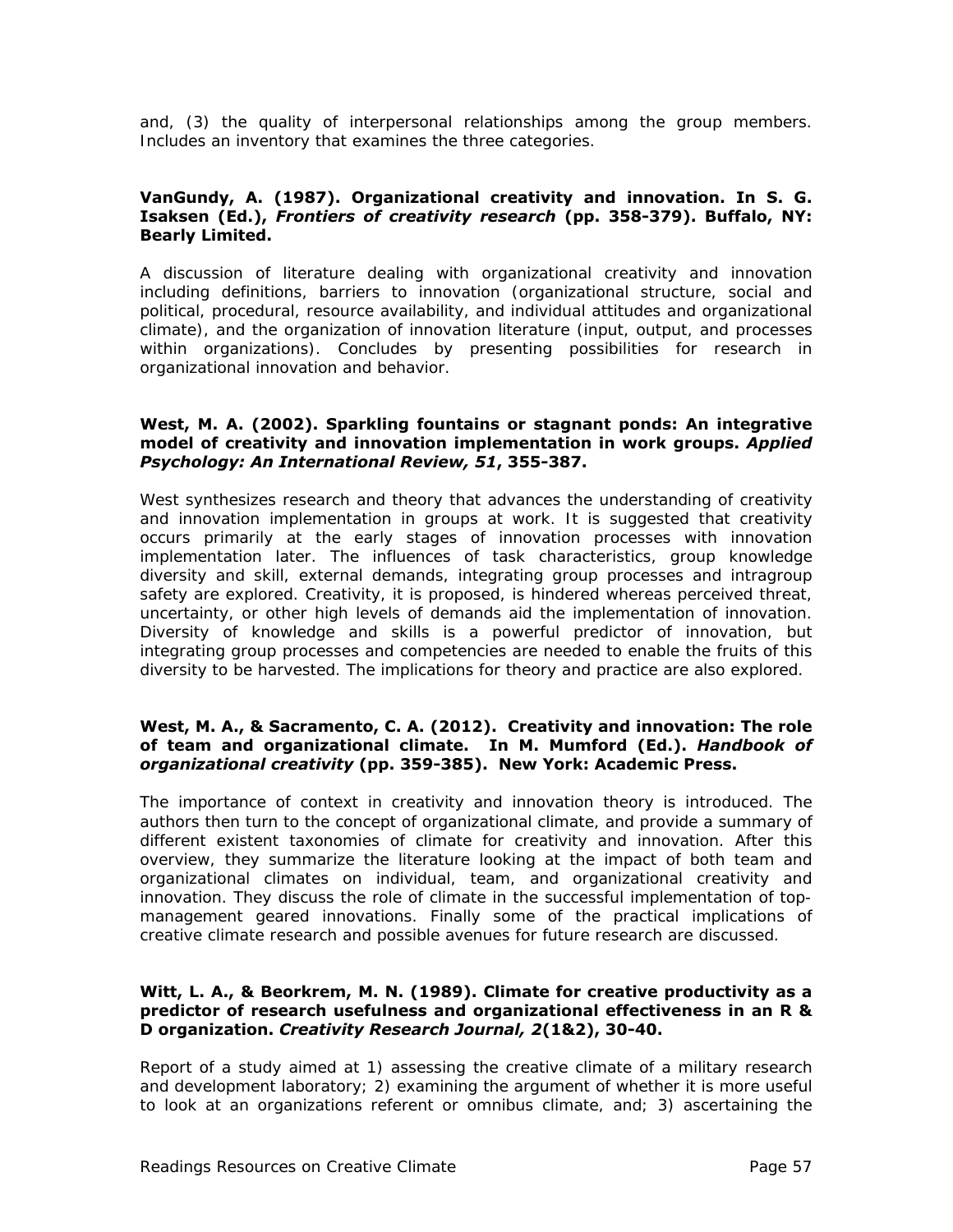validity of a measure of the referent climate. The instruments utilized in the study to measure climate were; 1) the Climate for Creative Productivity Index (CCPI) which measures the referent climate, and 2) the Organizational Climate Questionnaire (OCQ) which measures the omnibus climate. Results of the study are given and discussed in relation to the initial aims of the study.

#### **Zohar, D. (1980). Safety climate in industrial organizations: Theoretical and applied implications.** *Journal of Applied Psychology, 65***(1), 96-102.**

A study was conducted of 20 industrial organizations in Israel to measure their organizational climate for safety. Prior to the study it was hypothesized that safety climate would be a characteristic of an industrial organization and that the safety climate is relative to the general safety level in the organization. After taking a 40 item questionnaire, both hypotheses were supported by the study.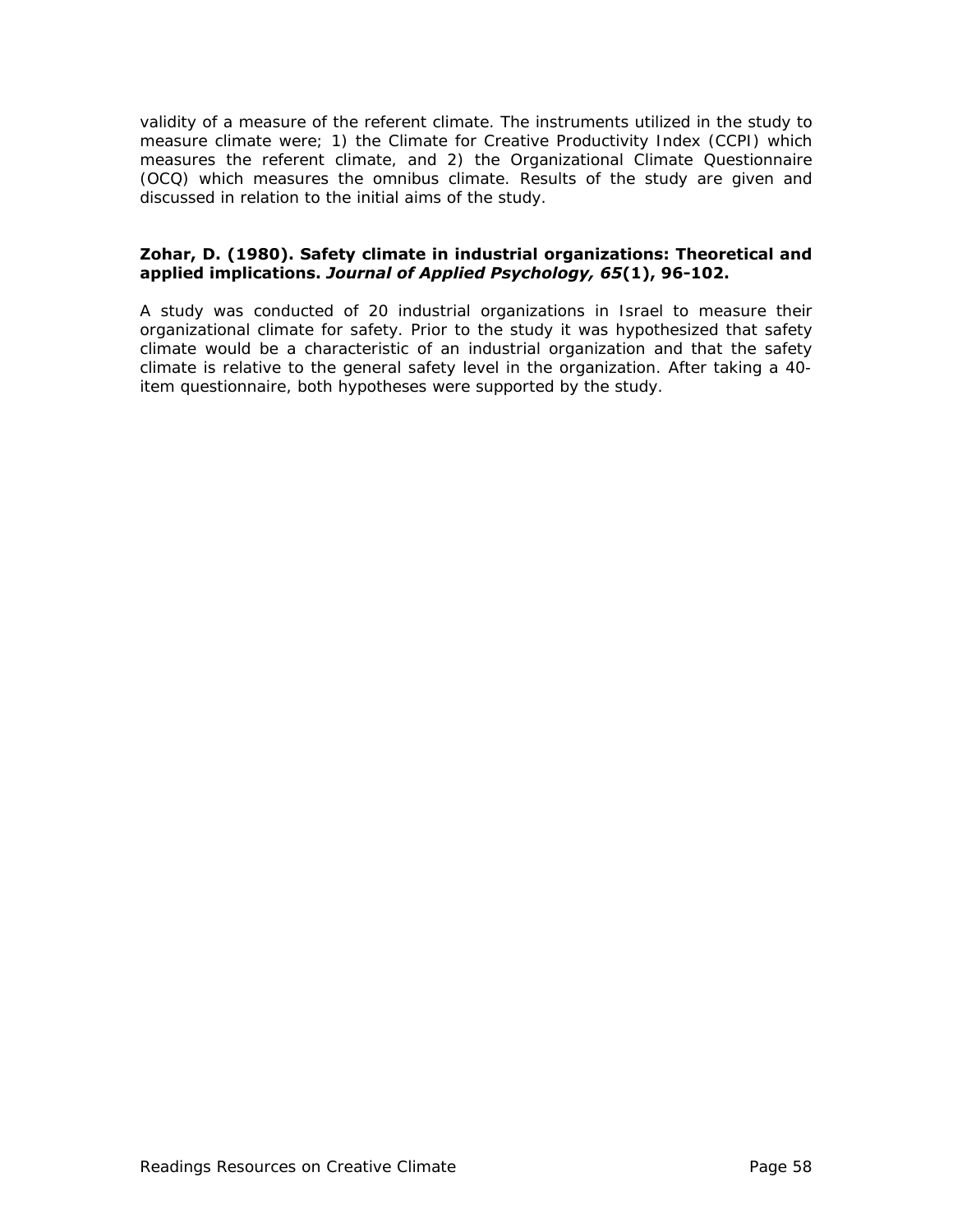# **Books and Monographs**

#### **Argyris, C. (1965).** *Organization and innovation***. Homewood, IL: Richard D. Irwin, Inc., & The Dorsey Press.**

The author studies the influence of the interpersonal competence and problemsolving effectiveness of top managers on innovation, willingness to take risks and problem-solving effectiveness within research organizations. He develops a theoretical model relating interpersonal competence and innovation. The findings suggest that low interpersonal competence results in less risk-taking, openness, trust and less innovation.

### **Ashansky, N., Wileron, C. P., & Peterson, M. F. (Eds.) (2011).** *The Handbook of organizational culture and climate* **(2nd ed.). Los Angeles: Sage.**

Thirty-three chapters cover culture, climate and multilevel analysis, positive work cultures and climates, reviews of social-organizational processes and theory, as well as international trends.

#### **Cooper, C. L., Cartwright, S., & Earley, P. C. (Eds.), (2001).** *The international handbook of organizational culture and climate.* **New York: Wiley.**

Forty-one contributors in 27 chapters provide a comprehensive overview of a variety of issues related to defining, assessing and intervening on both organizational culture and climate. The handbook includes work that is primarily focused on organizational culture.

#### **Ekvall, G. (1966).** *Industrial suggestion schemes: Studies concerning their psychological background.* **Stockholm, Sweden: The Swedish Council for Personnel Administration.**

Suggestion schemes provide an open and direct channel of communication between the employee and the planning and decision-making levels of the organization. This report includes an examination of the psychological and socio-psychological factors and the use of sociological research methods that were applied during 1959-1963 within three Swedish factories. The guidelines for suggestion systems were regulated by collective agreements with the Trade Union Federation and the Employers' Confederation.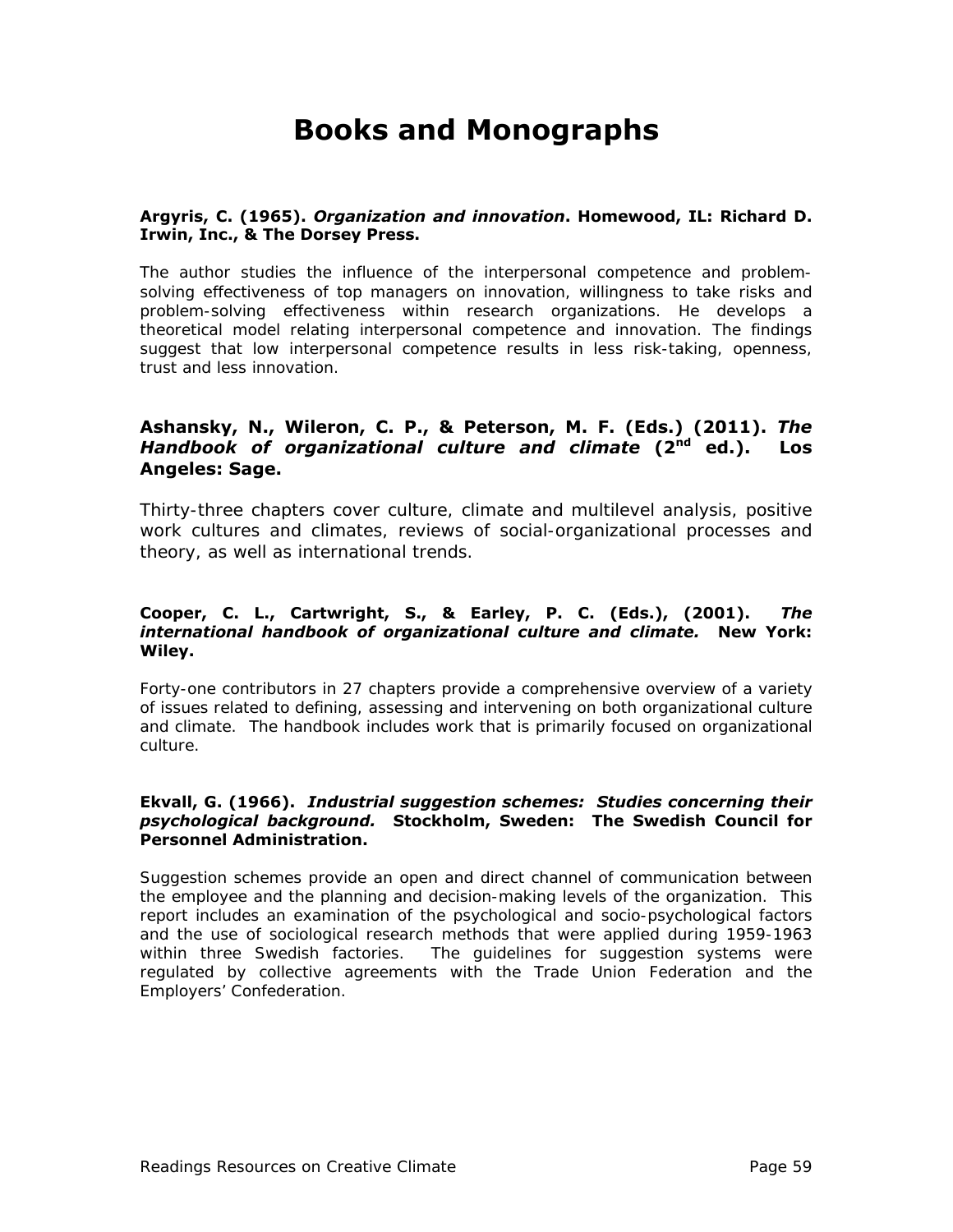#### **Ekvall, G. (1971).** *Creativity at the place of work: A study of suggestors and suggestion systems in the Swedish mechanical industry***. Stockholm, Sweden: The Swedish Council for Personnel Administration.**

This pilot study focused on suggestors and suggestion systems in the Swedish mechanical industry. The investigators' findings generally support the hypotheses that: a) significantly higher averages should be observed for the suggestor groups than the non-suggestors in tests measuring certain divergent-production abilities and the tests measuring certain convergent-production abilities, b) the "big" suggestor group should show significantly higher averages than the "ordinary" suggestor group, and c) there should be no significant differences in averages between the groups in cognitive tests. This study laid the foundation for Ekvall's later work on climate and working atmosphere.

#### **Ekvall, G. (1972).** *A study of two creativity tests***. Stockholm, Sweden: Swedish Council for Personnel Administration.**

A report that explores and compares two creativity tests designed to measure divergent thinking abilities. The tests were the Brick Uses Test and the Purdue Creativity Test. The report utilizes the tests in a study that provides reliability data. Additional comparisons of these two divergent thinking tests with three other tests designed to measure special intelligence, as well as the 'Plate models' test, the 'Figure rotation' test, and the 'Gottschaldt figures' test and a personality inventory called GW III yielded information related to the validity of the tests.

#### **Ekvall, G. (1983).** *Climate, structure and innovativeness of organizations: A theoretical framework and an experiment* **(Report 1). Stockholm, Sweden: FArådet - The Swedish Council for Management and Work Life Issues.**

This report focuses on the theory and assessment of organizational climate. Following a review of previous theories centered on the concept of organizational climate, a study is conducted with 49 senior executives and training specialists. These subjects rated the organizations they had worked in on the variables of: 1) overall climate, 2) structure dimensions, and 3) personnel. Results of the study support the concept of organizational climate as an important variable related to the innovativeness one finds in an organization.

#### **Ekvall, G. (1984). Kreativitet pa bredden: En bok on förslagsverksamhet (A broad view of creativity: A book on proposed activities). Svenska Institute för Förslags Verksamet, Sweden.**

A book that provides a broad overview on the topic of creativity with numerous suggestions for actions to provide improved levels of organizational creativity. Written in Swedish.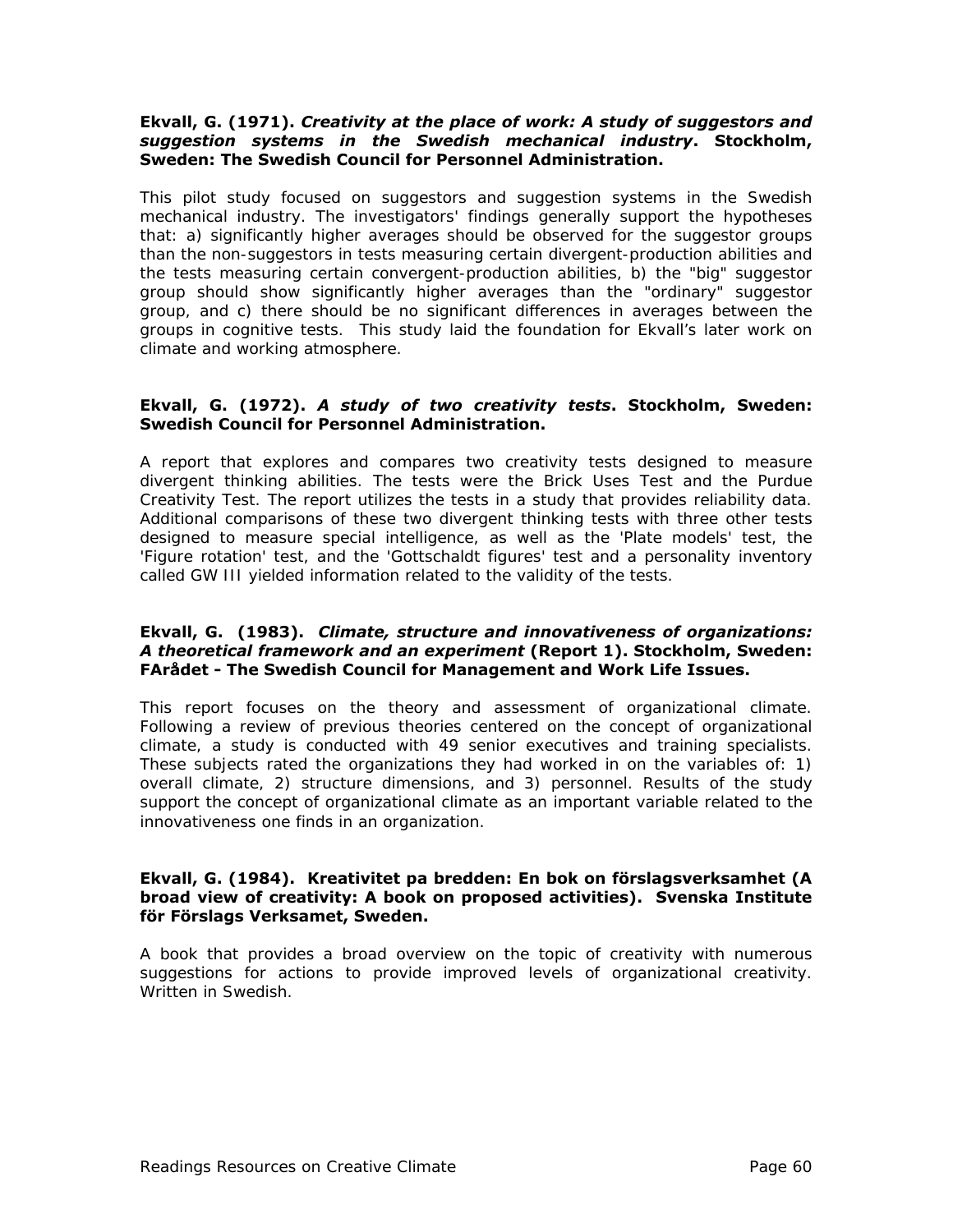#### **Ekvall, G. (1988). Förnylese och friction: Om organization, kreativitet och innovation (Renewal and friction: Organizational creativity and innovation). Sättning Fotosättarna, Boräs, Sweden.**

A book that provides a detailed discussion of the natural tension between creativity and organizational resistance to change. Written in Swedish.

#### **Ekvall, G., & Arvonen, J. (1984).** *Leadership styles and organizational climate for creativity: Some findings in one company* **(Report 1). Stockholm, Sweden: FArådet - The Swedish Council for Management and Work Life Issues.**

An investigation of the relations between the leadership styles of 25 managers in a large Swedish company and the climate perceptions of their subordinates is presented. Problem solving, decision-making, and achievement styles were studied. The results indicate strong multiple correlations between the leadership style variables and the different climate scales. It is also suggested that in this company, it is the analytical, cooperative, and non-competitive manager who generates the most creative climate.

#### **Ekvall, G., Arvonen, J., & Waldenstrom-Lindblad, I. (1983).** *Creative organizational climate: Construction and validation of a measuring instrument* **(Report 2). Stockholm, Sweden: FArådet - The Swedish Council for Management and Work Life Issues.**

A report focused on the development of a questionnaire designed to measure dimensions of organizational climate that are theorized to be vital to an organization's innovative abilities. The theories that were used to construct the instrument are reviewed, as are the three research projects that utilized the questionnaire as a means to assess and revise the instrument. Statistical analysis of the data obtained from these three projects indicates the Creative Climate Questionnaire (CCQ) is a reliable instrument and can be used to identify differences between productive and unproductive organizations.

#### **Ekvall, G., & Parnes, S. J. (1989). Creative problem-solving methods in product development: A second experiment. In T. Rickards, & S. Moger (Eds.),** *Creativity and Innovation Yearbook 2* **(pp. 122-142). Manchester, UK: Manchester Business School.**

The authors test the effects of training in a variety of creativity techniques on the problem solving effectiveness of industrial engineers when real-life criteria are applied. Five groups of Swedish industrial engineers were trained in brainstorming, brainstorming with analogical thinking (Synectics), morphological analysis, creative group leadership (discussion format), and leaderless group discussion. Using each of the techniques, the groups worked on solutions to five technical problems during their three days of training. Solutions were rated on usefulness, originality and elegance. Results show that brainstorming with analogy produced higher total solution scores for all five problems. It was found that brainstorming alone and brainstorming with analogy produced highest scores on usefulness and the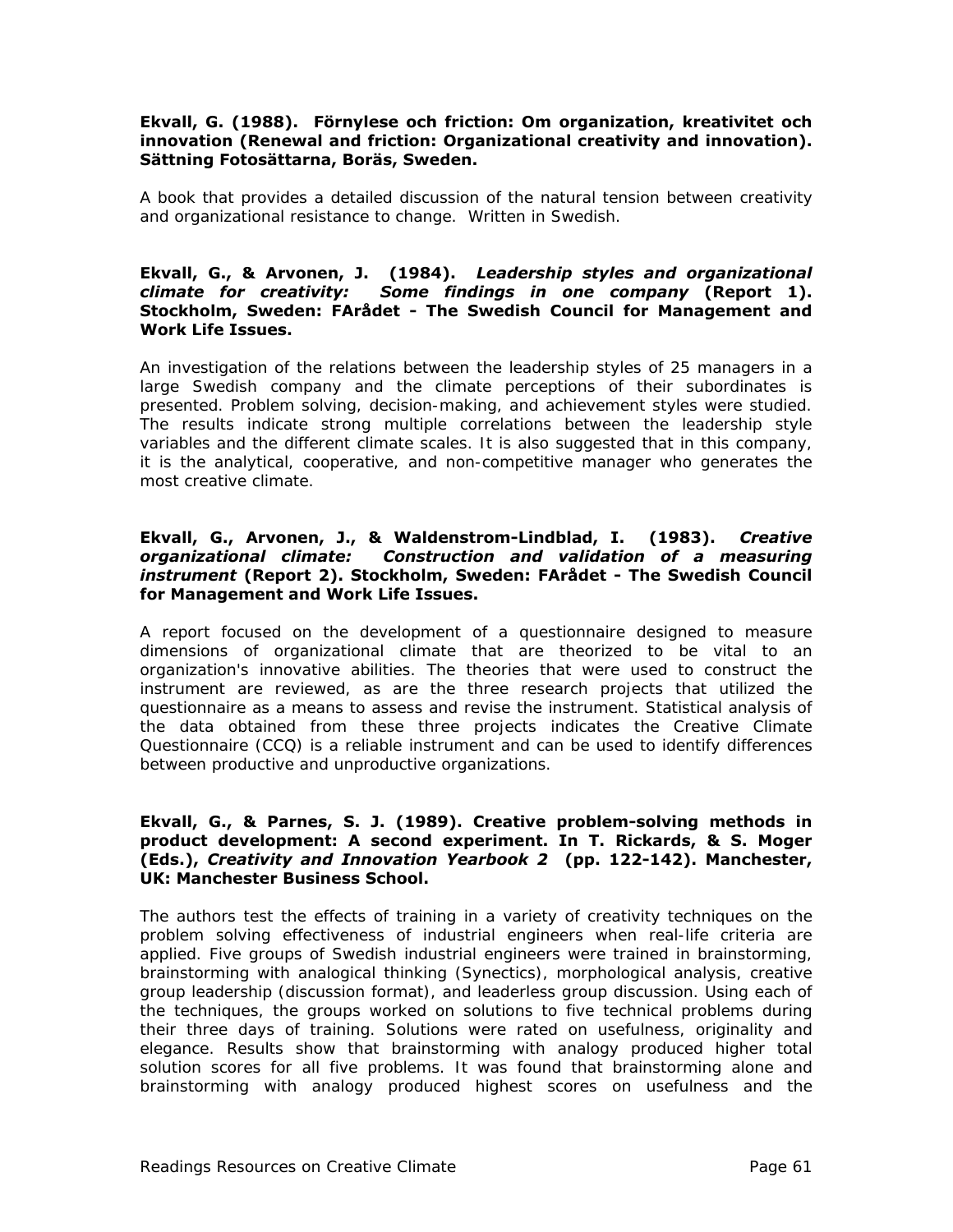combination of usefulness and elegance. The strengths and weaknesses of the study were discussed and the authors offer areas for further study.

#### **Firenze, R. J. (1998).** *A study of performance improvement strategies of manufacturing and service organizations.* **Indianapolis, IN: The ILMC Center for Manufacturing and Service Excellence.**

This monograph reports a study sponsored by the National Center for Manufacturing Sciences, The Chicago Manufacturing Center, The American Production Inventory Control Society, Ball State University, and the Maryland Productivity Center. Data was received from 145 companies, and included a number of important findings about the relationship of climate to productivity, leadership, and company performance. The strongest relationships were found between climate and profitability and between climate and productivity. The weakest linkages are between climate and the company's ability to meet customer cost requirements and penetrate new markets. Climate was also related to the company's ability to develop and sustain more complex work designs.

#### **Isaksen, S. G., & Akkermans, H. (2007).** *Introduction to climate.* **Orchard Park, New York: The Creative Problem Solving Group.**

This booklet is designed to introduce people to the importance of the concept of climate and defines the dimensions of the Situational Outlook Questionnaire (SOQ). It also provides a diagnostic to help those who completed the SOQ develop actions and initiatives to help improve their working environment.

#### **Isaksen, S. G., & Ekvall, G., (with contributions from Akkermans, H., Wilson, G. V., & Gaulin, J. P.) (2007).** *Assessing the context for change: A technical manual for the SOQ – Enhancing performance of organizations, leaders and teams for over 50 years (***2nd ed.)***.* **Orchard Park, New York: The Creative Problem Solving Group.**

This is the most current technical manual available outlining the historical development of the SOQ. It provides detailed psychometric results for each of the versions of the SOQ as well as the conceptual and empirical background surrounding the development and application of the SOQ.

#### **Isaksen, S. G., & Lauer, K. J. (1998).** *The relationship between cognitive style and individual psychological climate: Reflections on a previous study* **(Monograph No. 306). Buffalo, NY: The Creative Problem Solving Group, Inc.**

In an earlier study Isaksen and Kaufmann (1990) conducted an exploratory study into the relationship between cognitive style and individual perceptions of creative climate. Clapp and Kirton (1994) raised questions regarding the theoretical constructs and methodology used in this study. This article reviews the original research, addresses the questions raised by Clapp and Kirton and makes recommendations for future research in understanding the relationship of climate and cognitive style.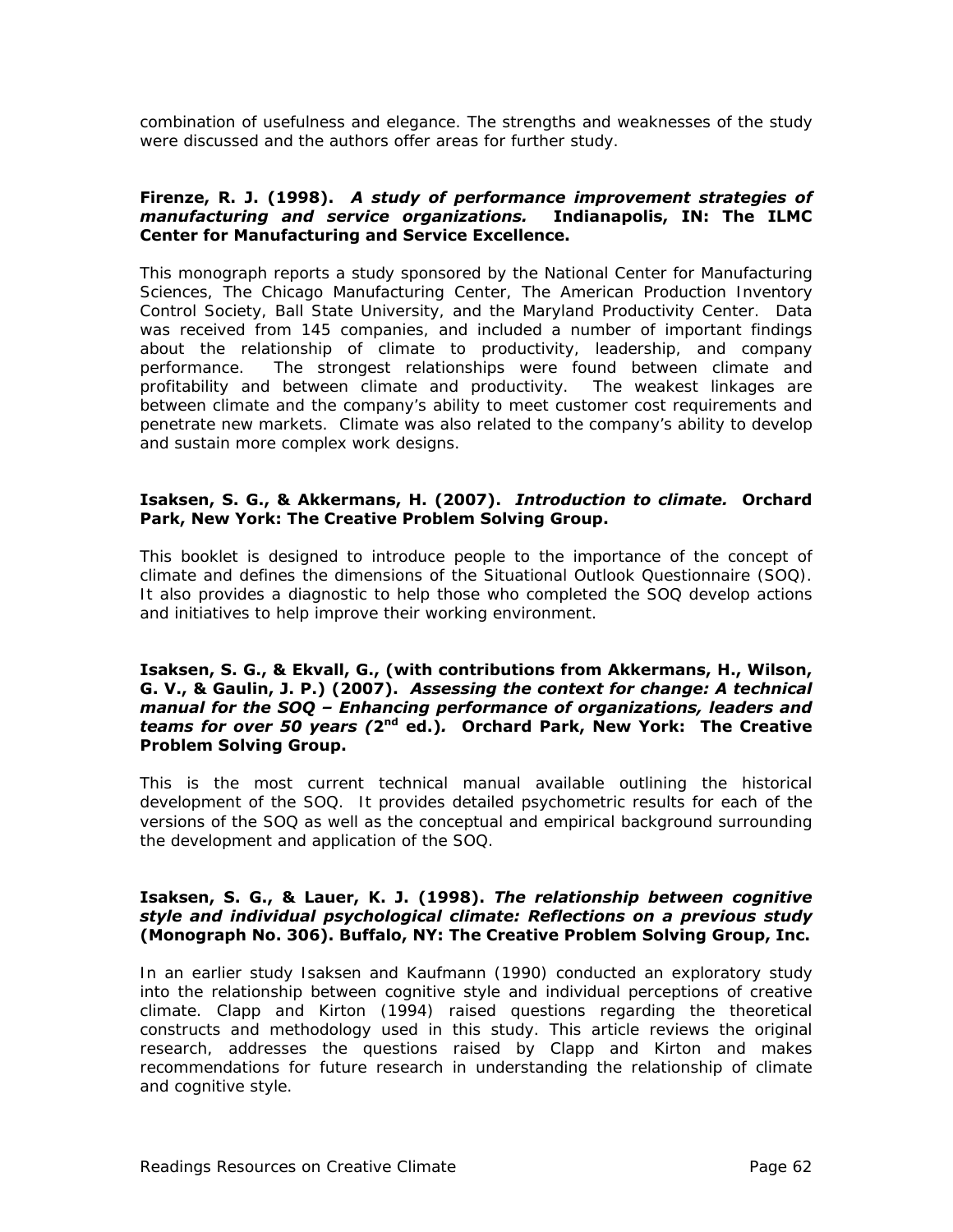#### **Isaksen, S. G., Lauer, K. J., & Ekvall, G. (1998).** *Perceptions of the best and worst climates for creativity: Preliminary validation evidence for the Situational Outlook Questionnaire®* **(Monograph #305). Buffalo, NY: The Creative Problem Solving Group, Inc***.*

This monograph reports the results of two studies conducted to examine the ability of the Situational Outlook Questionnaire® (SOQ™) to effectively discern climates that either encourage or discourage creativity and the ability to initiate change. The climate for creativity and change is defined and the context for the use of the measure in organizational settings is established through the development of a Model for Organizational Change. The article presents the history of the SOQ's development and gives a description of the SOQ. The methodology and results of both studies, including three groups, are reported. The results of both studies show that when subjects complete the SOQ based on their recollection of a best- and worst-case work experience, the measure is able to consistently and significantly discriminate between the two types of experiences. Conclusions, implications, and areas for future research to examine the validity of the SOQ are explored.

#### **Isaksen, S. G., Lauer, K. J., Murdock, M. C., Dorval, K. B., & Puccio, G. J. (1995).** *Situational Outlook Questionnaire®: Understanding The Climate For Creativity And Change (SOQ™) - A Technical Manual.* **Buffalo, NY: Creative Problem Solving Group, Inc.**

A certification manual designed to assist individuals attending the Situational Outlook Questionnaire® (SOQ) Part 1 certification program and as a field manual for individuals using the SOQ for interventions. The manual is composed of six chapters. Chapter One focuses on the concept of climate in general. Chapter Two examines the development of the SOQ. Chapter Three explores the reliability of the questionnaire. Chapter Four introduces a number of studies that begin to establish the content and concurrent validity of the SOQ. Designing and using the SOQ in real world applications is the focus of Chapter Five. This chapter also includes descriptions of interventions that have been conducted in the past and used the SOQ as a driver for reorganization, recapitalization, downsizing, goal setting and leadership training. Chapter Six provides a variety of resources for individuals using the SOQ that includes a glossary of terms used in the manual. Presently this is a technical manual and it is not available for distribution beyond qualified SOQ practitioners. Note: this was the first version of the technical manual developed collaboratively by the faculty and staff of the International Center for Studies in Creativity.

#### **Isaksen, S. G., & Tidd, J. (2006). Meeting the innovation challenge: Leadership for transformation and growth. Chichester, UK: Wiley.**

This book outlines a systemic approach to creativity, innovation and change. It crosses the boundaries between two relatively independent areas of research and practice: those concerned with creativity and those focused on innovation. The systemic approach includes a focus on methods, results and outcomes, people, and place. The book contains an entire section on the context for change including case studies applying the SOQ.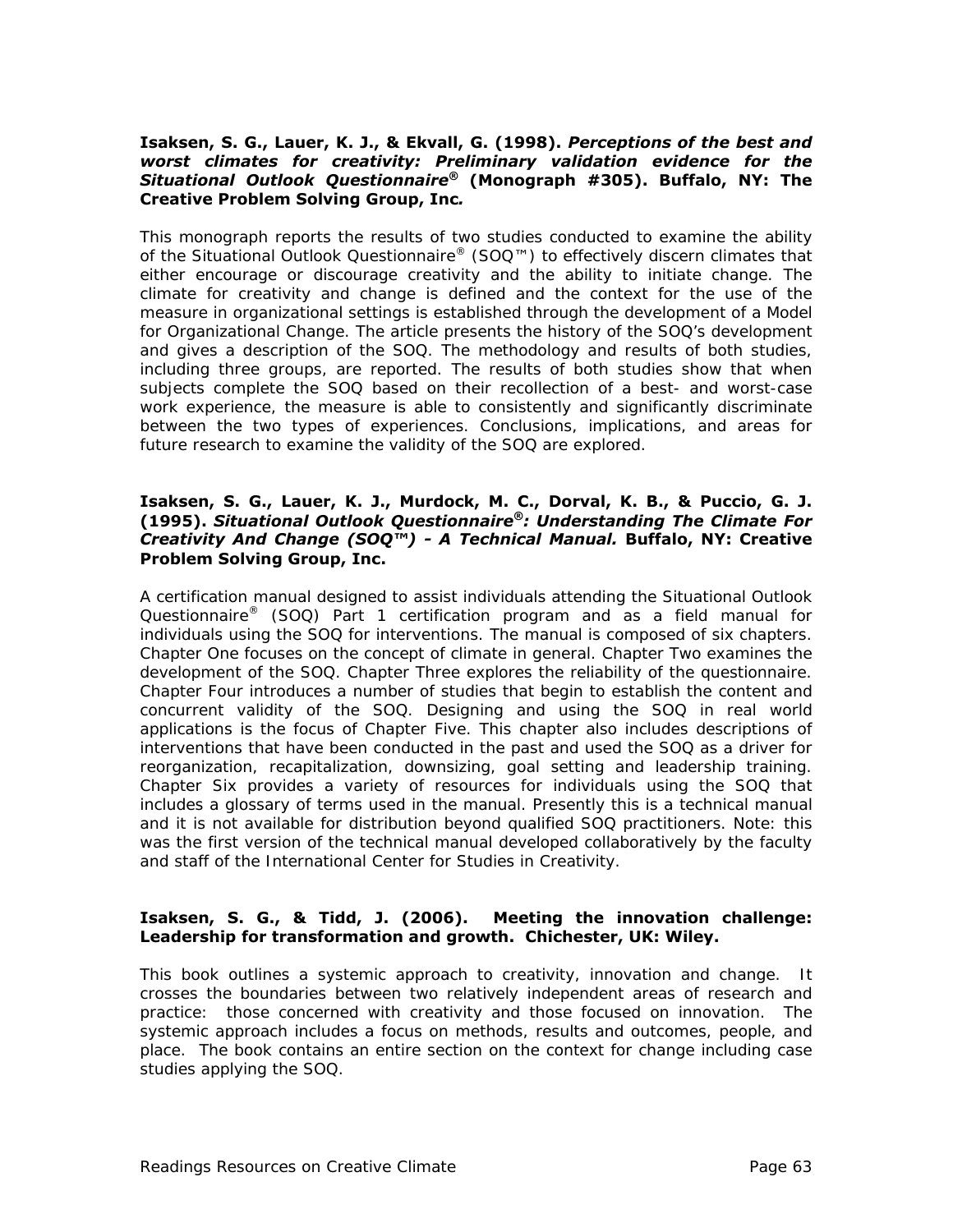#### **Isaksen, S. G., Treffinger, D. J., & Dorval, K. B. (2000).** *Climate for creativity and innovation: Educational Implications – Idea Capsule Series.* **Sarasota, FL: Center for Creative Learning.**

This monograph outlines the importance of a creative climate for those involved in education. It defines and describes the environment for creativity and provides a series of practical suggestions to help educators establish a climate that encourages creativity within their classrooms.

#### **Isaksen, S. G., Dorval, K. B., & Treffinger, D. J. (2011).** *Creative approaches to problem solving: A framework for innovation and change.* **Los Angeles: Sage.**

This book includes the most current and comprehensive description of the Creative Problem Solving (CPS) framework, language, guidelines and tools. The CPS framework includes a focus on the context and situational factors that are important to consider when planning your approach. One chapter highlights the elements of context and climate and how they influence CPS.

#### **Kotter, J. P., & Hesker, J. L. (1992).** *Corporate culture and performance.* **New York: The Free Press.**

This book outlines the rationale for the importance of deliberately managing the context. It refers to context as culture, but includes useful information for those concerned about the climate as well.

#### **Litwin, G. H., & Stringer, R. A. (1968).** *Motivation and organizational climate***. Boston, MA: Harvard University Press.**

One of the earliest books dealing with the concept of climate, this foundational work explains important aspects of the behavior of individuals in organizations in terms of a theory of motivation and climate. The stimulus was a series of studies illustrating the connection between environmental and situational factors in determining motivation.

#### **Ott, J. S. (1989).** *The essences and functions of organizational culture: The organizational culture perspective.* **Chicago, IL: Dorsey Press.**

This book examines the fundamental aspects of organizational culture. Suggests that culture is expressed at levels of artifacts and behaviors, values and beliefs, and underlying assumptions. Methodologies for culture research are examined.

#### **Prather, C. W., & Gundry, L. K. (1985).** *Blueprints for innovation: How creative processes can make you and your company more competitive***. New York: American Management Association.**

The authors of this book explore tools and processes that can help organizations increase their potential for success by promoting creativity, change and innovation.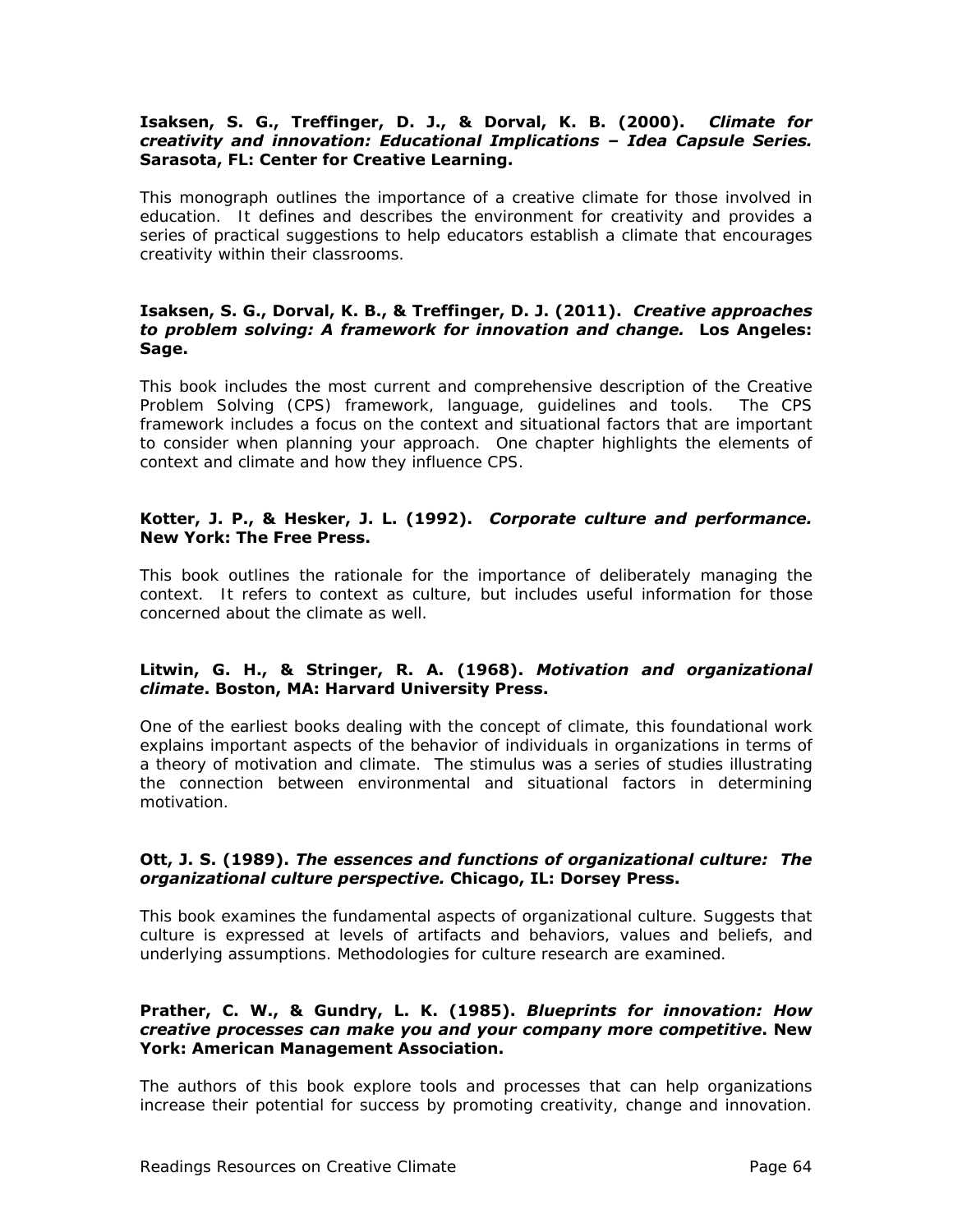Chapters in the book focus on topics such as: tools and techniques for creativity and problem solving; understanding and establishing a creative climate; personal problem solving styles; and organizational structures that enhance and sustain innovation. Case examples from the authors experience and practice are used throughout the book to highlight how organizations actually use and benefit from the introduction and sustained use of creativity tools and processes. The book also provides an overview of the creative process, the creative climate based upon Ekvall's & Isaksen's work, and the three arenas of innovative organizations (Education, Application & Environment).

#### **Prather, C. W. (2009***). A manager's guide to fostering creativity and innovation in teams.* **New York: McGraw-Hill.**

The practical book written for managers shares the author's learning from leading Du Pont's Center for Creativity and Innovation and provides tools and resources to help create innovation through teams. Includes lessons from experience from applying the SOQ.

#### **Schneider, B. (Ed.). (1990).** *Organizational climate and culture***. San Francisco: Jossey-Bass.**

A collection of 11 chapters by leading researchers, theorists, and practitioners in the field of organizational climate and culture. The chapters are divided into three sections: 1) Conceptual issues, 2) methodological issues, 3) and applying climate and culture constructs. Section 1 presents an overview of climate and culture research and summarizes thinking about how climate and culture are learned. Section 2 reviews a number of considerations one should use in the collection and analysis of climate and culture data. Section 3 includes a collection of chapters that demonstrate the usefulness of climate and culture as constructs and approaches to understanding organizational behavior. Each section is preceded by an introduction and overview.

#### **Schein, E. H. (1985).** *Organizational culture and leadership***. San Francisco: Jossey-Bass Publishers. (Also available as second edition, 1992.)**

A book by a leading theorist and practitioner in the field of organizational development. The book reflects on the first five years of study focused on organizational culture. It highlights many of the problems and issues related to the study of organizational culture, and attempts to clarify them. The book also examines how organizational culture and leadership are intertwined. The book suggests that understanding organizational culture can help individuals explain and deal with a variety of organizational phenomena. It is also suggested that leadership is the process by which organizational culture is developed and changed.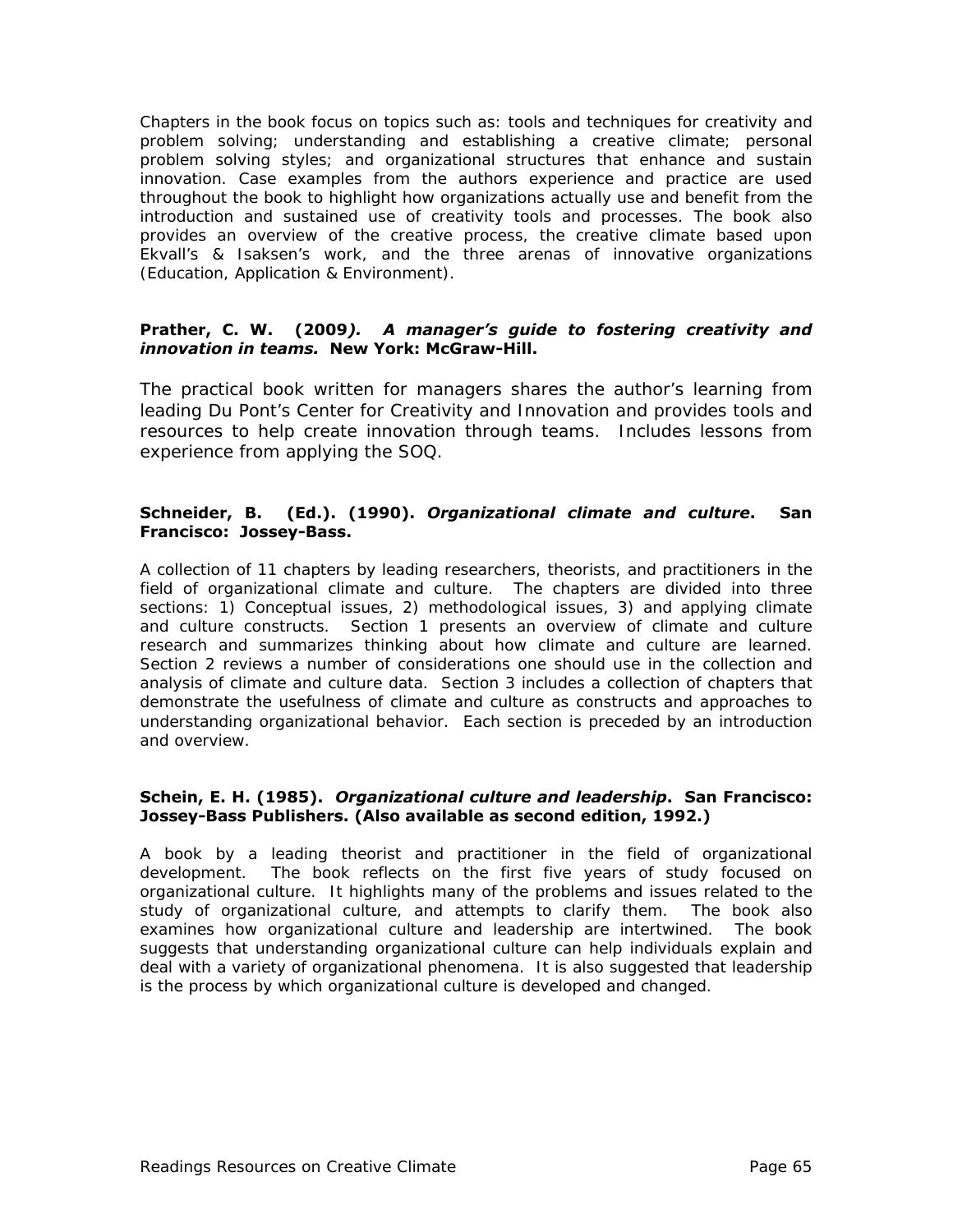# **Models for Organizational Creativity**

#### **Amabile, T. M., (1988). A model of creativity and innovation in organizations.** *Research in Organizational Behavior, 10,* **123-167.**

A descriptive model, anchored at the individual level, includes 13 elements based on a study of work environment. Describes 5 stages each for individual and small-group creativity and the organizational innovation process. Key organizational factors influencing the innovation process include motivation to innovate, resources in the task domain, and skills in innovation management. Includes no distinction of context, culture or climate but work environment is the central construct.

#### **Drazin, R., Glynn, M. A., & Kazanjian, R. K. (1999). Multilevel theorizing about creativity in organizations: A sense-making perspective. Academy of Management Review, 24, 286-307.**

Presented a multi-level (intrasubjective, intersubjective, and collective) processoriented dynamic model including 5 main stages. Asserted that engagement in the creative process differs among levels. Culture and climate mentioned once but main concept is context.

#### **Ekvall, G. (1983). Climate, structure and innovativeness of organizations: A theoretical framework and an experiment. Stockholm: The Swedish Council for Management and Organizational Behavior.**

Differentiated external environment (culture, political systems, legislation, markets) from the organizational model that included 9 individual and organizational antecedent variables affecting organizational climate as an intervening construct. Those factors affecting organizational and psychological processes and ultimately individual and organizational performance.

#### **Ford, C. M. (1996). A theory of individual creative action in multiple social domains. Academy of Management Review, 21, 1112-1142.**

A multi-level model that specifies how individual creative action occurs through sense making to goals that influence receptivity and capability beliefs and emotions as well as domain-related knowledge, behavioral and creative-thinking abilities resulting in creative action over habitual action. Individual creative action interacts with 4 social domains and 4 fields. No reference to culture or climate.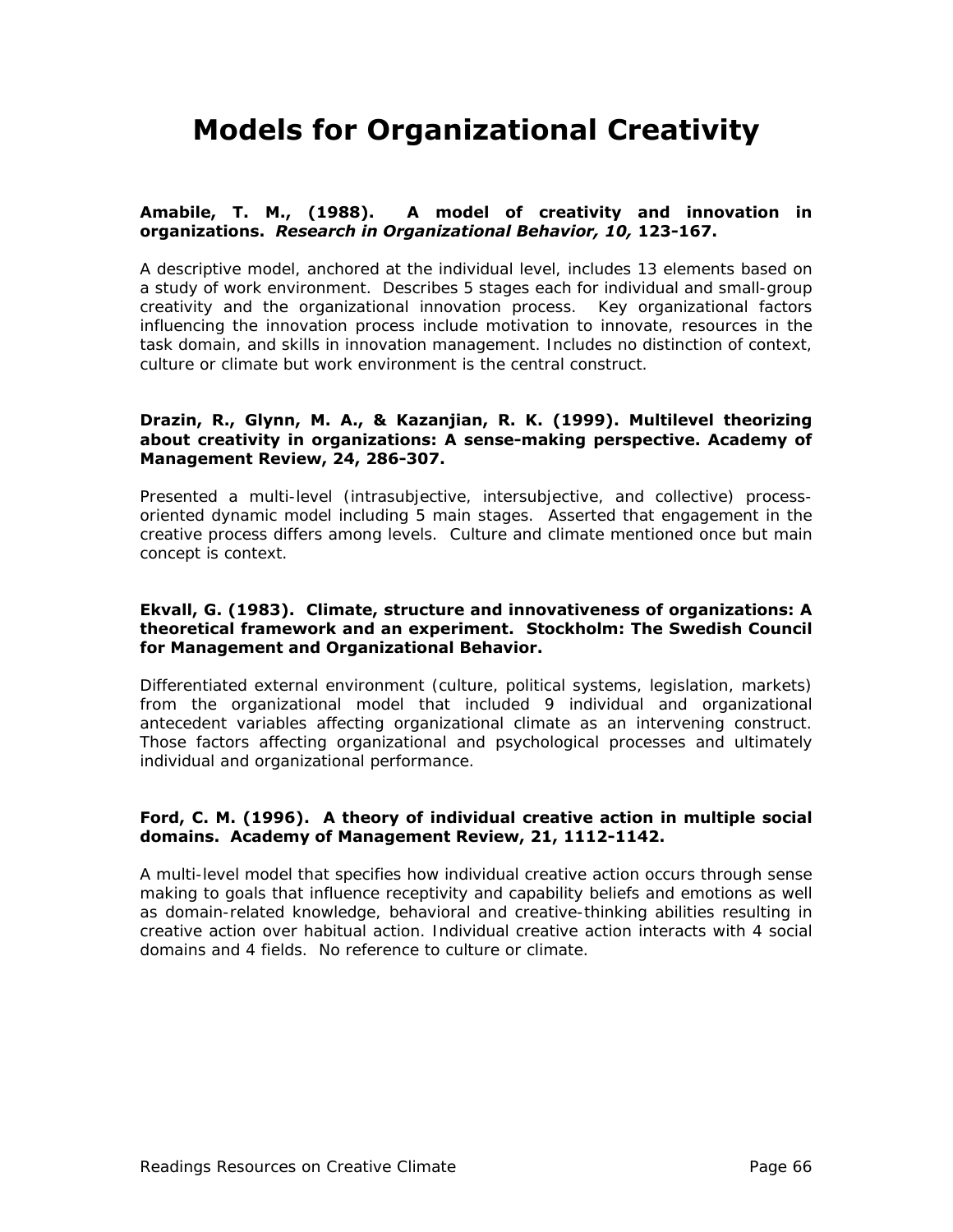#### **Martins, E. C., & Terblanche, F. (2003). Building organizational culture that stimulates creativity and innovation. European Journal of Innovation Management, 6, 64-74.**

Model at the organizational level that identified 5 major determinants of organizational culture influencing creativity and innovation. Focus is only on organizational culture.

#### **O'Shea, D., & Buckley, F. (2007). Towards an integrative model of creativity and innovation in organizations: A psychological perspective. The Irish Journal of Psychology, 28, 101-128.**

Present a dynamic, multi-level, interdisciplinary model including 3 individual factors, 6 team factors, and 2 task characteristics as well as 5 support factors, 6 organizational factors, and 5 external demands that influence organizational creativity and innovation. At the individual and team level the emphasis is on creativity. At the industry level the emphasis is on innovation. At the organizational level creativity and innovation are required. Climate and culture are not defined nor are distinctions made. The terms: team climate, organizational culture and context are included in the model.

#### **Oldham, G. R., & Cummings, A. (1996). Employee creativity: Personal and contextual factors at work. The Academy of Management Journal, 39, 607- 634.**

Model presented to guide an empirical study that included both personal (creativity relevant) and contextual (job complexity, supervisory style) factors to predict creative outcomes (ratings of creative performance, patent disclosures, contributions to suggestion systems). Although focused on a few contextual factors no definitions or distinctions of climate or culture provided.

#### **Schepers, P. & van den Berg, P. T. (2007). Social factors of work environment creativity. Journal of Business and Psychology, 21, 407-428.**

Model anchored at the employee level of analysis and included 4 main determinants of organizational culture: adhocracy perceptions, employee participation, cooperative team perceptions, and procedural justice. Effects were determined on workenvironment creativity and knowledge sharing.

#### **Scott, S. G., & Bruce, R. A. (1994). Determinates of innovative behavior: A path model of individual innovation in the workplace. Academy of Management Journal, 137, 580-607.**

A multi-level model anchored at the individual level of analysis in which individual attributes combine with team-member exchange and leadership behavior to affect psychological climate producing innovative behavior. Context was defined and assessed as individual psychological climate.